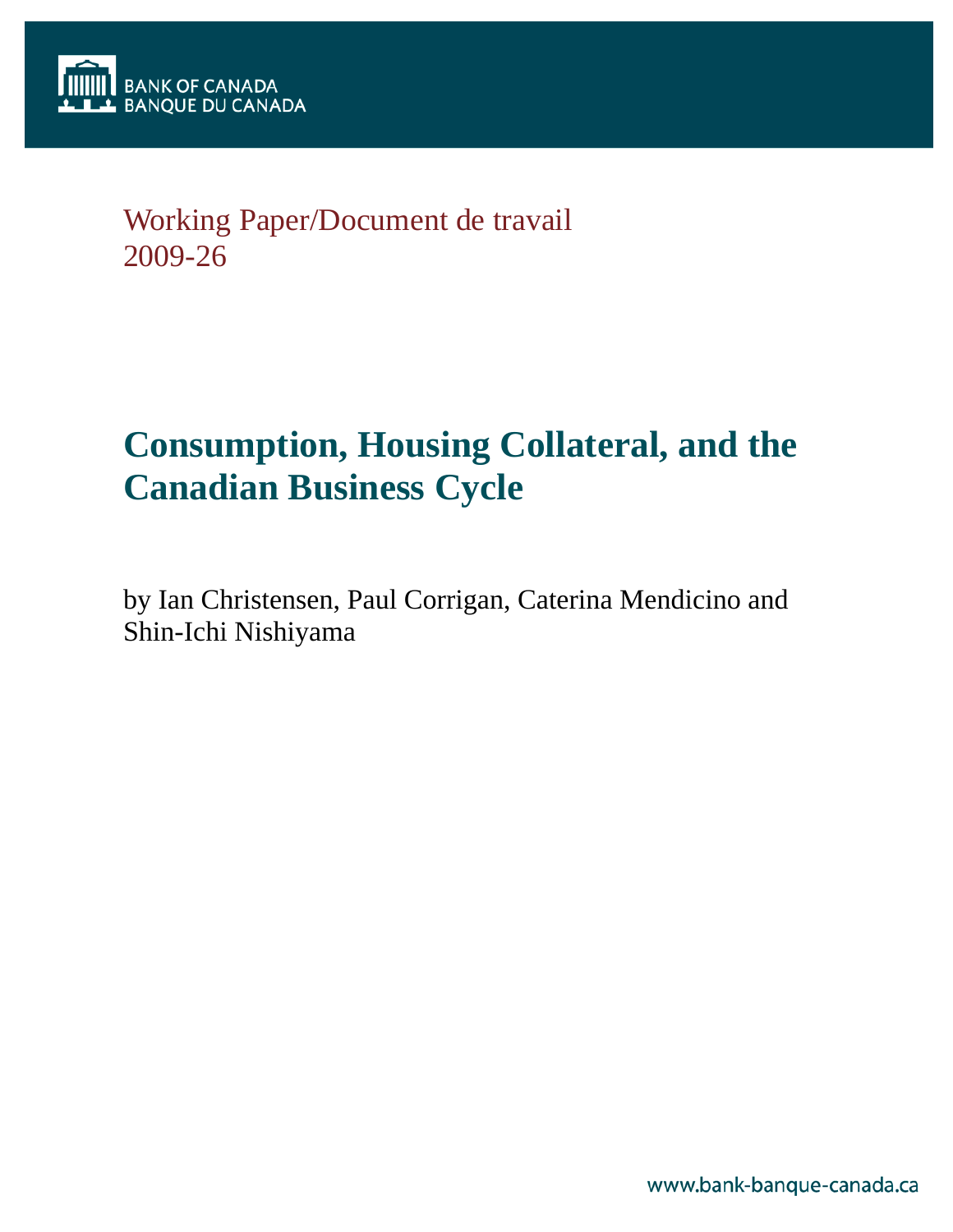Bank of Canada Working Paper 2009-26

October 2009

## **Consumption, Housing Collateral, and the Canadian Business Cycle**

**by** 

### **Ian Christensen,<sup>1</sup> Paul Corrigan,<sup>2</sup> Caterina Mendicino3 and Shin-Ichi Nishiyama<sup>2</sup>**

1Financial Stability Department 2Canadian Economic Analysis Department Bank of Canada Ottawa, Ontario, Canada K1A 0G9 ichristensen@bankofcanada.ca pcorrigan@bankofcanada.ca snishiyama@bankofcanada.ca

3Research Department Central Bank of Portugal – DEE R. Francisco Ribeiro, N. 2, Lisboa, 1150, Portugal caterina.mendicino@bportugal.pt

2 No responsibility for them should be attributed to the Bank of Canada. Bank of Canada working papers are theoretical or empirical works-in-progress on subjects in economics and finance. The views expressed in this paper are those of the authors.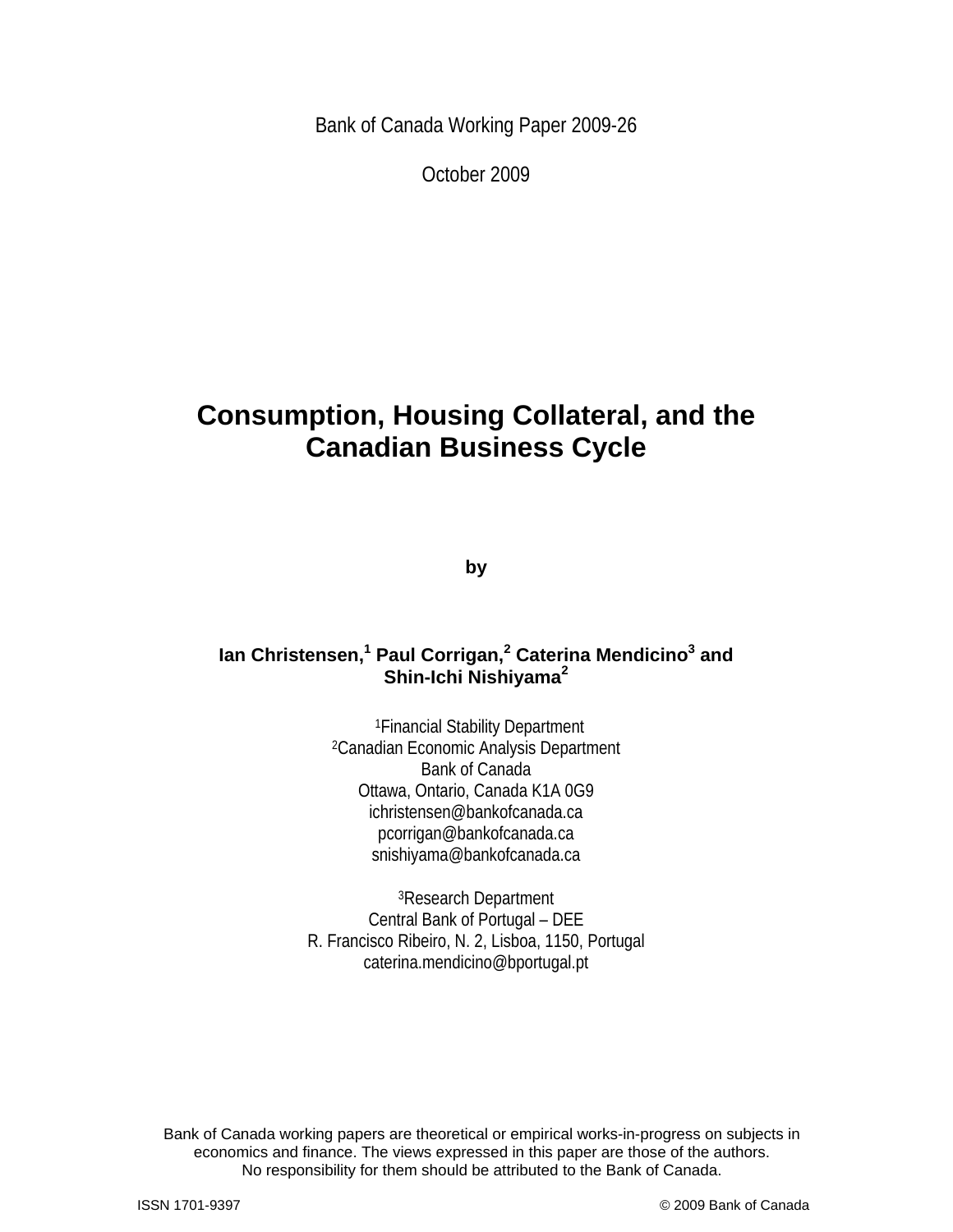### **Acknowledgements**

We are indebted to Matteo Iacoviello, Fabio Canova, and Giorgio Primiceri for useful feedback on this project. We also wish to thank Allan Crawford, Stephen Murchison, Hajime Tomura and workshop participants at the Bank of Canada, the Midwest Macro Meetings 2007, the Computing in Economics and Finance 2007 Meeting, and the North-American Summer Meeting of the Econometric Society for comments and suggestions. David Mandelzys, Linxin Zhang, and Alexander James provided excellent research assistance. All remaining errors are ours.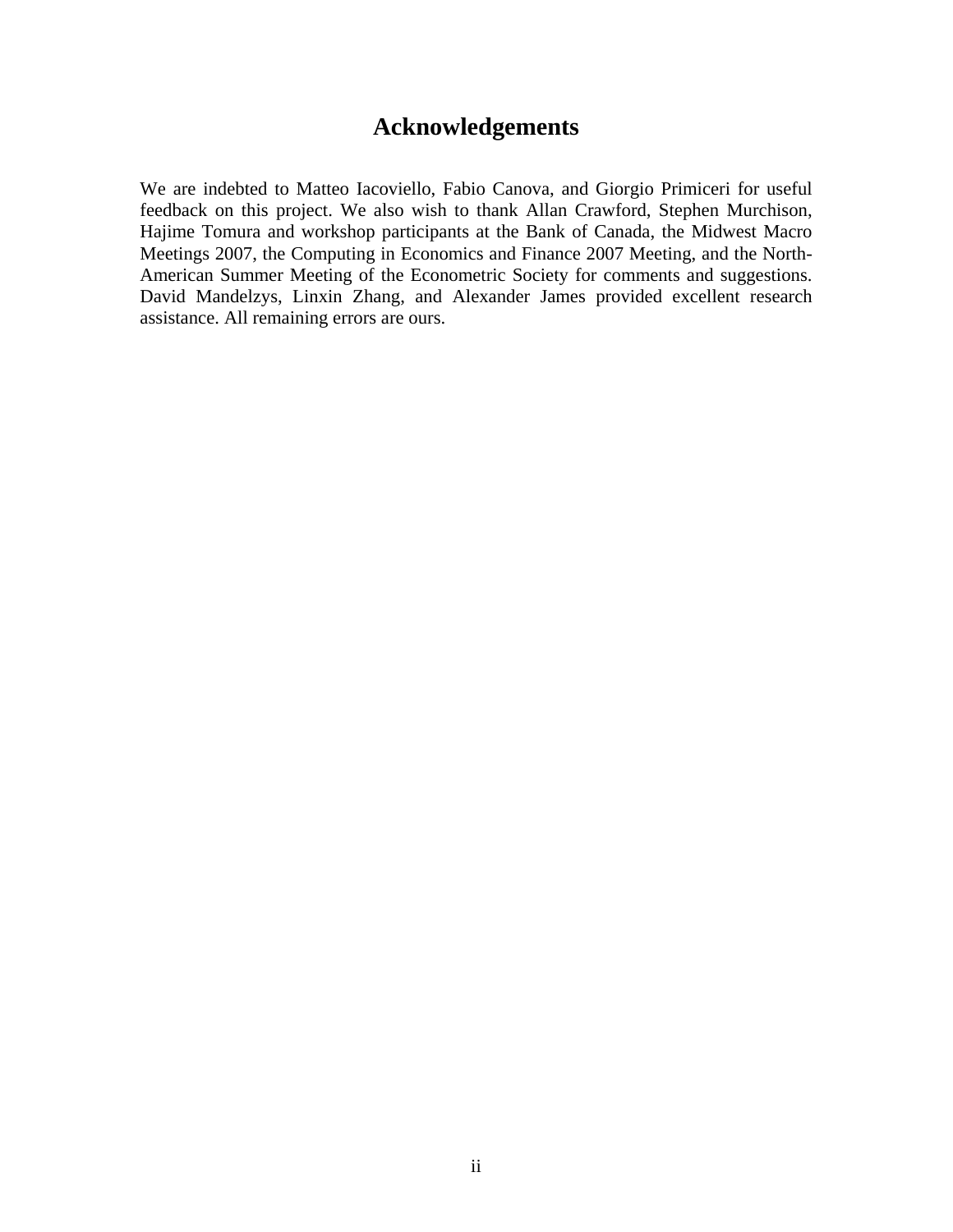### **Abstract**

Using Bayesian methods, we estimate a small open economy model in which consumers face limits to credit determined by the value of their housing stock. The purpose of this paper is to quantify the role of collateralized household debt in the Canadian business cycle. Our findings show that the presence of borrowing constraints improves the performance of the model in terms of overall goodness of fit. In particular, the presence of housing collateral generates a positive correlation between consumption and house prices. Finally we find that housing collateral induced spillovers account for a large share of consumption growth during the housing market boom-bust cycle of the late 1980s.

*JEL classification: E21, E32, E44, E52, R21 Bank classification: Business fluctuations and cycles; Credit and credit aggregates; Transmission of monetary policy* 

### **Résumé**

À l'aide de techniques bayésiennes, les auteurs estiment le modèle d'une petite économie ouverte au sein de laquelle le pouvoir d'emprunt des consommateurs est limité par la valeur de leur patrimoine immobilier. L'étude vise à quantifier le rôle joué par les emprunts des ménages adossés à des actifs réels dans le cycle économique au Canada. D'après les résultats obtenus, l'introduction de contraintes de crédit améliore l'adéquation générale du modèle. En particulier, la présence de garanties immobilières permet d'établir une corrélation positive entre la consommation et le prix des maisons. Les auteurs constatent en dernier lieu que les effets induits par ce type de garantie expliquent dans une large mesure la croissance de la consommation pendant le cycle d'envolée et d'effondrement des prix du logement à la fin des années 1980.

*Classification JEL : E21, E32, E44, E52, R21 Classification de la Banque : Cycles et fluctuations économiques; Crédit et agrégats du crédit; Transmission de la politique monétaire*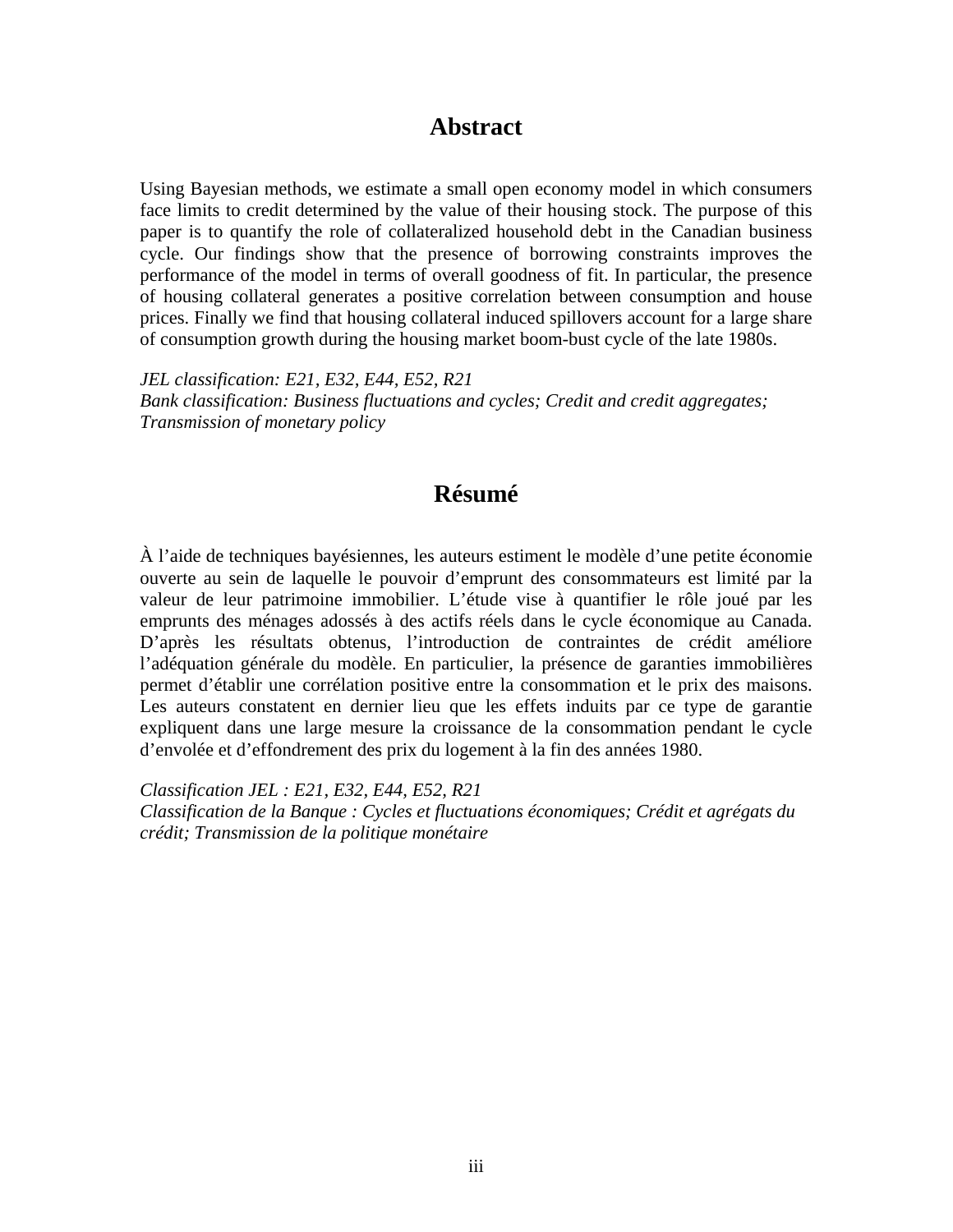### 1. Introduction

Consumption expenditures and house prices comove over the business cycle. This positive correlation can be found in macroeconomic time-series estimates for a variety of countries (Case et al. (2005)) including Canada (Pichette and Tremblay (2003)). As the recent experience in many OECD countries has shown, house prices can áuctuate considerably over time, making it important to understand how changing house prices influence consumption behaviour.

The goal of this paper is to investigate the importance of the link between rising house prices and higher consumption expenditures that operates through improvements in household debt capacity. To this end, we construct a New Keynesian model in which a fraction of households borrow against the value of their houses. We estimate the model with Canadian data using Bayesian methods. We then assess the importance of the model's collateral effect in its ability to capture key features of consumption and house price data.

From an aggregate perspective there are a number of reasons to think that house prices could influence consumption decisions in Canada. First, residential structures and land account for a large share of Canadian household sector wealth. Sixty eight per cent of Canadian households own a home and for many it represents their largest asset. Second, house price growth is associated with higher household borrowing. The positive correlation between consumption and house prices may be related to housing's role as collateral. Between 2000 and 2007 the real price of existing homes increased by 52 per cent. At the same time, the ratio of household debt to GDP rose dramatically from 58 per cent in 2000 to 76 percent in 2007. By 2007 roughly 80 per cent of Canadian household debt was secured by real estate.

Our paper is related to the business cycle literature on the role of collateral constraints in the transmission of shocks. A key feature of these models is that collateral effects are a propagation mechanism rather than a driving force of macro fluctuations on their own. Using U.S. time series data, Iacoviello (2005) estimates a New Keynesian DSGE model in which borrowers face collateral constraints tied to their house value. He finds that collateral effects allow the model to reproduce the positive response of spending to a house price shock generated by a Vector Autoregressive model.

Our model shares many features with Iacoviello (2005). At the core of the model is the borrowers-lenders setup developed by Kiyotaki and Moore (1997). There are two types of households differentiated by the degree to which they discount the future. In equilibrium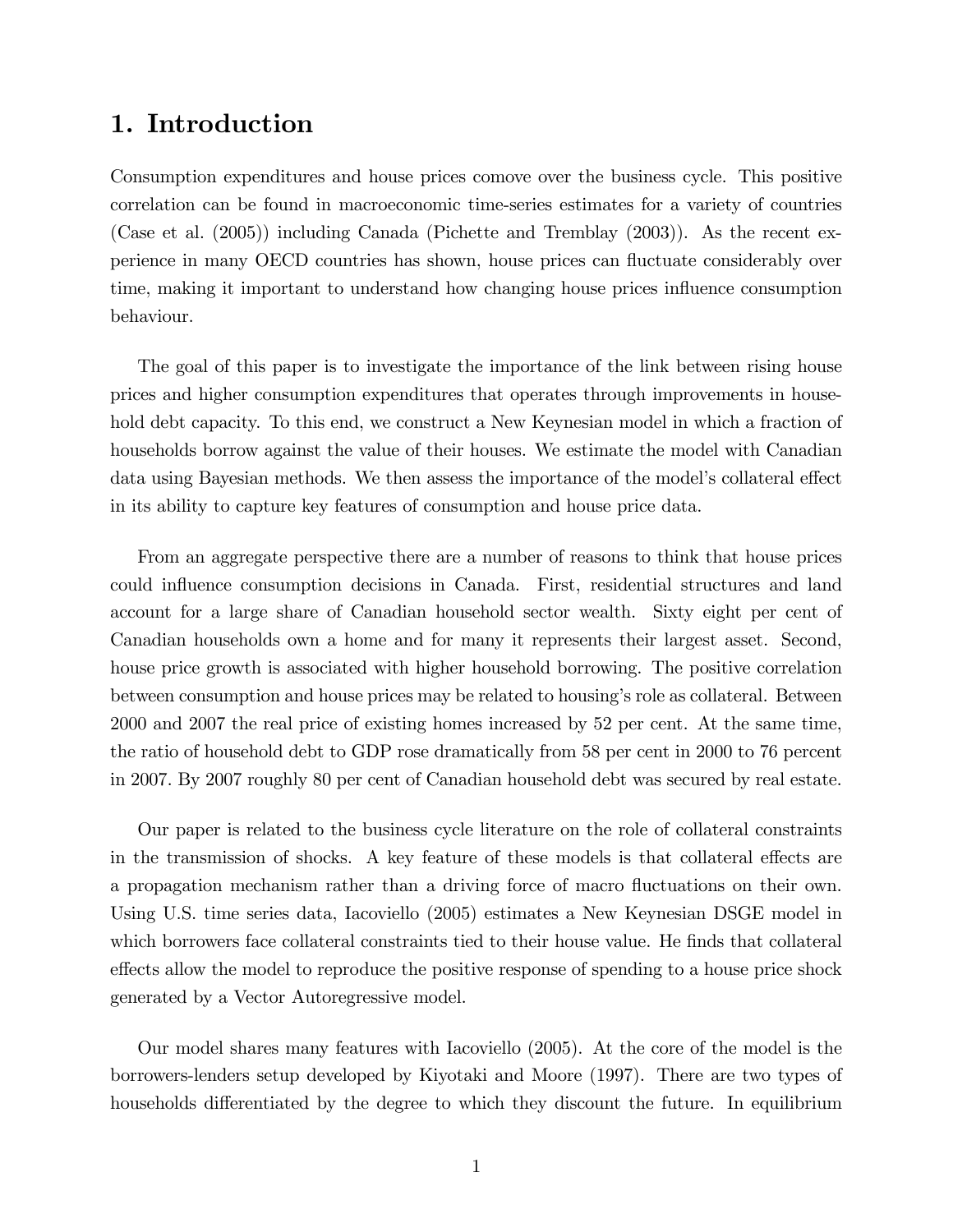one type of household is a lender and the other type a borrower. Borrowers face a collateral constraint that limits their ability to borrow to a fraction of the value of their housing assets. Rising house values can therefore improve the debt capacity of borrowers, allowing them to increase consumption. Households buy and sell housing in a centralized market.

Since our goal is to quantify the links between consumption and house prices in Canada, we estimate the model with Canadian data using Bayesian methods. To this end we extend the model of Iacoviello (2005) along two important dimensions. First, we introduce openeconomy features into this closed economy framework. This extension allows for foreign savers to supply funds to the domestic economy, which affects the response of interest rates and house prices to shocks.<sup>1</sup> Second, we relax the assumption of a fixed housing stock, allowing for investment in structures. Allowing the supply of housing to fluctuate affects the price of housing and, potentially, the role of collateralized debt in business cycle fluctuations.

We find statistical evidence that suggests collateral links between the housing market and the rest of the economy are important. We estimate two versions of the model, one nested in the other. In the benchmark model, housing collateral values can have an impact on aggregate consumption and in the alternative specification this channel is not allowed to operate. We find statistical evidence that the model with collateral effects outperforms the model without in 1-step ahead prediction. In addition, our estimates of the fraction of households facing collateral constraints are plausible when compared to a range of international evidence.

Our results also highlight that there are important differences across models in the response of consumption to a number of shocks. In particular, housing collateral generates a positive response of consumption to a housing demand shock, a feature that is necessary for our empirical model to capture the observed correlation between consumption and house prices. Despite their importance for consumption, we find the effects of housing market shocks on aggregate GDP are relatively small, similar to estimates for the U.S. <sup>2</sup>

Finally, the model suggests that housing collateral-induced spillovers accounted for a large share of consumption growth during the housing boom of the late 1980s and the sharp declines in consumption growth in the early 1990s. While collateral effects boosted consumption growth in the early part of the post-2000 housing boom, these effects were less important for the continued rise in consumption and house prices from 2005-2007. External developments

<sup>&</sup>lt;sup>1</sup>Aizenman and Jinjarak (2008) emphasize the links between open economy considerations and housing markets. They find evidence for a strong positive relationship between current account deficits and appreciation of real estate prices in cross-country panel data.

<sup>&</sup>lt;sup>2</sup>See for instance (Jarocinski and Smets  $(2008)$ ) for the US and  $(IMF (2008))$  for Canada.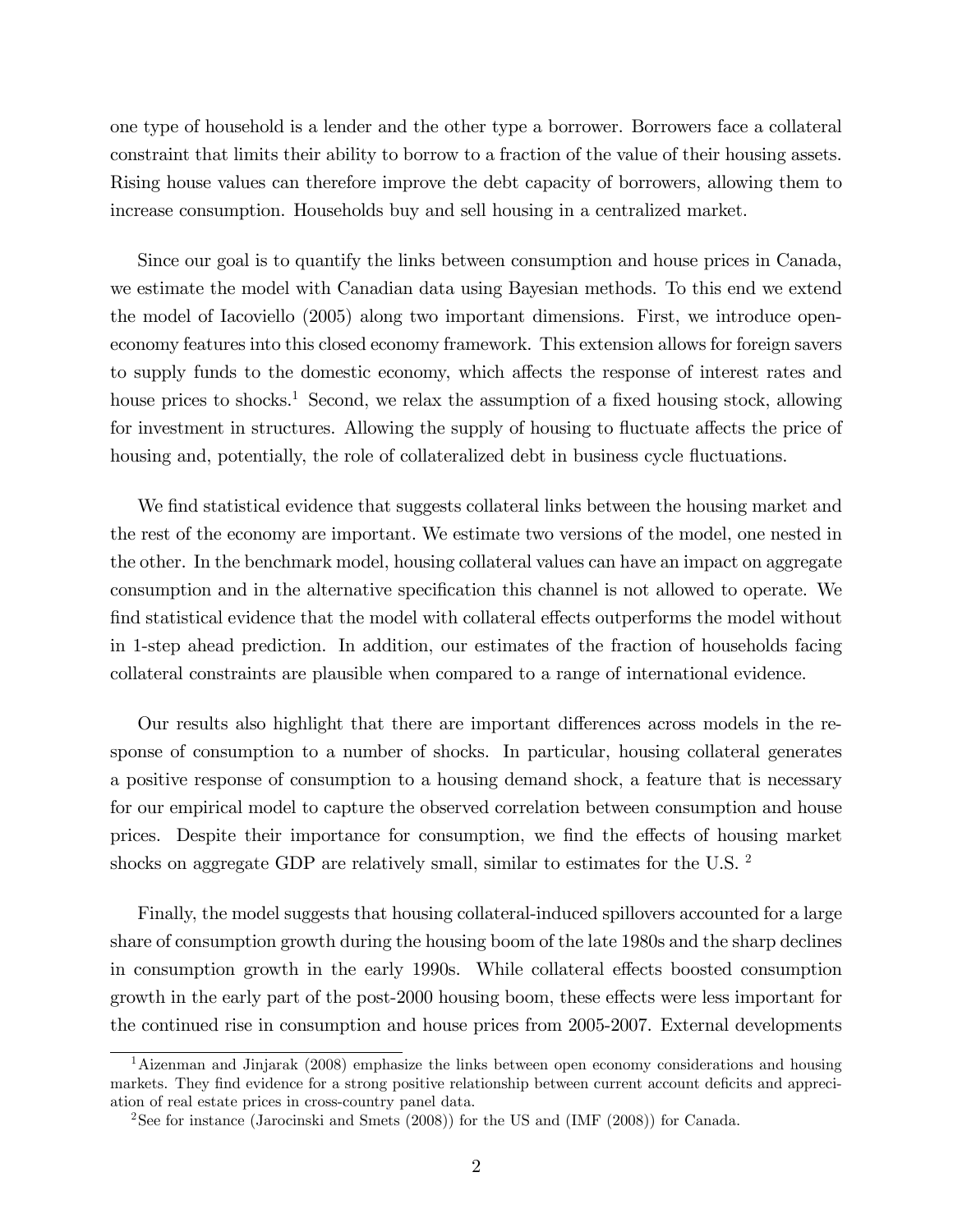reflected in the high real exchange rate played an important role in this latter period.

Our work is closely related to Iacoviello and Neri (2009), who also adapt the model of Iacoviello (2005) to include residential investment. Their objective is to quantify the spillovers of the housing market in the U.S. business cycle. The main difference between Iacoviello and Neri (2009) and our model is the open economy considerations. This paper is also related to micro data studies of the links between consumption and house prices. Campbell and Cocco (2007) Önd that consumption expenditures and house prices are more strongly related among household groupings that are likely to face financial constraints. Attanasio et al. (2005) argue that the comovement of consumption and house prices represents their responses to some other common factor, such as a productivity shock. In our general equilibrium framework there are a variety of aggregate disturbances, including shocks related to productivity, that can drive both consumption and house prices.

We present the details of the model in section 2. Section 3 outlines the estimation strategy and the data. Section 4 describes the empirical results. In Section 5 we conclude and highlight future work

### 2. Model

As in Iacoviello (2005), we consider a sticky-price economy populated by two types of households. Credit flows are generated by assuming ex-ante heterogeneity in agents' subjective discount factors. Impatient consumers differ from patient consumers in that they discount the future at a faster rate. Hence, in equilibrium, patient agents are net lenders while impatient agents are net borrowers. To prevent borrowing from growing without limit, we assume that borrowers face credit constraints tied to the expected future value of collateral. We also assume perfectly competitive intermediate-good-producing Örms, retailers that operate in a monopolistically competitive market, and a monetary authority.

#### 2.1 Households

Households supply labour and derive utility from consumption, housing services, and real money holdings. They maximize expected utility:

$$
\max E_0 \sum_{t=0}^{\infty} (\beta_i)^t \epsilon_{b,t} \left[ \ln(c_{i,t} - bC_{i,t-1}) + j_t \ln h_{i,t} - \frac{\epsilon_{L,t}}{\eta} (L_{i,t})^{\eta} + x \ln \frac{M_{i,t}}{P_t} \right],
$$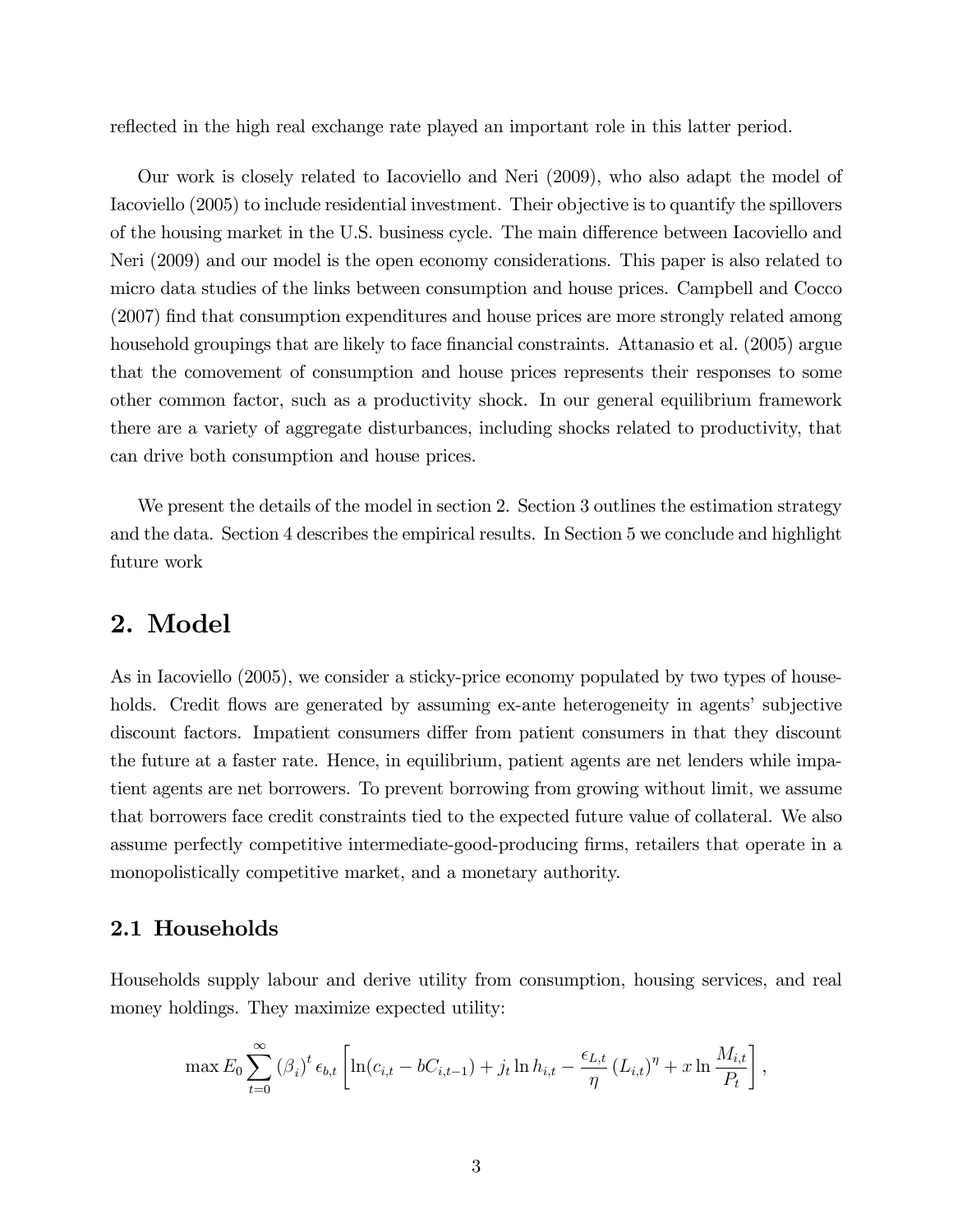where households can be one of two types, denoted  $i = 1, 2$ , that are distinguished by their time-discount rates  $\beta_1$  and  $\beta_2$ .  $bC_{i,t-1}$  represent external habits in consumption.  $\epsilon_{b,t}$  represents a shock to the discount rate that affects the intertemporal substitution of households,  $j_{i,t}$  is a shock to the preference for housing services and  $\epsilon_{L,t}$  is a shock to labour supply. We will refer to  $j_{i,t}$  as a housing demand shock.

Lenders. Patient households (denoted by 1), have a higher propensity to save, i.e.  $\beta_1 > \beta_2$ . So, in equilibrium, they supply loans to impatient households,  $b_{1,t}$ , and accumulate properties for housing purposes,  $h_{1,t}$ . Patient households also buy foreign bonds,  $b_t^*$ . The return on foreign debt depends on a country specific risk premium  $\varsigma$ . Lenders also receive dividends,  $F_t$ , from the final-good-producing firms. They maximize their expected utility subject to the budget constraint,

$$
c_{1,t} + q_{h,t}(\tilde{h}_{1,t} - (1 - \delta_h)\tilde{h}_{1,t-1}) + q_{k,t}(k_t - (1 - \delta_h)k_{t-1}) + s_t \left(\frac{R_{t-1}^* \varsigma_{t-1} b_{t-1}^*}{\pi_t^*} - b_t^*\right) = \dots
$$

$$
w_{1,t}L_{1,t} - \frac{R_{t-1}b_{1,t-1}}{\pi_t} + F_t + b_{1,t} + T_t - \frac{\Delta M_{1,t}}{P_t},
$$
\n(1)

where  $\pi_t = P_t/P_{t-1}$  is the gross inflation rate,  $q_{h,t}$  is the price of housing,  $q_{k,t}$  is the price of capital,  $w_{1,t}$  real wages of type-1 households, and  $s_t$  the real exchange rate. All the variables, except for the gross nominal interest rates on domestic and foreign bonds,  $R_t$ , and  $R_t^*$ , are expressed in real terms. We assume that the housing stock is variable. Thus, differently from Iacoviello (2005), households accumulate properties that depreciate at a rate  $\delta_h$ . Lenders' optimal choices are characterized by

$$
j_{1,t} \frac{1}{h_{1,t}} = U_{c_{1,t}} q_{h,t} - \beta_1 E_t U_{c_{1,t+1}} q_{h,t+1} (1 - \delta_h)
$$
\n(2)

$$
U_{c_{1,t}} = \beta_1 E_t \frac{U_{c_{1,t+1}} R_t}{\pi_{t+1}}
$$
\n(3)

$$
U_{c_{1,t}}q_{k,t} - \beta_1 E_t U_{c_{1,t+1}}q_{k,t+1}(1-\delta_k) = \beta_1 E_t U_{c_{1,t+1}} R_{k,t+1}
$$
\n
$$
\tag{4}
$$

$$
U_{c_{1,t}}q_{h,t} - \beta_1 E_t U_{c_{1,t+1}}q_{h,t+1}(1 - \delta_h) = \beta_1 E_t U_{c_{1,t+1}} R_{h,t+1}
$$
\n
$$
\tag{5}
$$

$$
\zeta_t's_t = \beta' E_t \zeta_{t+1}' s_{t+1} \frac{R_t^* \zeta_t}{\pi_{t+1}^*} \,. \tag{6}
$$

Unlike Iacoviello (2005) we augment our model with a demand function for foreign loanable funds (6). The introduction of the risk-premium,  $\varsigma_t$ , is required for the model to feature a stationary distribution.<sup>3</sup> Following Adolfson et al. (2007) we assume that the risk premium

<sup>3</sup>See, e.g., Schmitt-Grohe and Uribe (2003) for further details.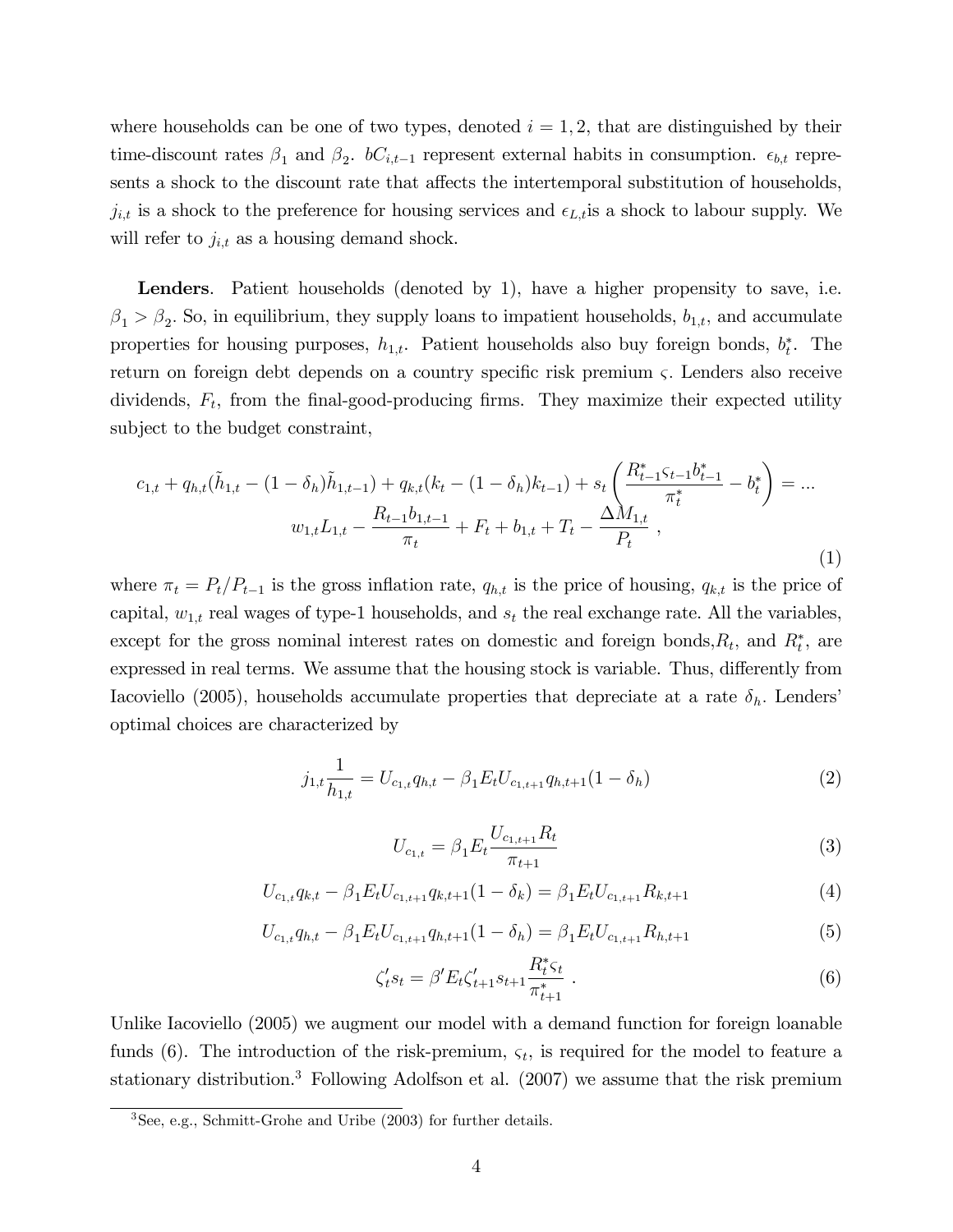depends on the ratio of net foreign debt to domestic output and the expected exchange rate

$$
\varsigma_t = \exp\left[\phi\left(\frac{s_t b_t^*}{P_t^d Y_t}\right) + \phi_s \left(\frac{E_t s_{t+1}}{s_t} \frac{s_t}{s_{t-1}} - 1\right) + \epsilon_{s,t}\right]
$$

The inclusion of the expected exchange rate in the risk premium is motivated by empirical findings of a strong negative correlation between the risk premium and the expected depreciation, as reported by Fama (1984) and Duarte and Stockman (2005). The demand for foreign funds combined with the demand function for domestic loanable funds, implies an uncovered interest parity condition, which in log-linearized form obeys

$$
\hat{r}_t - \hat{r}_t^* = (1 + \phi_s) E_t \Delta s_{t+1} + \phi_s \Delta s_t + \phi
$$

where  $r_t = R_t - E_t \pi_{t+1}$ .

Borrowers. Impatient households (denoted by 2) maximize their stream of expected future utility subject to a budget constraint

$$
c_{2,t} + q_{h,t}(h_{2,t} - (1 - \delta_h)h_{2,t-1}) = w_{2,t}L_{2,t} - \frac{R_{t-1}b_{2,t-1}}{\pi_t} + b_{2,t} - \frac{\Delta M_{2,t}}{P_t}, \qquad (7)
$$

and a borrowing constraint

$$
b_{2t} \le mE_t \frac{q_{h,t+1}\pi_{t+1}h_{2t}}{R_t} \tag{8}
$$

.

Following Iacoviello (2005) we assume that borrowing is limited to a fraction of the value of borrowers housing stock; where,  $(1-m)$  represents the cost that lenders have to pay in order to repossess the asset in case of default. We also assume that impatient households do not have access to the foreign bond market. Labour supply and borrowing demand are given by

$$
U_{c_{2,t}} - \mu_t = \beta_2 E_t \frac{U_{c_{2,t+1}} R_t}{\pi_{t+1}} \,, \tag{9}
$$

where  $\mu_t$  is the Lagrange multiplier associated to the borrowing constraint.<sup>4</sup> For the borrowers, the marginal benefit of holding one extra unit of housing also takes into account the marginal benefit of being allowed to borrow more

$$
\frac{j_{2,t}}{h_{2,t}} + \mu_t \gamma E_t \frac{q_{t+1} \pi_{t+1}}{R_t} = U_{c_{2,t}} q_{h,t} + \beta_2 E_t U_{c_{2,t+1}} q_{h,t+1} (1 - \delta_h) \tag{10}
$$

<sup>&</sup>lt;sup>4</sup>Impatient households borrow up to the maximum in the neighborhood of the deterministic steady state. In fact, if we consider the Euler equation of the impatient household evaluated at the deterministic steady state  $\mu_2 = \left(1 - \frac{\beta_2}{\beta_1},\right)$  $\beta_1$  $\pi$  $U_{c_2} > 0$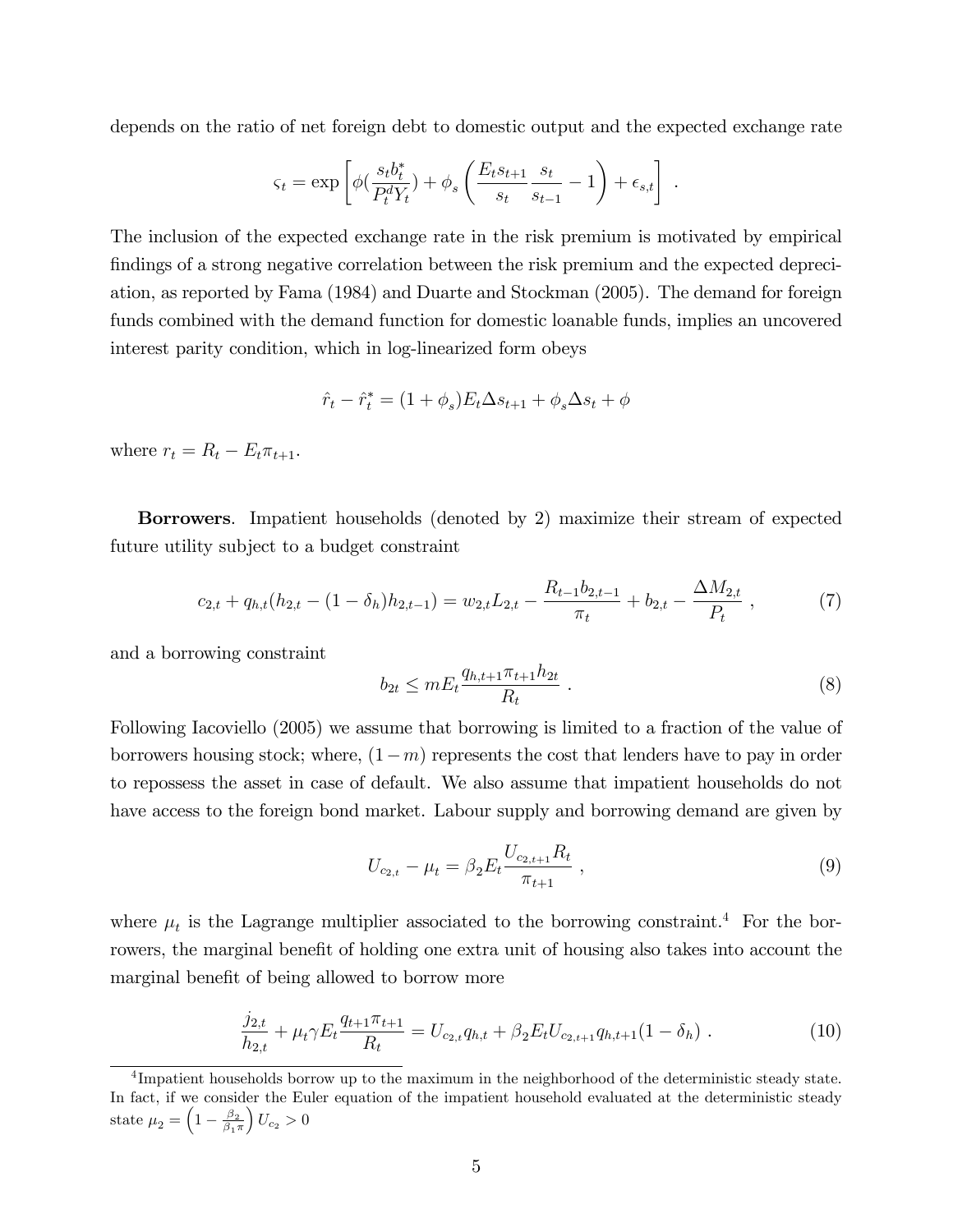Finally, as in Erceg et al. (2000) each household is a monopoly supplier of differentiated labour services which allows them to set their own wage. Wage setting is subject to a Calvo style rigidity with each household facing a probability  $\theta_w$  that it will not be able to reset its wage in given period. Those households who do not reoptimize their wage,  $w_{i,t}$ , index to the steady state rate of inflation. Note that the wages for each household type are determined separately, but we assume that both household types face the same degree of wage stickiness.

Specifically, each household  $z \in (0, 1)$  of type  $i \in \{1, 2\}$  sets their nominal wage  $\widetilde{W}_{i,t}(z)$ such that

$$
\sum_{k=0}^{\infty} \theta_w^k E_t \left\{ \left( U_{c_{i,t+k}} \frac{\widetilde{W}_{i,t}}{P_{t+k}} - \left( L_{i,t+k}^d(z) \right)^{\eta-1} \right) L_{i,t+k}(z) \right\} = 0.
$$
 (11)

In the special case that  $\theta_w = 0$  labour supply satisfies a more standard first order condition

$$
\frac{\widetilde{W}_{i,t}(z)}{P_t} = \frac{\left(L_{i,t}^d(z)\right)^{\eta - 1}}{U_{c_{1,t}}}.\tag{12}
$$

Overall labour supply of type  $i$ ,  $L_{i,t}$ , is a composite of the individual labour supplies aggregated using a Dixit-Stiglitz aggregator, such that

$$
L_{i,t} = \left[ \int\limits_{o}^{1} (L_{i,t}(z))^{\frac{\epsilon_w - 1}{\epsilon_w}} dz \right]^{\frac{\epsilon_w}{\epsilon_w - 1}}, \qquad (13)
$$

where the price elasticity  $\epsilon_w$  is subject to a shock. This implies that the nominal wage  $W_{i,t}$ , is given by

$$
W_{i,t} = \left[ \int\limits_{o}^{1} (W_{i,t}(z))^{1-\epsilon_w} dz \right]^{\frac{1}{1-\epsilon_w}}
$$
(14)

and individual labour supplies  $L_{i,t}(z)$  satisfy  $L_{i,t}(z) = \left(\frac{W_{i,t}(z)}{W_{i,t}}\right)^{-\epsilon_w}$  $L_{i,t}.$ 

As all households of each type are the same, the wage aggregator implies a process for the nominal wage  $W_{i,t}$ 

$$
W_{i,t} = (\theta_w(W_{i,t-1})^{1-\epsilon_w} + (1-\theta_w)(\widetilde{W}_{i,t})^{1-\epsilon_w})^{\frac{1}{1-\epsilon_w}}.
$$
\n(15)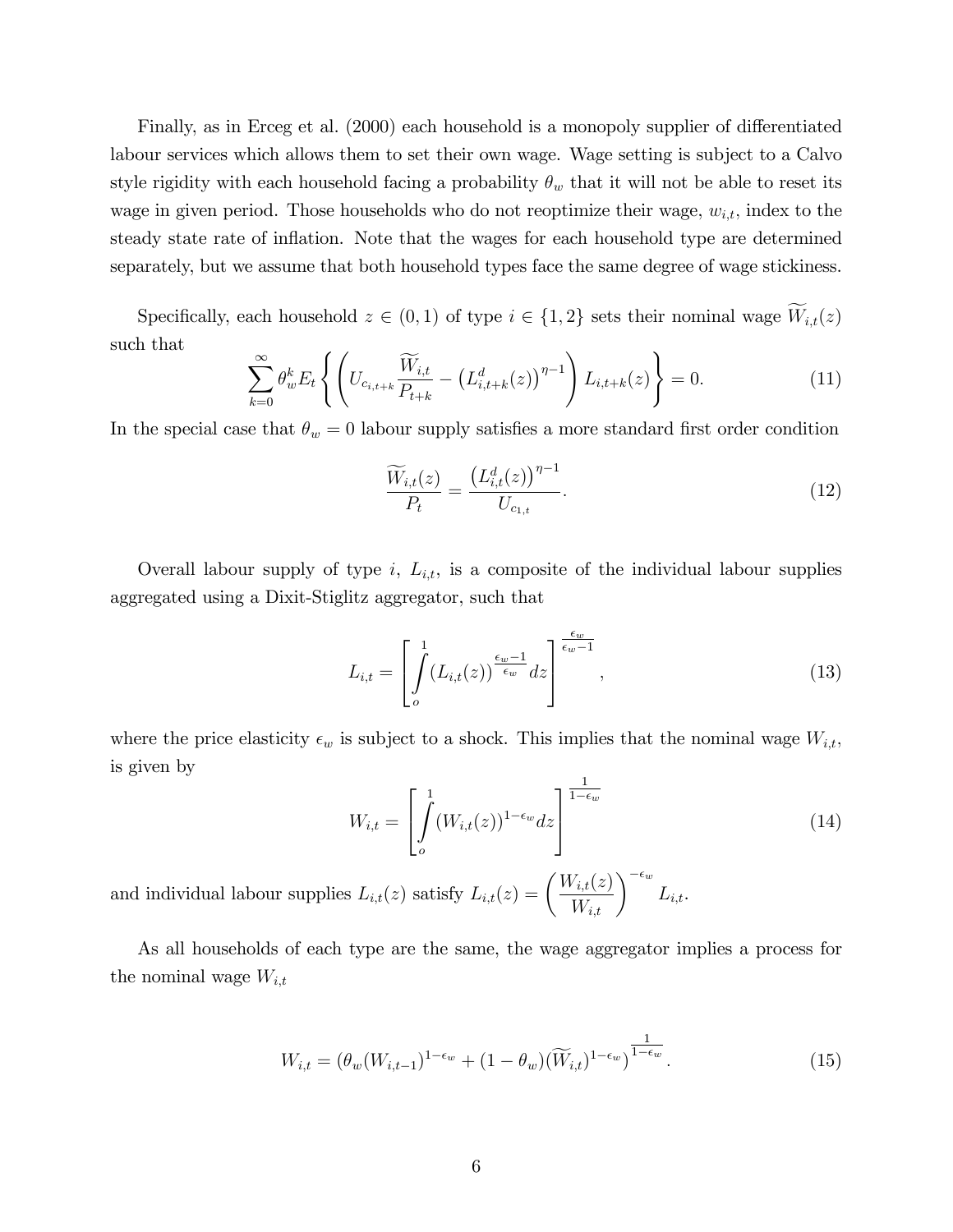#### 2.2 Production

Domestic producers make the intermediate input,  $Y^{d, int}$ , using rented capital, k, and labour supplied by patient agents,  $L_1$ , and impatient agents,  $L_2$ . The hours worked of the two households enter into the production function in a Cobb-Douglas form implying that the two labour types are complements.<sup>5</sup> Under this formulation the parameter  $\alpha$  is a measure of the labour income share of the unconstrained households. Intermediate goods are produced in a perfectly competitive market by the following technology

$$
Y_t^{d,int} = z_t \left( L_{1,t}^{\alpha} L_{2,t}^{1-\alpha} \right)^{1-\gamma} k_{t-1}^{\gamma} , \qquad (16)
$$

where  $z_t$  is an aggregate productivity shock. Intermediate domestic goods are sold at the competitive price  $mc_t^d$ , i.e. at domestic marginal cost.

Firms solve the following static problem

$$
\max \frac{Y_t}{X_t} - \{w_{1,t}L_{1,t} + w_{2,t}L_{2,t} + R_{k,t}k_{t-1}\}\tag{17}
$$

where  $X_t = \frac{P_t^w}{P_t}$  is the markup of final over wholesale goods. First order conditions for the firms are standard and available in Appendix A.

#### 2.2.1 Wholesaler's Problem

Domestic brands The producers of domestic brands buy the domestic intermediate input,  $Y^{d,int}$ , from entrepreneurs, at price  $mc^d$ , and transform it using a linear technology into  $Y_t^d(z^d)$ . Each firm faces a Calvo price rigidity, with a non-zero probability,  $\theta_d$ , of being unable to adjust its nominal price in a given period. Firms maximize the expected present value of their real dividends setting  $\tilde{P}^d_t$  such that

$$
\sum_{k=0}^{\infty} \theta_d^k E_t \left\{ U_{c_1, t+k} \left( \frac{\tilde{P}_t^d}{P_{t+k}} - mc_{t+k}^d \right) Y_{t+k}^d(z^d) \right\} = 0.
$$
 (18)

The demand curve for each good obeys

$$
Y_t^d(z) = \left(\frac{P_t^d(z^d)}{P_t^d}\right)^{-\epsilon_{p,t}} Y_t^d,\tag{19}
$$

 $5$ As in Iacoviello and Neri (2009), the primary motivation for this is to allow us to obtain a closed-form solution fo rthe steady-state of the model.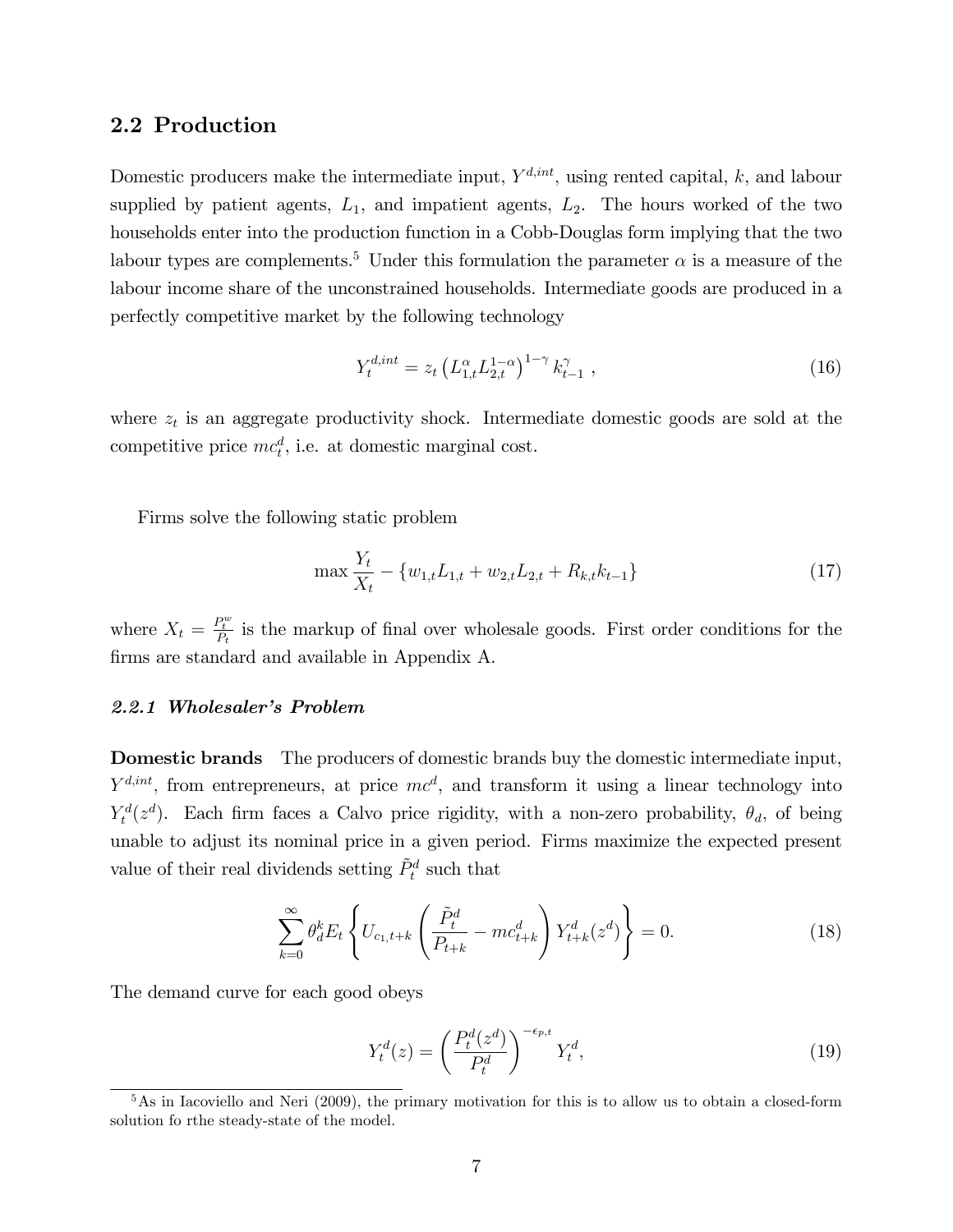where the price elasticity  $\epsilon_p$  is subject to a shock. We interpret this as a cost-push or markup shock. Each domestic brand is then aggregated into a domestic wholesale good,  $Y<sup>d</sup>$ . Specifically,

$$
Y_t^d = \left[ \int_0^1 (Y_t^d(z^d))^{\frac{\epsilon_{p,t}-1}{\epsilon_{p,t}}} dz^d \right]^{\frac{\epsilon_{p,t}}{\epsilon_{p,t}-1}}.
$$
\n(20)

This implies that the price of the domestic intermediate good,  $P_t^d$ , is given by

$$
P_t^d = \left[ \int_0^1 (P_t^d(z^d))^{1 - \epsilon_{p,t}} dz^d \right]^{\frac{1}{1 - \epsilon_{p,t}}}.
$$
 (21)

The Calvo adjustment process implies the following price index

$$
P_t^d = (\theta_d (P_{t-1}^d)^{1-\epsilon_{p,t}} + (1-\theta_d)(\tilde{P}_t^d)^{1-\epsilon_{p,t}})^{\frac{1}{1-\epsilon_{p,t}}}.
$$
\n(22)

**Imported brands** Finally, there is a continuum of intermediate-good-importing firms  $z^m \in$ [0,1]. They import a homogeneous intermediate foreign good at price  $P_t^*$  to produce a differentiated good  $Y_t^m(z^m)$ . Importers face a Calvo price rigidity, with each firm facing a non-zero probability,  $\theta_m$ , of being unable to adjust its nominal price in a given period. Firms that are able to revise the price, choose  $\tilde{P}_t^m$  such that

$$
\sum_{k=0}^{\infty} \theta_m^k E_t \left\{ U_{c_1, t+k} \left( \frac{\tilde{P}_t^m}{P_{t+k}} - s_{t+k} \right) Y_{t+k}^m(z^m) \right\},
$$
\n(23)

where the demand curve for each good obeys

$$
Y_t^m(z^m) = \left(\frac{P_t^m(z^m)}{P_t^m}\right)^{-\epsilon_{p,t}} Y_t^m. \tag{24}
$$

Imported intermediate goods are imperfect substitutes in the production of the composite imported good  $Y_t^m$ , where

$$
Y_t^m = \left[ \int\limits_o^1 (Y_t^m(z^m))^{\frac{\epsilon_{p,t}-1}{\epsilon_{p,t}}} dz^m \right]^{\frac{\epsilon_{p,t}}{\epsilon_{p,t}-1}}.
$$
 (25)

Thus, the price of the intermediate imported good,  $P_t^m$ , is a composite of the individual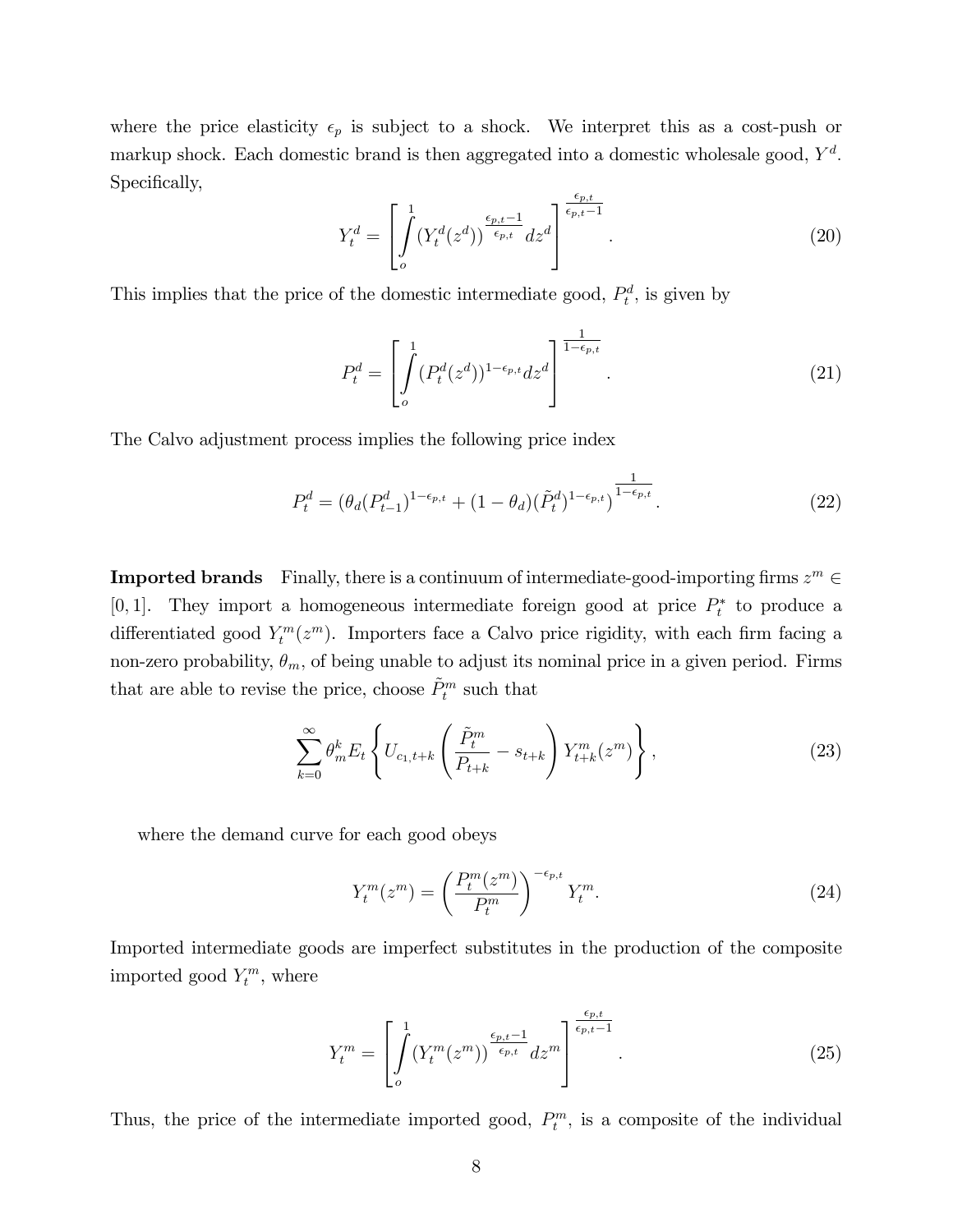prices for the inputs,

$$
P_t^m = \left[ \int\limits_{o}^1 (P_t^m(z^m))^{1-\epsilon_p} dz^m \right]^{\frac{1}{1-\epsilon_{p,t}}}.
$$
 (26)

The Calvo adjustment process implies a process for the price index of

$$
P_t^m = \left(\theta_m (P_{t-1}^m)^{1-\epsilon_{p,t}} + (1-\theta_m)(\widetilde{P}_t^m)^{1-\epsilon_{p,t}}\right)^{\frac{1}{1-\epsilon_{p,t}}}.
$$
\n(27)

#### 2.2.2 Retailer's Problem

Retailers combine domestic brands of intermediate goods  $Y^d$ , and imported intermediate goods  $Y^m$ , to form a final good Y. Retailers operate in a perfectly competitive market using a CES production function

$$
Y_t = \left[ \left( 1 - \omega \right)^{\frac{1}{\phi}} \left( Y_t^d \right)^{\frac{\phi - 1}{\phi}} + \omega^{\frac{1}{\phi}} \left( Y_t^m \right)^{\frac{\phi - 1}{\phi}} \right]^{\frac{\phi}{\phi - 1}}, \tag{28}
$$

where  $\omega > 0$  is the share of imported goods in the final domestic goods basket and  $\phi > 0$ is the elasticity of substitution between domestic and imported intermediate goods. Cost minimization entails the following demand curves for  $Y^d$  and  $Y^m$ 

$$
Y_t^d = (1 - \omega) \left[ \frac{P_t^d}{P_t} \right]^{-\phi} Y_t \tag{29}
$$

$$
Y_t^m = \omega \left[ \frac{P_t^m}{P_t} \right]^{-\phi} Y_t + \epsilon_{m,t} \tag{30}
$$

and a domestic aggregate price level  $P$  corresponding to the CPI, such that

$$
P_t = \left[ (1 - \omega) \left( P_t^d \right)^{1 - \phi} + \omega (P_t^m)^{1 - \phi} \right]^{\frac{1}{1 - \phi}}.
$$
 (31)

### 2.3 Housing producer's problem

Housing producers are competitive firms that use final goods and rented housing to produce new units of installed housing capital  $A_{h,t}I_{h,t}$  that they sell for price  $q_t^h$ . Thus they choose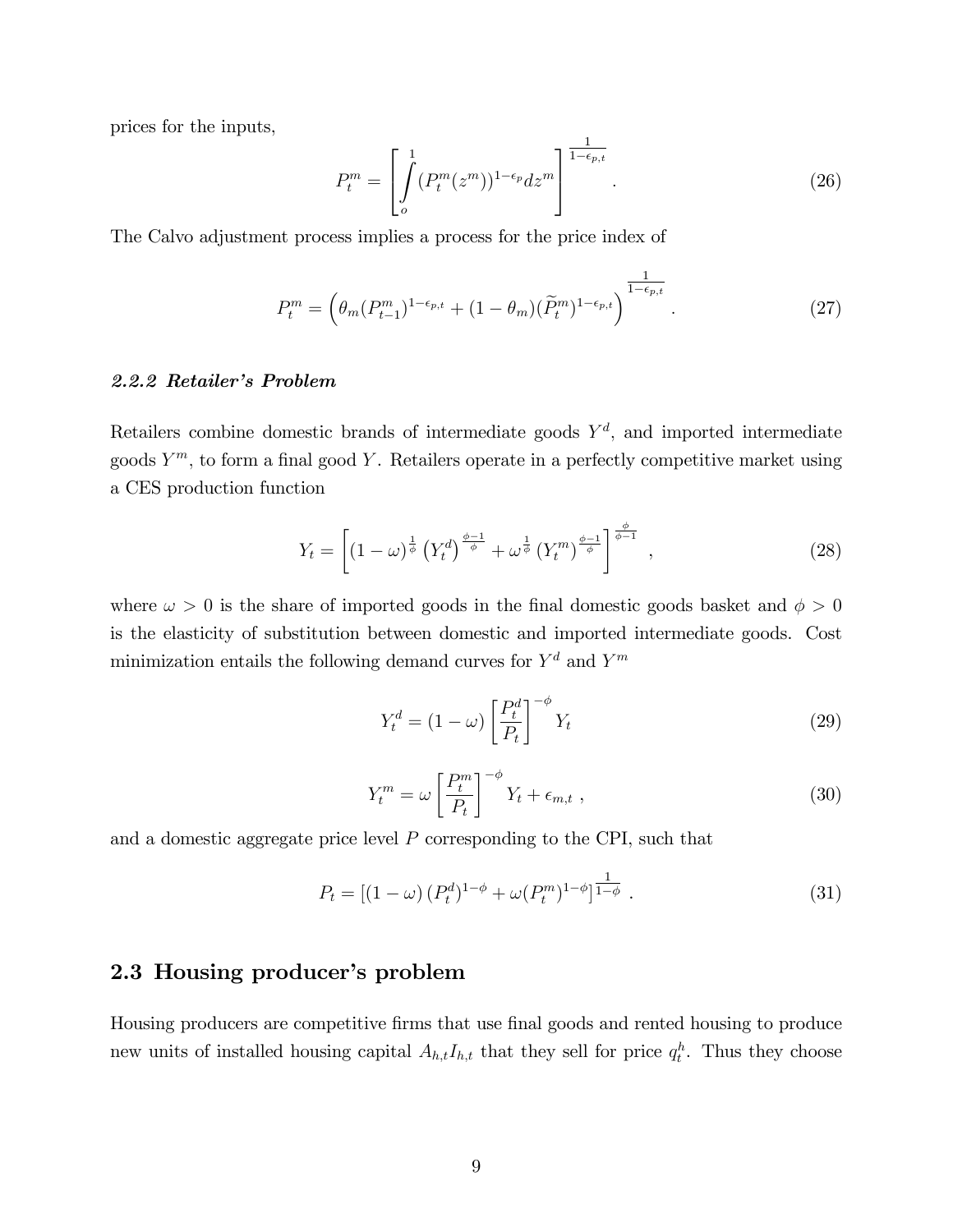the level of  $I_{h,t}$  that maximizes the profits.

$$
\max q_t^h I_{h,t} - \frac{1}{A_{h,t}} \left( I_{h,t} + \frac{\psi_h}{2\delta_h} \left( \frac{I_{h,t}}{H_{t-1}} - \delta_h \right)^2 H_{t-1} \right), \tag{32}
$$

We assume a quadratic cost of adjusting the housing stock as in Aoki et al. (2004) where  $\psi_h$ governs the slope of the housing adjustment cost function. In addition, we include  $A_{h,t}$ , i.e. an AR(1) shock to the equilibrium condition of housing investment. Since this is a shock to the marginal efficiency of producing housing, we interpret it as a housing-specific technology shock. New housing capital goods are sold at price  $q_t^h$ 

$$
q_t^h = \frac{1 + \frac{\psi_h}{2\delta_h} \left(\frac{I_{h,t}}{H_{t-1}} - \delta_h\right)}{A_{h,t}}
$$
(33)

This equation is similar to the Tobin's  $q$  relationship for investment, in which the marginal cost of a unit of housing is related the marginal cost of adjusting the housing stock. Note that a positive shock to the housing specific technology will reduce the price of installed housing.

### 2.4 Capital producer's problem

Capital producers take final goods and transform them into capital in a way that is analogous to the housing producers, only they face adjustment costs related to the change in investment as in Christiano et al. (2005).  $\psi_k$  governs the slope of the capital producers adjustment cost function. Thus they choose the level of  $I_{h,t}$  that maximizes the profits.

$$
\max \sum_{k=0}^{\infty} \beta^k E_t \frac{\zeta_{t+k}'}{\zeta_t'} \left( q_t^k I_{k,t} - \frac{1}{A_{k,t}} \left( I_{k,t} + \frac{\psi_k}{2} \left( \frac{I_{k,t}}{I_{k,t-1}} - 1 \right)^2 \right) \right), \tag{34}
$$

where  $\frac{\psi_k}{2}$ 2  $\int I_{k,t}$  $\frac{1}{I_{k,t-1}} - 1$  $\setminus^2$  $I_{k,t-1}$  is the adjustment cost function. Producers sell the capital at price  $q_t^k$ .

$$
q_t^k = \frac{1}{A_{k,t}} \left( 1 + \psi_k \left( \frac{I_{k,t}}{I_{k,t-1}} - 1 \right) \right) - E_t \frac{\zeta_{t+1}'}{\zeta_t'} \left( \frac{1}{A_{k,t+1}} \psi_k \left( \frac{I_{k,t+1}}{I_{k,t}} - 1 \right) \frac{I_{k,t+1}}{I_{k,t}^2} \right), \tag{35}
$$

where  $A_{k,t}$  is an AR(1) shock that we interpret as a capital-investment-specific shock as in Greenwood et al. (1998) and Fisher (2006).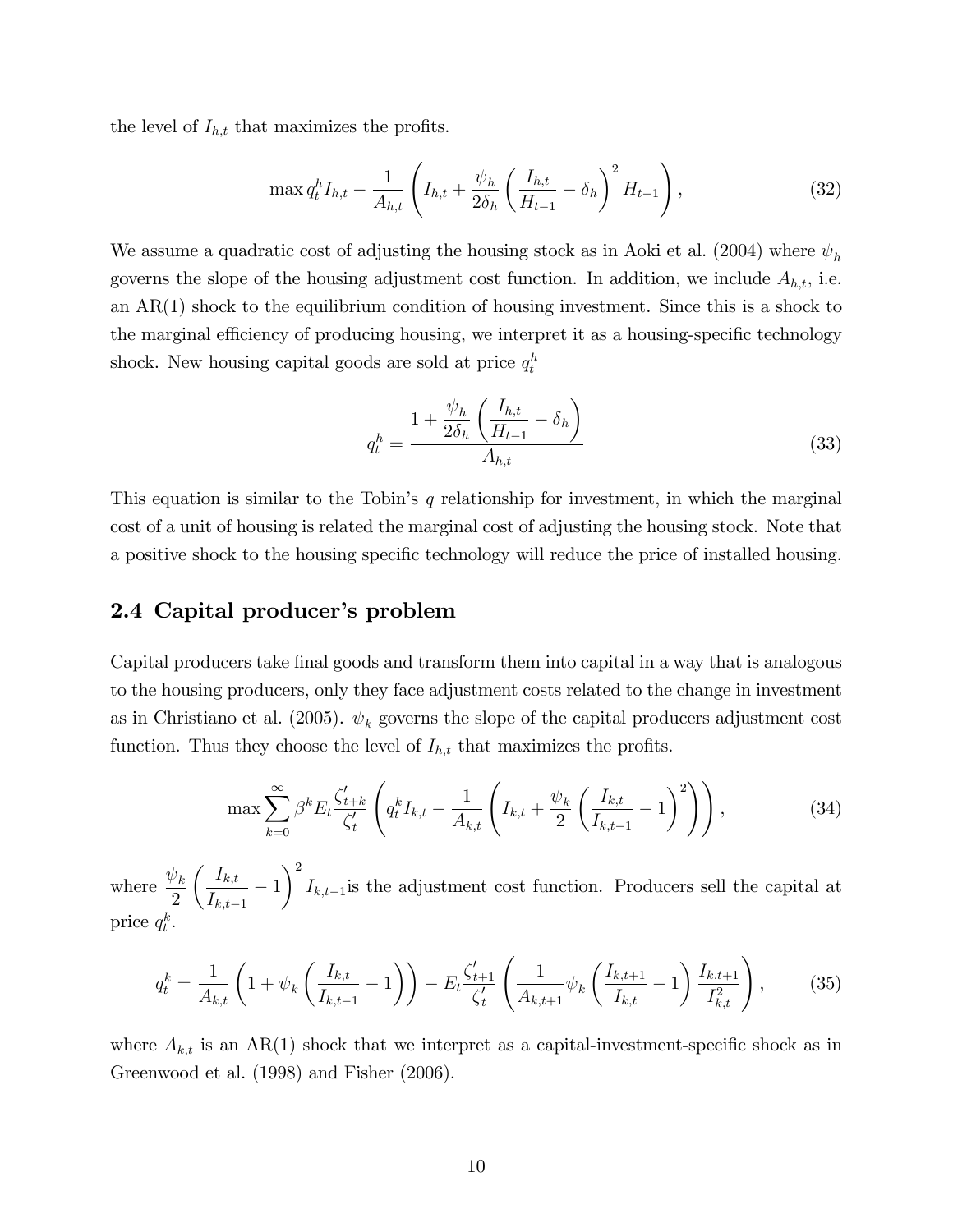#### 2.5 Monetary policy

For simplicity we assume that the central bank uses the Taylor-type interest rate rule:

$$
\hat{R}_t = \rho_R \hat{R}_{t-1} + (1 - \rho_R) \rho_\pi (\hat{\pi}_t - \hat{\pi}_t^*) + (1 - \rho_R) \rho_Y \widehat{GDP} + \epsilon_{MP,t}.
$$

The monetary authority adjusts the nominal interest rate in response to deviations of inflation from its target, and deviations of GDP from its steady state value. We also allow for interest-rate smoothing behaviour. The central bank's target,  $\hat{\pi}_t^*$ , is assumed to be time varying and is subject to an AR(1) shock as in Smets and Wouters (2003) and Adolfson et al. (2007).  $\epsilon_{MP,t}$  is an i.i.d. monetary policy shock.

### 2.6 Market clearing conditions

Domestic output  $Y_t$ , can be consumed, invested or exported

$$
Y_t = c_{1,t} + c_{2,t} + q_{k,t}I_t^k + q_{h,t}I_t^h + Y_t^x
$$

and real GDP is  $GDP_t = c_{1,t} + c_{2,t} + q_{k,t}I_t^k + q_{h,t}I_t^h + Y_t^x - s_t Y_t^m$ .

Capital is accumulated according to

$$
I_{h,t} = H_t - (1 - \delta_h) H_{t-1}
$$
\n(36)

where the aggregate stock of housing is  $H_t=h_{1,t}+h_{2,t}$ ; and the usual capital accumulation equation holds

$$
I_{k,t} = k_t - (1 - \delta_k) k_{t-1}.
$$
\n(37)

The domestic loan market condition implies that total borrowed funds are equal to funds lent out by patient households

$$
b_{2,t} = -b_{1,t} \tag{38}
$$

Finally, the trade balance equals economy-wide net saving, so that

$$
Y_t^x - s_t Y_t^m = \left[ s_t \left( \frac{R_t^f \zeta_{t-1}}{\pi_t^f} \right) b_{t-1}^f - b_t^f \right]. \tag{39}
$$

<sup>&</sup>lt;sup>6</sup>As in Iacoviello and Neri (2009) and Davis and Heathcote (2005) we set the relative prices  $q^h, q^k, s$  equal to their steady state values.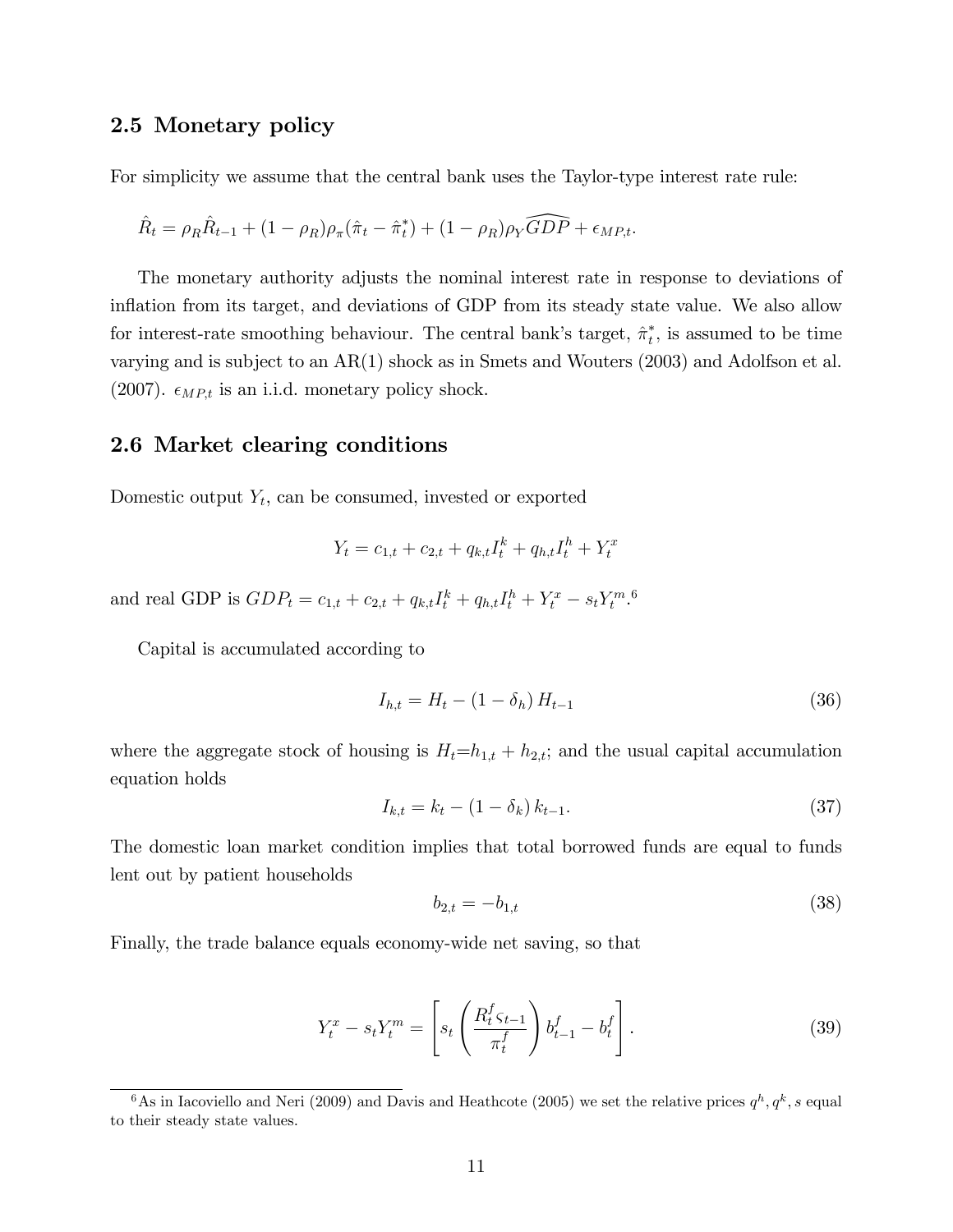#### 2.7 Rest of the World

We assume Canada to be a small open economy. Thus, domestic developments do not affect the rest of the world economy. By analogy with the import demand function of the local economy, the demand for the domestic economy's exports is captured by

$$
\hat{Y}_t^x = \hat{Y}_t^g - \phi \hat{P}_t^x + \epsilon_{ex,t}
$$

and  $\hat{P}^x_t =$  $P_t^x$  $\overline{P^g_t}$ t is the real price of local brands in the global economy and  $\epsilon_{ex,t}$  is an export demand shock. It can be shown that the process for  $\pi^x_t \equiv$  $P_t^x$  $P_{t-1}^x$ obeys

$$
\hat{\pi}_t^x - \beta_f E \hat{\pi}_{t+1}^x = \frac{(1 - \theta_x)(1 - \beta \theta_x)}{\theta_x} (-\hat{s}_t - \hat{P}_t^x), \tag{40}
$$

where  $\theta_x$  is the probability that the price of a local brand will remain sticky in the global economy in a given period.

#### 2.7.1 Shock processes

Apart from  $\epsilon_{MP,t}$ , a zero-mean i.i.d. shock with variance  $\sigma_{MP}$ , the other structural shocks in the model,  $\chi_t = \{\epsilon_{b,t}, j_t, \epsilon_{s,t}, z_t, A_{h,t}, A_{k,t}, \epsilon_{IO,t}, \epsilon_{L,t}, \epsilon_{ex,t}, \epsilon_{m,t}, \epsilon_{p,t}\}\$ , follow an AR(1) process

$$
\ln(\chi_t) = \rho_\chi \ln(\chi_{t-1}) + \varepsilon_{\chi_t}, \quad \varepsilon_{\chi_t} \sim^{iid} N(0, \sigma_{\varepsilon_\chi}), \quad 0 < \rho_\chi < 1. \tag{41}
$$

### 3. Data and model estimation strategy

The vector of structural parameters of the model,  $\Lambda$ , describing preferences, technology, the monetary policy rule and the shocks is estimated using Bayesian techniques. First, for given parameter values we solve the model using standard Örst-order approximation techniques (see, for example Uhlig, 1999). Then, we use the Kalman Ölter to compute the likelihood  $L(\Gamma_t | \Lambda)$  for the given sample of data  $\Gamma_t$ , as in Hamilton (1994). We use some informative priors,  $\varphi(\Lambda)$ , in order to downweight regions of the parameter space that are widely accepted to be uninteresting. Using Bayesís rule, the posterior distribution can be written as the product of the likelihood function of the data given the parameters,  $L(\Gamma_t | \Lambda)$ , and the prior,  $\varphi(\Lambda)$ :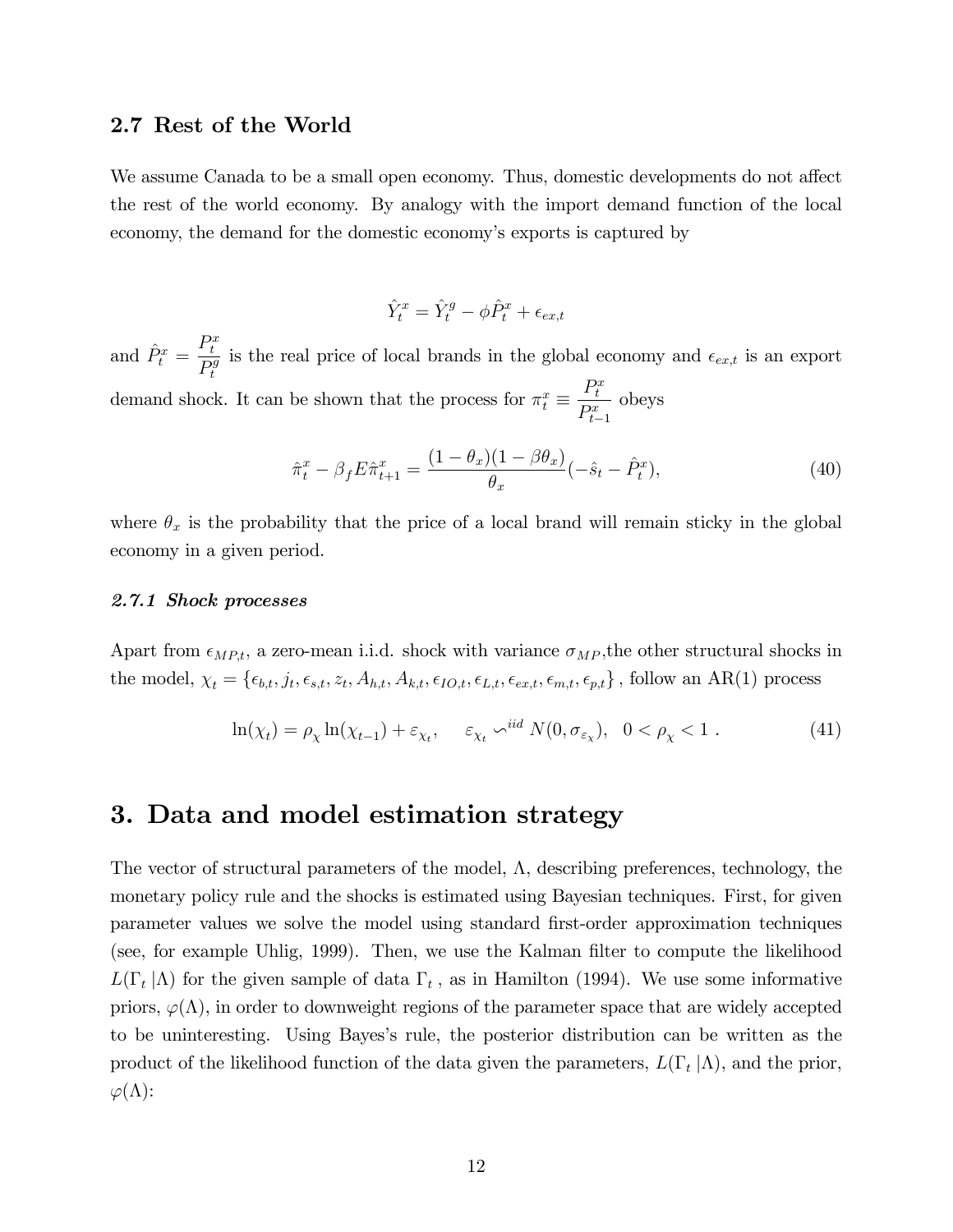$$
P(\Lambda|\Gamma_t) \ltimes L(\Gamma_t|\Lambda)\varphi(\Lambda) \tag{42}
$$

We start by estimating the posterior distribution's mode by maximizing the log posterior function. Second, we obtain a random draw of size 300 000 from the posterior distribution using the random-walk Metropolis-Hastings algorithm. The posterior distribution of the parameters can be used to draw statistical inference on the parameters themselves or functions of the parameters, such as second moments.

### 3.1 The Data

We estimate the model using Canadian data for consumption, capital investment, residential investment, exports, imports, hours worked, real wages, real house prices, short and longterm nominal interest rates, the real bilateral exchange rate (with the United States) and the inflation rate. The availability of the house price data and a desire to have a sample over which the conduct of monetary policy and the statistical properties of inflation have been relatively stable restrict us to considering data from 1981Q1 to 2007Q4.

All of our expenditures data is from the Canadian Income and Expenditure Accounts published by Statistics Canada. Consumption is measured by real personal expenditure on consumer goods and services, while residential investment is real residential structures investment. For capital investment we use real business Öxed investment (equipment and structures). The data for exports and imports include both goods and services trade.

Data on actual hours worked are taken from the Labour Force Survey and wage data include wages, salaries and supplementary labour income taken from the Income and Expenditure Accounts.

Our measure of real house prices is the Multiple Listing Service existing house sales price. This index measures the average sale price of all existing residential dwellings sold in a given period.<sup>7</sup> We calculate the real house price by deflating this house price series using the CPI measure described below.

The overnight rate, the interest rate at which major financial institutions borrow and lend one-day (or "overnight") funds among themselves, is our measure of the short-term

<sup>7</sup>This series is highly correlated with an alternative index of resale housing prices from Royal Lepage that measures the prices of houses with similar characteristics in different regions across the country. For this reason we do not think that composition bias is important enough to affect our results.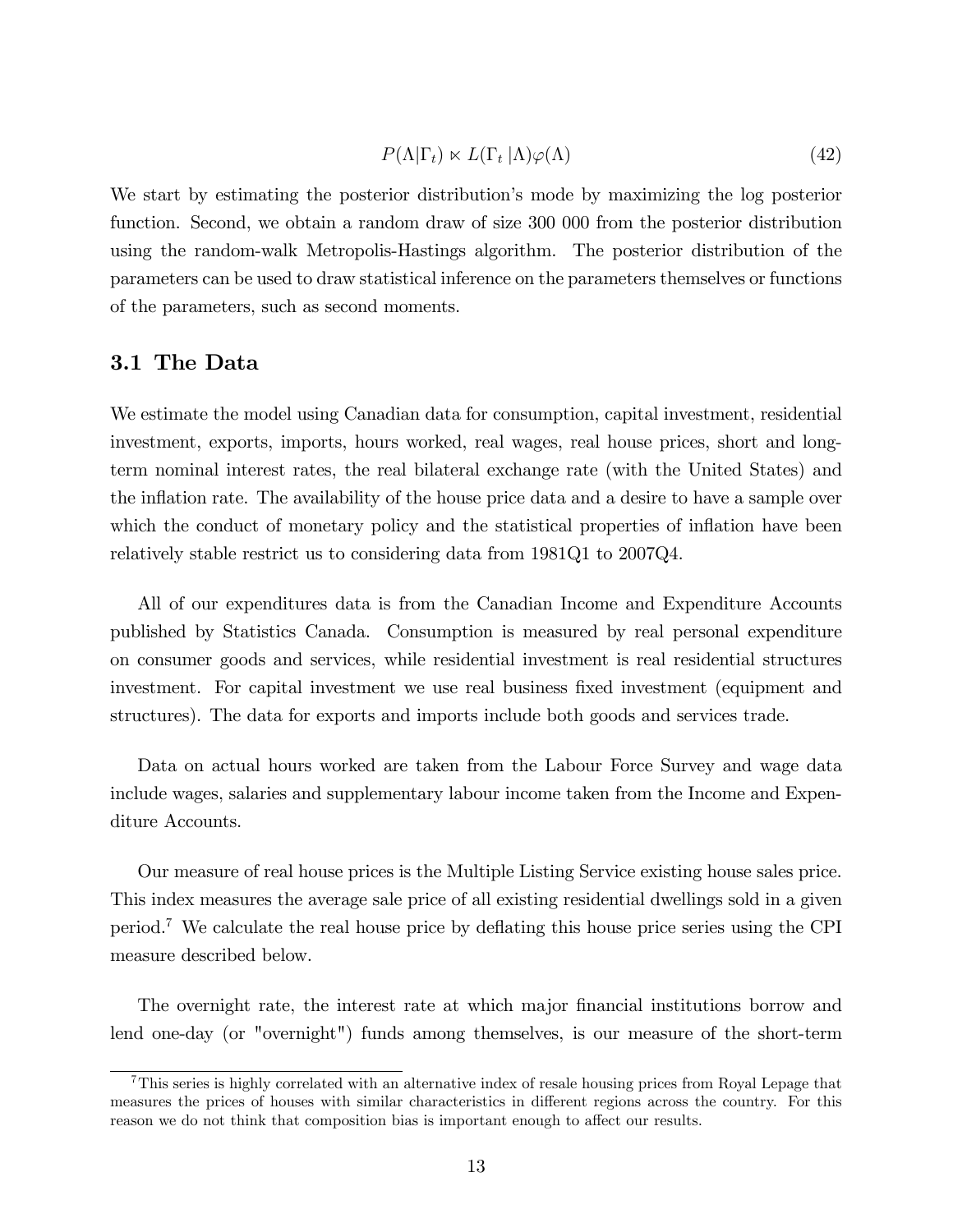nominal interest rate. We subtract the 10-year Government of Canada bond rate from this short-term rate to obtain a measure of the yield spread. We chose to use this term spread series rather than the overnight rate on its own because the latter implies that real interest rates have been trending down over our sample.<sup>8</sup> This implies that stance of monetary policy was restrictive throughout the 1980s and easy after the early 1990s, which is at odds with the historical interpretation of events reported in Armour et al. (1996). In contrast the term spread appears to be more consistent with the historical record and also similar to other measures of the stance of Canadian monetary policy described in Fung and Yuan (1999).

We use the Bank of Canada's measure of "core" CPI inflation. This measure of inflation in consumer prices excludes the effects of price changes from eight of the most volatile components of the CPI (e.g. mortgage interest costs, vegetables and gasoline) and changes in indirect taxes. The inflation rate is expressed as a quarterly rate. We subtract  $0.5$  per cent (the Bank of Canada's inflation target expressed in quarterly rates) from this series before estimation. Though this is not the full-sample mean, it has the advantage that the treatment of the data is consistent with ináation being at the Bank of Canadaís target in the steady state. In practice, the inflation objective shock will then account for the transition from the higher inflation of the 1980s to the period in which the Bank of Canada formally adopted inflation targeting.

Finally, the real exchange rate is calculated as the product of the nominal exchange rate (price of a U.S. dollars in terms of Canadian dollars) and U.S. CPI (excluding food and energy) divided by Canadian "core" CPI.

The borrowing constraint in the model has implications for the dynamics of the components of GDP making these series important for identifying the share of constrained households. In addition, using separate series for consumption, capital investment and housing investment gives us the best chance of estimating the adjustment costs parameters for the two types of investment.

All of our series are taken at a quarterly frequency. The real series are logged and detrended separately using a linear trend. The model also implies that the value of the housing stock,  $q_t h_t$ , is a constant proportion of consumption. The different trends in the raw

<sup>8</sup>DeGraeve et al. (2007) is another example of a medium-scale DSGE model estimated with yield curve data (for the United States).

<sup>9</sup>Unlike the U.S. consumer price index, the Canadian CPI data do not include the cost of imputed rents. Nonetheless, house prices do affect our measure of inflation through owned accommodation prices, which include such costs as home insurance, house depreciation and property taxes.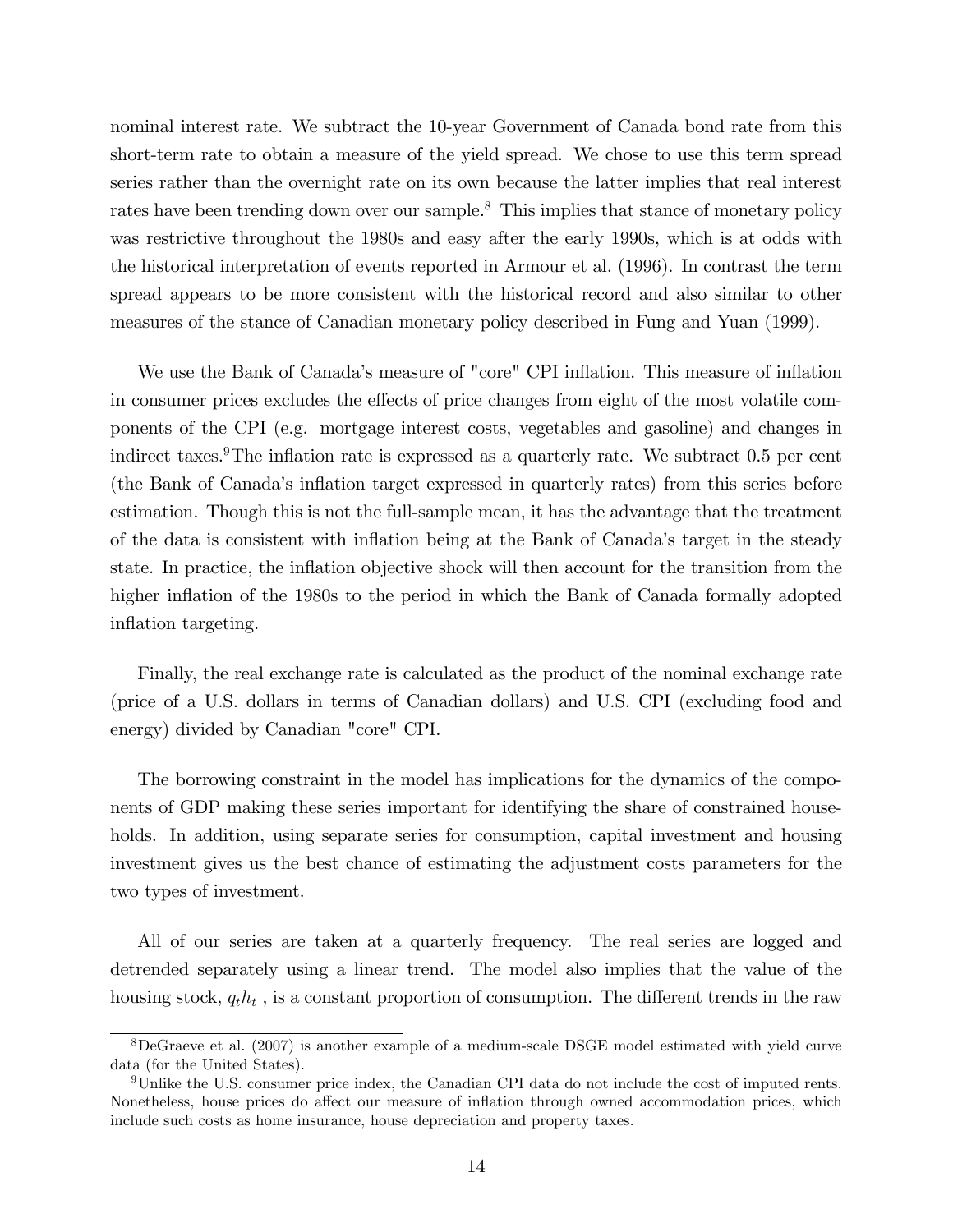consumption and housing investment data imply that the real price of housing should also have an upward trend if it is to obey the balanced growth restriction of the model. However, the trend in our real house price series is higher than is implied by this relationship. Since this may reflect some other structural change that is not well captured by the model, for example financial innovation, we also remove a linear trend from the house price data.

A detailed description of the data sources and plots of the detrended data are presented in Figure C1 and the Data Appendix.

#### 3.2 Calibrated Parameters

We calibrate a number of parameters based on sample means or other information because they would be difficult to identify. The calibrated parameters include: the discount factors  $\beta_1, \beta_2$ , the weight on housing in the utility function j, factor share  $\gamma$ , depreciation rates  $\delta_h, \delta_k$ , the steady-state gross markups for all price-setting firms, and the household loan-to-value ratio  $m^h$ .

We set the housing preference parameter  $j$  to match the ratio of personal sector residential housing (land plus structures in the National Balance Sheet Accounts) to quarterly  $GDP$ , which for our sample period averages about  $6.9^{10}$ . We follow Iacoviello (2005) who draws from micro-studies of the range of discount factors of consumers, in setting the discount factor of patient agents  $\beta_1$  to 0.99 and the discount factor of impatient agents  $\beta_2$  to 0.95<sup>11</sup>. The patient agent's discount factor implies a steady-state real interest rate of 4 per cent on an annual basis.

We set the elasticity of demand for individual domestic intermediate goods  $\epsilon$  so as to give an average markup of Öve percent in steady-state. Individual imported intermediate goods have the same elasticity of demand. The share of imported goods in the final domestic goods basket,  $\omega$ , is set to 0.3.

As a typical house has a much longer lifetime than a typical piece of equipment, the housing depreciation rate,  $\delta_H$ , should be lower than  $\delta_k$ . The value of  $\delta_H$  compatible with

<sup>&</sup>lt;sup>10</sup>To calculate these ratios we measure Gross Domestic Product as the sum of the consumption, residential investment, business Öxed investment (i.e. excluding inventory accumulation) and net exports. Since the real National Accounts aggregates are produced on a Chain Fisher basis we calculate these ratios using the nominal series.

<sup>&</sup>lt;sup>11</sup>This value is in accordance with estimates of discount factors for poor or young households (see Samwick (1998) and Lawrence (1991)) and falls into the empirical distribution for discount factors estimated by Carroll and Samwick (1997).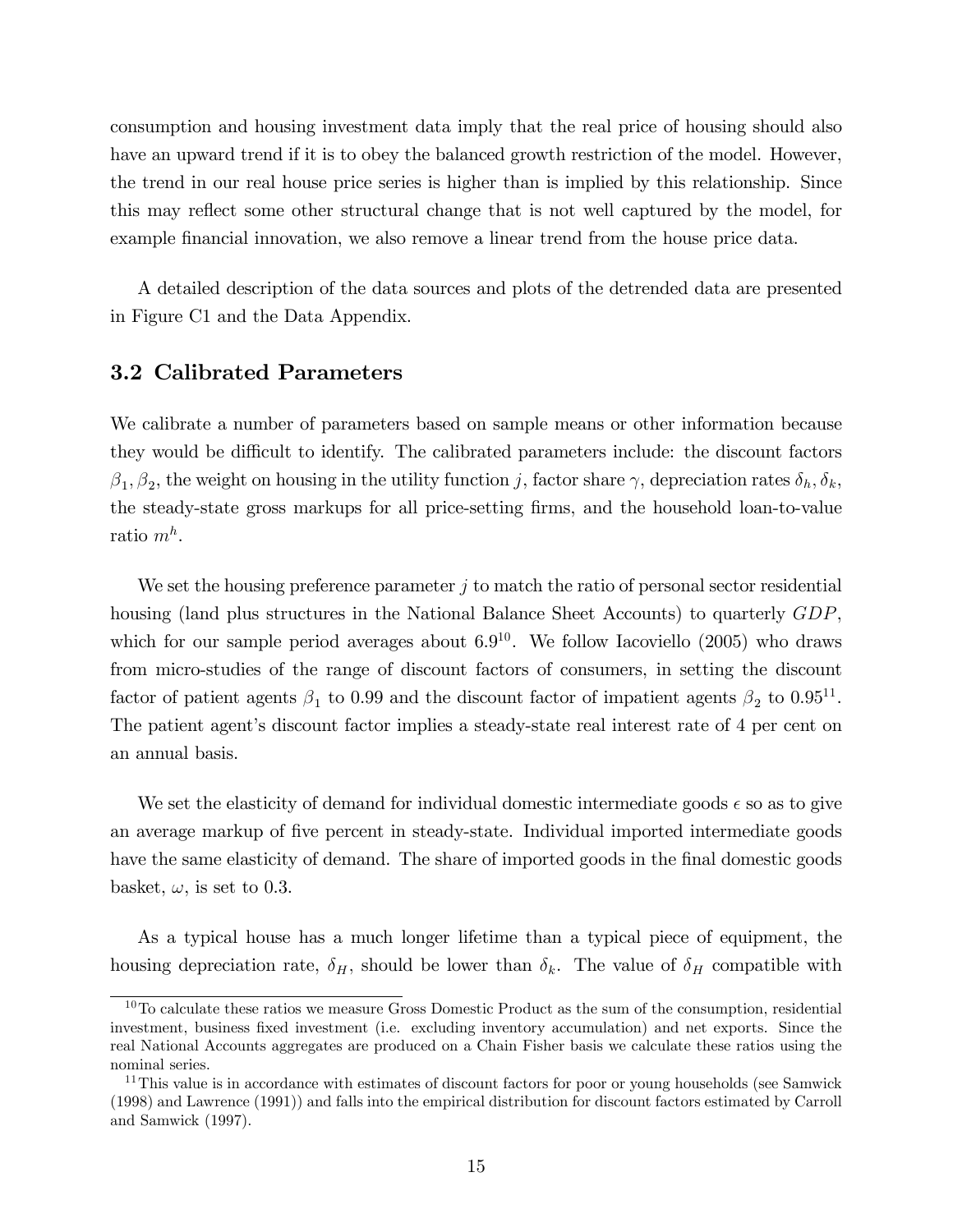the housing investment to GDP ratio was 0.01, implying an annual depreciation rate that is somewhat higher than the range of values reported in Kostenbauer (2001). However, this value is much lower than the depreciation rate for capital which is set to  $\delta_k = 0.023$ , implying and annual depreciation of the capital stock of 9.5 per cent. We treat non-residential construction as part of business fixed investment, but exclude residential construction. Consistent with this classification, the capital share in the production of final goods,  $\gamma = 0.23$ , is lower than is typically used in models that aggregate all types of capital. The depreciation rate for capital along with the capital share in production of final goods,  $\gamma =0.23$ , imply a ratio of business fixed investment to GDP of about 0.165, approximately that seen in the data.

We also need to set a value for the loan-to-value ratio  $m<sup>h</sup>$ . This value should reflect the typical loan-to-value ratio for a constrained household. This household, who we think of as being a first-time home buyer, borrows the maximum possible against their real estate holdings<sup>12</sup>. Over most of our sample, Canadian law required mortgages in excess of 75 per cent of the value of the property to be insured. In practice, home buyers were able to obtain loans at considerably higher loan-to-value ratios with insurance. The minimum downpayment required by insurers has varied over our sample, dropping from 10 per cent to 5 per cent in 1992 and to 0 per cent in 2004. It has returned to 5 per cent more recently. Thus, on average over our sample, loan-to-value ratios for constrained households are likely to have fallen in the 0.75 to 0.95 range. With no direct estimates for Canada, we set  $m<sup>h</sup> = 0.80$ , slightly lower than the value chosen by Iacoviello and Neri (2008) based on U.S. data on new-home buyers.

#### 3.3 Prior distributions of the estimated parameters

Table 1 summarizes the assumptions for the prior distributions of the estimated parameters. We set the prior mean on the income share of unconstrained households to 0.65, with a standard error of 0.075. This is within the range of estimates of the fraction of households who are financially constrained reported in the literature. Campbell and Mankiw (1991) estimate the fraction of constrained agents from Canadian macro data to be near 50 per cent. Estimates based on micro data for the U.S. (Jappelli (1990)) and the U.K. (Benito and

 $12$ Ultimately we would like to incorporate information from observed financial variables such as mortgage debt into the model. However, aggregate measures of mortgage debt in Canada include debt held by unconstrained households who have had time to accumulate other assets and are better thought of as patient consumers. It is not possible to capture this in the model since lenders own housing, but do not have mortgages. This forces the impatient households to hold all of the observed stock of debt if we are to match the household debt-to-asset ratio in the data. In future, we may be able to exploit information from microdata to determine a more appropriate target debt-to-asset ratio.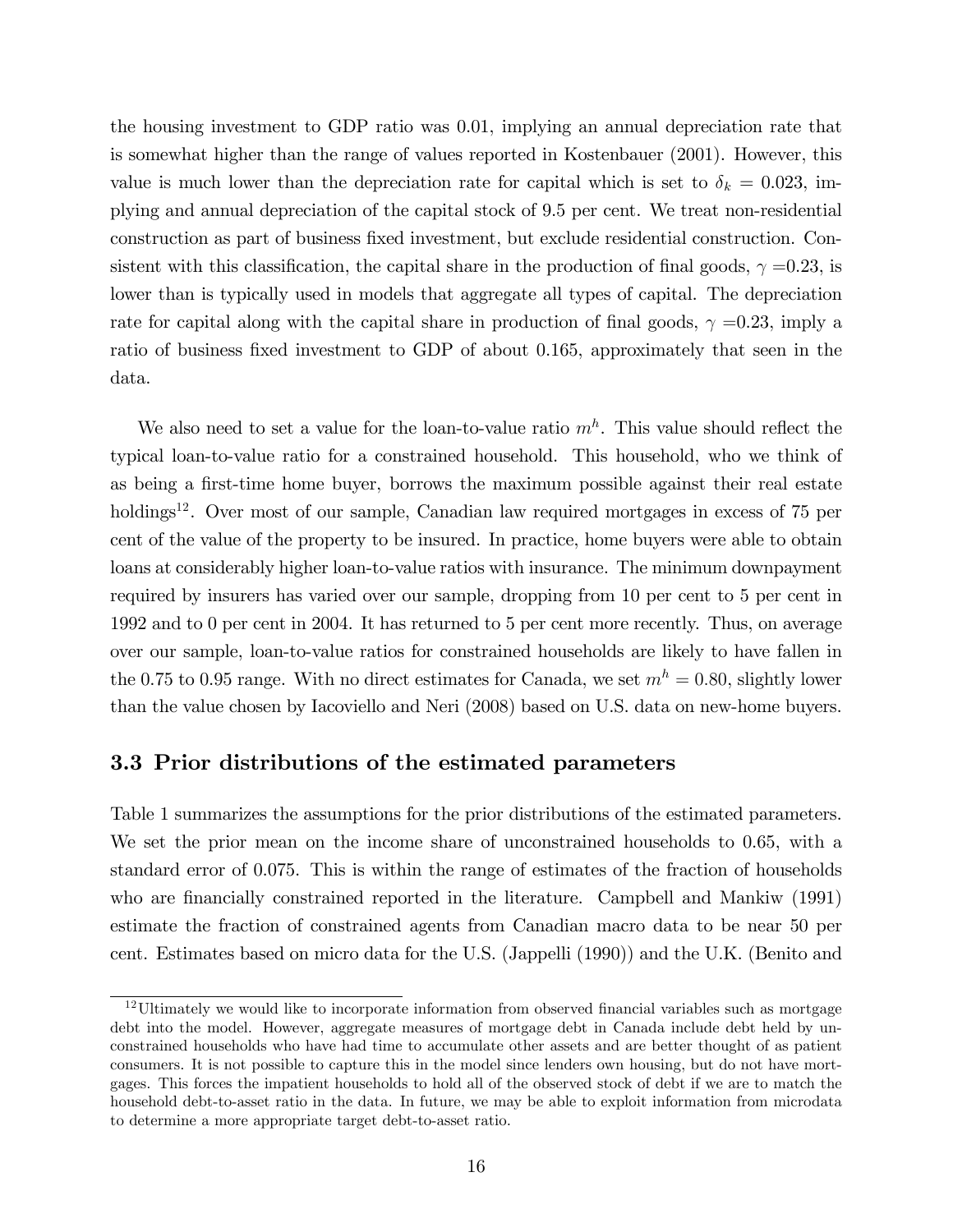Mumtaz (2006)) put the share of the population that is liquidity constrained between 20 and 40 per cent. We set the prior mean of the habit parameter in consumption b to 0.7 with a standard error of 0.05. The prior mean for the labour supply elasticity is set to 2.0.

The prior means for the monetary policy rule are similar to those used in Smets and Wouters (2007) and the standard errors are relatively large allowing the priors to be consistent with the estimates for Canada by Lam and Tkacz (2004) and also the Canadian policy rules discussed in Cote et al.  $(2004)$ . We use a beta distributed prior on the inverse of the coefficient on inflation  $(\rho_{\pi}^{-1})$ . Ultimately this results in a prior that is less informative than the normal distribution that is more widely used. The prior mean on the smoothing parameter  $\rho_r$  is set to 0.5 and the prior mean for  $\rho_y$  is 0.125.

For the fixed capital and housing capital adjustment costs we chose a gamma-distribution with mean of about 1 and a standard error of 0.5 in both cases. We set a prior mean for the probability that a retailer will be unable to adjust prices,  $\theta$ , to 0.5 implying that retail prices are fixed for 2 quarters on average. This is in line with the evidence on the price-setting behaviour of Canadian firms reported in Amirault et al. (2006). The median firm in their survey sample adjusted prices 2 to 4 times a year. We use the same prior distributions for the frequency of price adjustment by importers and export retailers in the foreign economy. We also centre the prior mean for the frequency of wage adjustment at 0.5. Similar priors for wage and price stickiness appear in Smets and Wouters (2007) and Adolfson et al. (2007).

The prior mean for the elasticity of the country risk premium with respect to the ratio of foreign debt-to-output,  $\phi = 0.001$ , is lower than found in previous work on estimation of small-open economy models by Adolfson et al. (2007), Christoffel et al. (2007), and Dib (2003).

We use inverse gamma priors on all the structural parameters governing the standard deviations of the shocks. For the persistence parameters of the shock processes, we choose a beta-distribution with a prior mean of 0.5 and standard deviation of 0.25. At our prior means the model is able to match a set of key steady-state ratios observed in our data sample.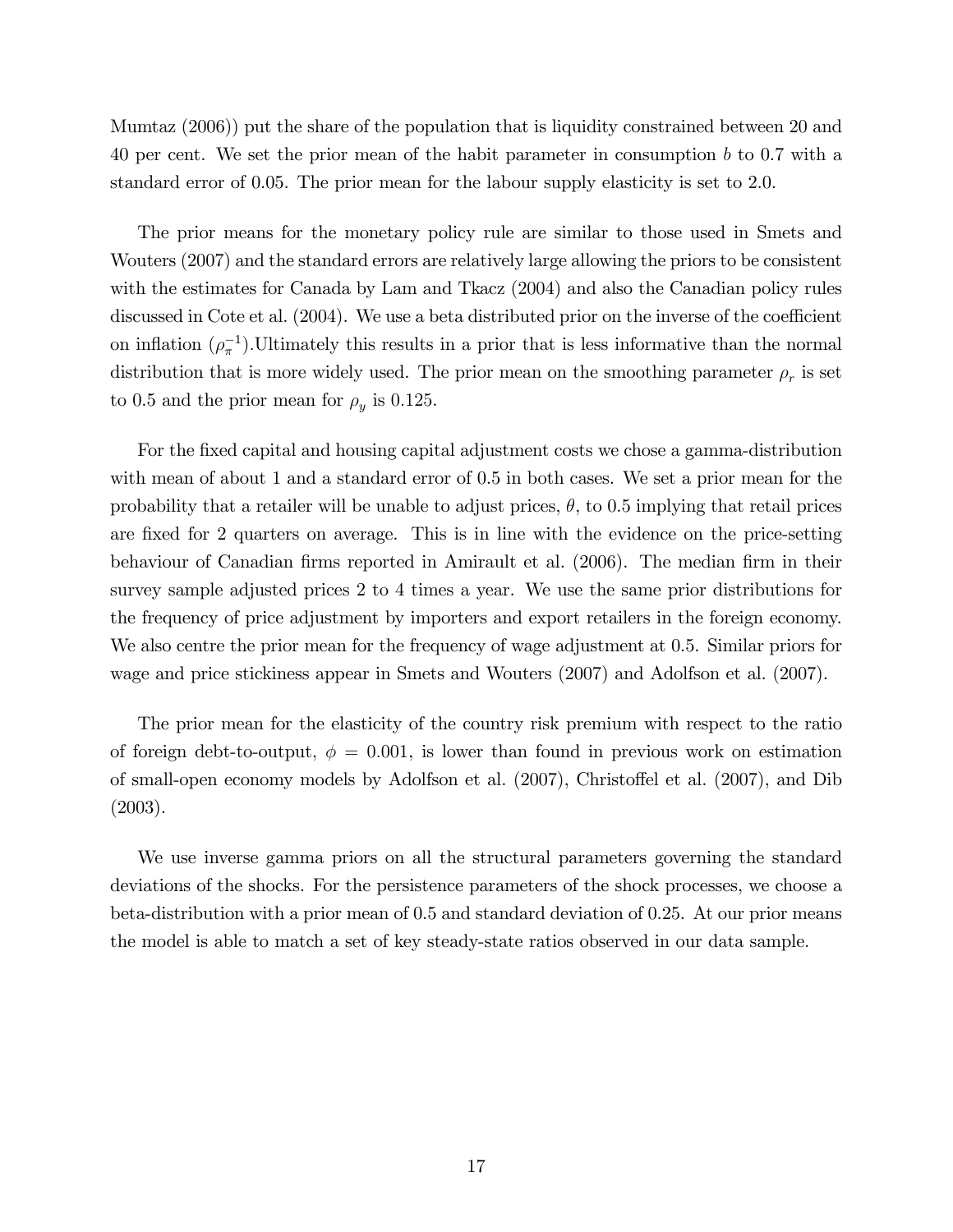### 4. Empirical results

We estimate the model presented above and a representative agent version of the model in which there are no borrowing constraints.<sup>13</sup> We refer to our model as the FA model since it has an active financial accelerator and the model without the borrowing constraints as the NoFA model. Our objective is to document the role that the collateral constraints play in the ability of the model to capture the moments of interest in the data. Initially, we report mainly on the Öt of the model over the entire sample. However, later we also consider the whether the financial accelerator helps the model to account for episodes in history such as housing booms/busts or a severe recession.

#### 4.1 Posterior Distributions

We report the posterior mean and 95 per cent probability interval for the structural parameters, along with their priors, for the model with the borrowing constraint (FA model, in Table 1) and the model without the borrowing constraint (NOFA model, in Table 2). Except where noted, most of the parameters are within the ranges specified in the priors.

The habit persistence parameter,  $b$  is estimated to be 0.79, while the long-run elasticity of labour demand  $\eta$  is 0.55; the estimated habits are on the high end of our prior, and the labour elasticity on the lower end.

The estimated range of  $\rho_{\pi}^{-1}$  implies a range for the inflation weight in the monetary policy rule,  $\rho_{\pi}$ , from 1.4 to 2.1, while the weight on output,  $\rho_{y}$ , is fairly small (between 0.01 and 0.06). The interest rate smoothing term,  $\rho_R$ , is between 0.41 and 0.68. The estimated policy rule coefficients are similar to those reported in other studies (Ortega and Rebei (2006), Dib (2008), and Dib et al. (2008)).

The mean estimate of Calvo price stickiness for domestic goods  $\theta^d$  implies an average duration of price stickiness of about six quarters. Such estimates for average price stickiness are high relative to findings on price adjustment from micro studies, but they are in line with previous DSGE models' estimates  $-$  even with more elaborate systems of nominal stickiness (for example Adolfson et al. (2007) and Smets and Wouters (2003)). Wage stickiness on the other hand is much lower than in many other studies, with a typical wage being unchanged for only four months on average.

<sup>&</sup>lt;sup>13</sup>In this model the household still derives utility from housing services, but it also purchases capital and rents it to the intermediate goods producer. The other households are no longer present in the model so that there are no borrowers or lenders. All other features of the model are preserved.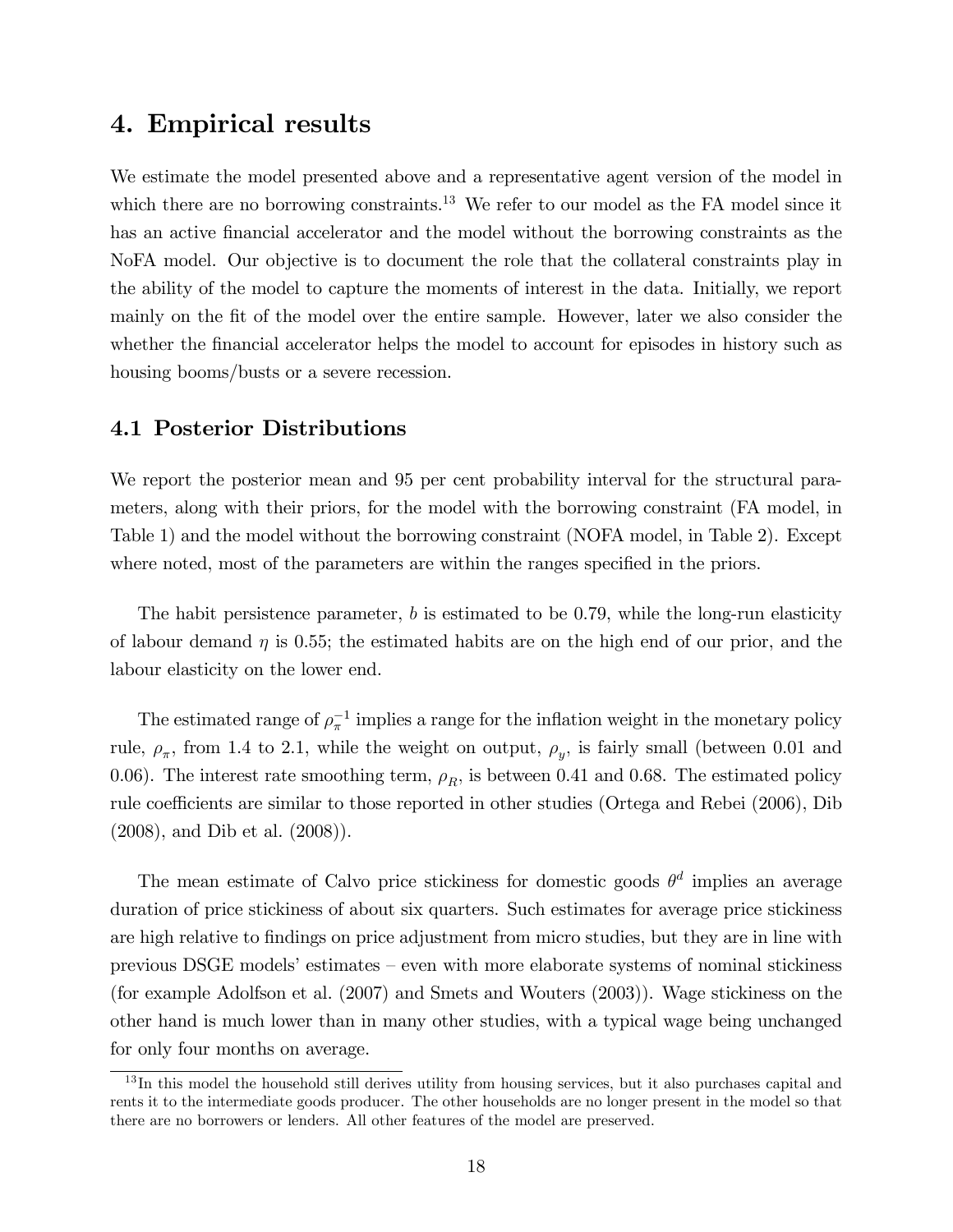The price stickiness for imports  $\theta^m$  is about the same as for domestically produced goods. However, price stickiness for exports  $\theta^x$  is much lower, the average export price being sticky for only about 1.25 quarters on average. The long run elasticity of import demand  $\sigma$  is much lower (about 0.3) than that of export demand  $\sigma^f$  (about 1.5). Such estimates reflect a much faster response of exports than imports to a change in the real exchange rate. This may reflect the composition of exports and imports. For example, Canada exports proportionately more commodities that have relatively elastic demand, while importing more finished goods for which the demand is relatively inelastic.

The estimate of the wage share of unconstrained households,  $\alpha$ , is about 0.62, implying a share of labour income to credit constrained agents of about 38 percent, on the high end of the range of empirical estimates in the literature.

#### 4.1.1 FA versus NoFA

As measured by the Bayes factor (an estimate of the ratio of the marginal likelihoods of the two models), FA outperforms NoFA in overall goodness of fit: the difference of the log Bayes factors is  $3540.07 - 3520.57 = 19.50$ , implying a posterior odds ratio of about  $2.94 \times 10^7 : 1$ in favour of FA.

The biggest differences in the parameter estimates between FA and NoFA are related to preferences. The NoFA estimates of habits are lower than the FA estimates, and the NoFA estimate of labour supply elasticity is higher than FA's. In addition, the estimated volatility and persistence of the discount factor shock are higher in the NoFA model.

As the Bayes factor tends to be sensitive to the priors, including those on "nuisance" parameters, we also calculate the ratios of the Schwarz criteria (Schwarz 1978) of the two competing models. This commonly used as a "prior-free" approximation of the Bayes factor, as it is essentially a ratio of the maximum likelihoods of the two models and does not depend on the prior.<sup>14</sup> In addition, the Schwarz criterion includes a penalty for the number of estimated parameters, which should reduce the advantage of the FA model. We estimated both models, FA and NoFA, by maximum likelihood and calculated the log ratio of the Laplace approximations of the marginal likelihood assuming flat priors on all parameters, including standard deviation terms, as well as the ratio of the Schwarz criteria of the two models.

 $14$ One drawback of the Schwarz criterion is that the difference between it and the true Bayes factor does not go to zero as T gets large (see Kass and Raftery 1995 for a discussion).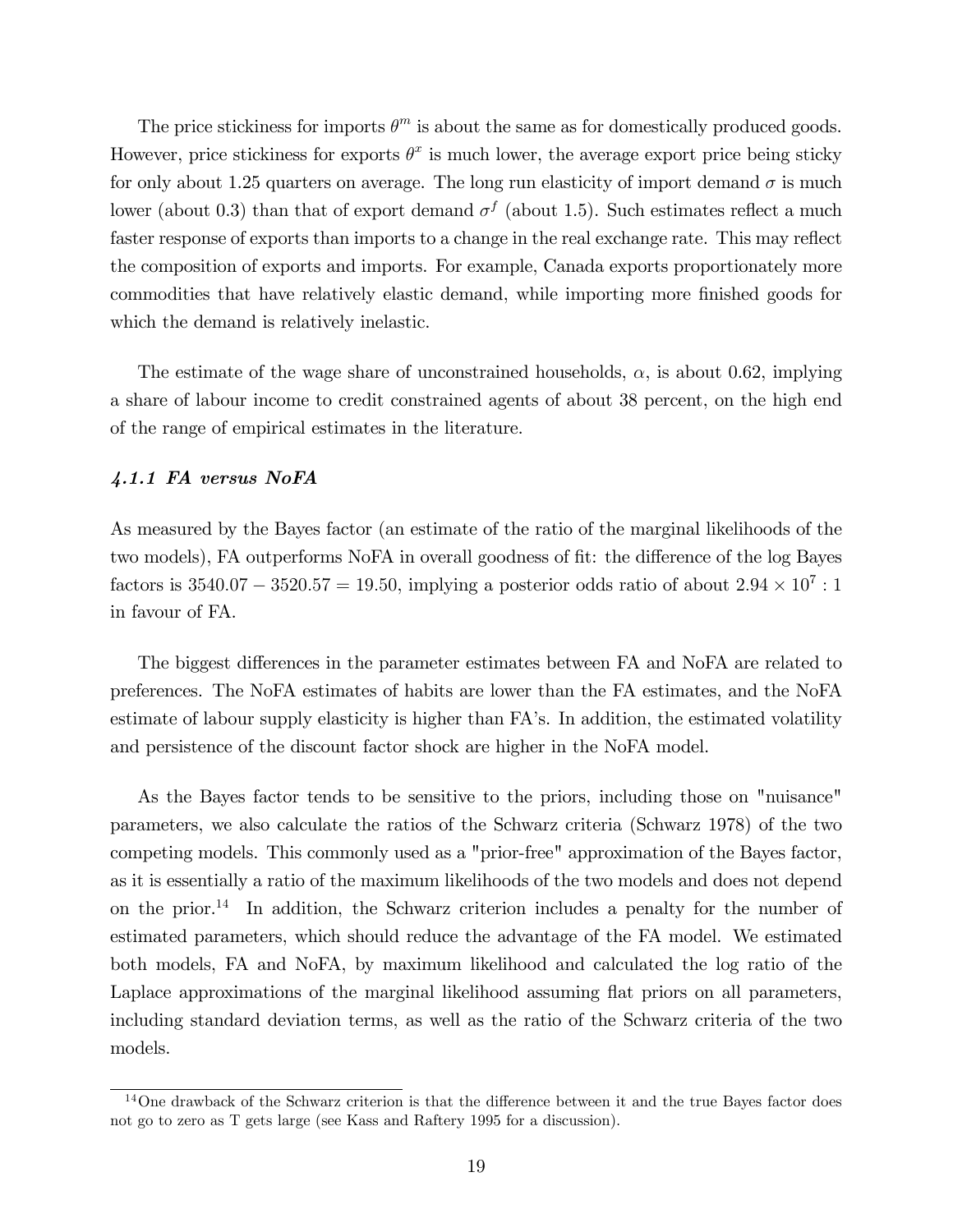The log Bayes factor as measured by the Schwarz criterion is 22.4; the implied posterior odds ratio of FA and NOFA is approximately  $5.5 \times 10^{\degree}9$  to 1 in favour of FA. The maximum likelihood estimate of alpha was about 0.63, similar to the posterior mean estimate when we use an informative prior. The log of the Laplace odds ratio was about 20.9, implying a posterior odds ratio of  $1.2*10^{\degree}9$  to 1 in favour of FA. The Laplace approximation and the Schwarz approximation of the Bayes factor are within the same order of magnitude, and both suggest that the data strongly favour the FA model over the NOFA model.<sup>15</sup>

### 4.2 Model Dynamics

#### $4.2.1$  How do model dynamics differ with borrowing constraints?

We now compare the responses from the FA model presented against the estimated NOFA model. The objective is to document the implications of the borrowing constraints for the dynamics of our model. In Figure C2 we plot two lines summarizing the posterior distribution of the model impulse responses for consumption from the NoFA model. The upper and lower dashed lines represent the interval in which that model's IRFs fall for 95 per cent of the draws from the posterior distribution of parameters. Also plotted is the mean impulse response from the FA model. A one percent rise in a variable is denoted as 0.01 on the y-axis and the number of quarters elapsed since the shock are indicated on the x-axis.

The results show that for the housing demand, the housing investment and the monetary policy shock the responses of consumption show important differences. Most striking is the housing demand shock which generates a positive consumption response that can clearly not be produced by the model without collateral effects. The FA model also generates a stronger peak response of consumption to a monetary policy shock, as well as a more persistent one. Monacelli (2009) shows similar effects resulting from the presence of collateral constraints. It also amplifies the decline in consumption after a housing investment shock. For the other shocks the FA model's IRFs fall within the probability interval generated by the NoFA model. For these shocks, including the neutral technology, country risk premium and export demand shock, there is not a large difference between model dynamics if one takes into account parameter uncertainty. These model responses show that the ináuence of the collateral constraints on model dynamics will be more important for some shocks than others and can

<sup>&</sup>lt;sup>15</sup>We did find that the estimates of some of our structural parameters were sensitive to the relaxation of priors. In particular, the standard deviation of the monetary shock and the parameter governing the degree of export price rigidity went to zero. For the maximum likelihood estimation we set those parameters equal to zero a priori.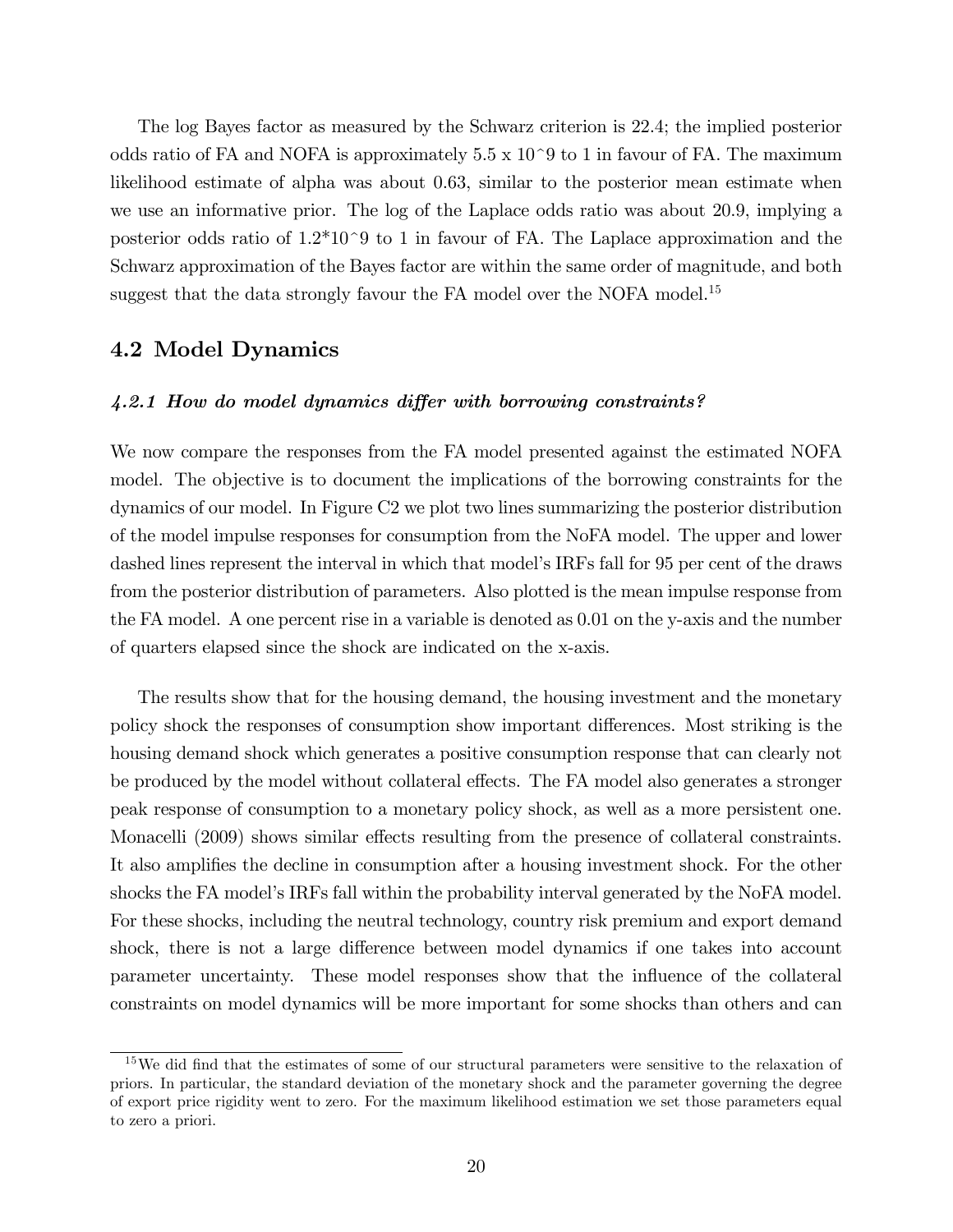even change the sign of some responses. It also indicates that the collateral constraints affect the model most for shocks that are directly linked to the real price of housing.

The housing demand shock can be interpreted as a shock to the price of housing.<sup>16</sup> In the standard representative agent model, consumption falls in response to an housing demand shock because households give up consumption today to purchase more housing. In the model with collateralized debt, a rise in housing demand increases house prices and relaxes the borrowing constraint, allowing impatient households to increase consumption closer to desired levels.

To illustrate the importance of different features of the model we plot impulse responses (Figure C3) to a housing demand shock from the estimated model along with the responses obtained when i) the borrowing households make up a very small fraction of the wage bill (alpha=1); ii) wages are flexible (calvow=0); and iii) access to the international bond market is more costly (phi rises from 0.0006 to 0.1). We see that presence of borrowing constrained households is crucial to obtain the positive response of consumption. In addition, the rise in residential investment is initially more pronounced in the presence of constrained households. The low estimated cost to access the foreign bond market is another factor that is important for the consumption response. Reduced access to foreign savings (higher phi) increases the response of the real interest rate and the yield spread<sup>17</sup> to this shock as more savings must come from internal sources. The higher internal demand is met by reducing the increase in consumption and further expanding hours worked. Finally, the wage stickiness in our model reduces the impact of the housing demand shock on marginal cost and inflation. As a result the interest rate rises less (relative to the calvow  $= 0$  case) and there is a greater expansion of hours worked supporting the boom.

### 4.3 Business Cycle Properties

In this section we compare the statistical properties of the model against those of the data. Here we focus on the model characteristics at horizons that are most relevant for policy makers, rather than on unconditional moments. To generate these moments in the data we estimate a Bayesian Vector Autoregression (BVAR) model using the same data set.<sup>18</sup>

 $16$  Indeed, as we report below, the variance decompositions show that this is the shock responsible for the largest part of house price fluctuations in the model.

 $17$ Recall that the yield spread rises (above its steady state value) when the real interest rate rises above its steady-state value.

<sup>&</sup>lt;sup>18</sup>The variances from the BVAR were calculated from a BVAR with four lags estimated with a Normal-Wishart prior (see Kadiyala and Karlsson (1997) for details), with prior variance hyperparameter (pi\_1) set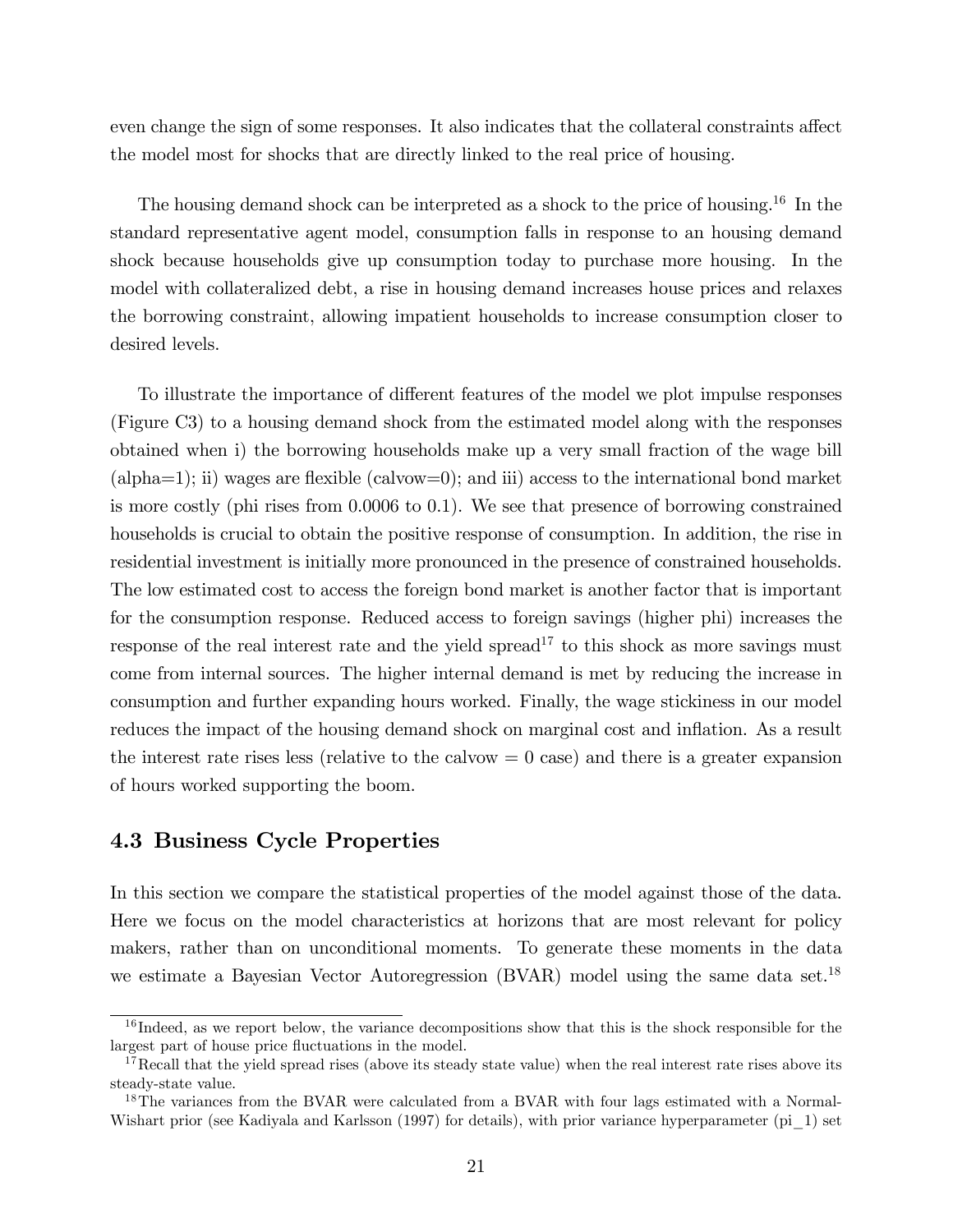BVARs are a useful benchmark in this context because they are generally viewed to have good forecasting properties and impose much weaker restrictions on the data than the DSGE model.<sup>19</sup> The statistics we consider are essentially the properties of the forecast errors of each model at different horizons up to two years.

Standard deviations. In Table 3 we report the standard deviations of key variables in the data and from the models. These are conditional statistics that show the standard deviation of the forecast of variable X at a 4-quarter horizon relative to the standard deviation of GDP. We focus on the 4-quarter horizon as an illustration, but the results are broadly similar for horizons up to 8-quarters.

Overall the standard deviations are quite similar for the model with collateral effects and the model estimated with those effects constrained to zero (NoFA). There is an important exception. The volatility of consumption in FA is 1.6 per cent and NoFA is 2.0 per cent versus 1.2 per cent for the VAR. The collateral effects appear to improve the model's ability to match consumption volatility.

Table 3 shows the relative standard deviation of selected variables relative to the standard deviation of GDP.<sup>20</sup> The relative standard deviation of consumption in both models is close to the data, though the consumption is somewhat less volatile in the model with the collateral effects. Both models are able to generate a high degree of volatility in residential investment and house prices, though still less than in the VAR. In addition, both models underpredict the relative volatility of imports. The relative volatilities of inflation, the real exchange rate and the yield spread are all close to their values in the data.

Cross-correlations. Table 4 reports the cross-correlations for our key variables. These statistics are the correlations in the forecast-errors of X and Y at a 4-quarter horizon, rather than the infinite horizon correlation. The results are qualitatively similar at the 1-step and 8-step forecast horizons.

In the model, consumption and both types of investment are positively correlated with GDP, as they are in the VAR. The model-implied correlations between GDP and consumption are quite close to the correlation in the data and the correlation of fixed capital investment

at 0.012 and lags decaying at a rate  $1/k^2$ , and 13 degrees of freedom (the minimum permissible) on the Inverse Wishart prior on the error covariance matrix. Further, only draws from the posterior that resulted in a stationary process (permitting a finite unconditional variance) were used, further restricting the BVAR.

 $19$  In an early example, Schorfheide (2000) evaluates the ability of two DSGE models to match the correlation between inflation and output produced by a VAR.

 $^{20}$ In general, the models generate considerably more volatility than the VAR.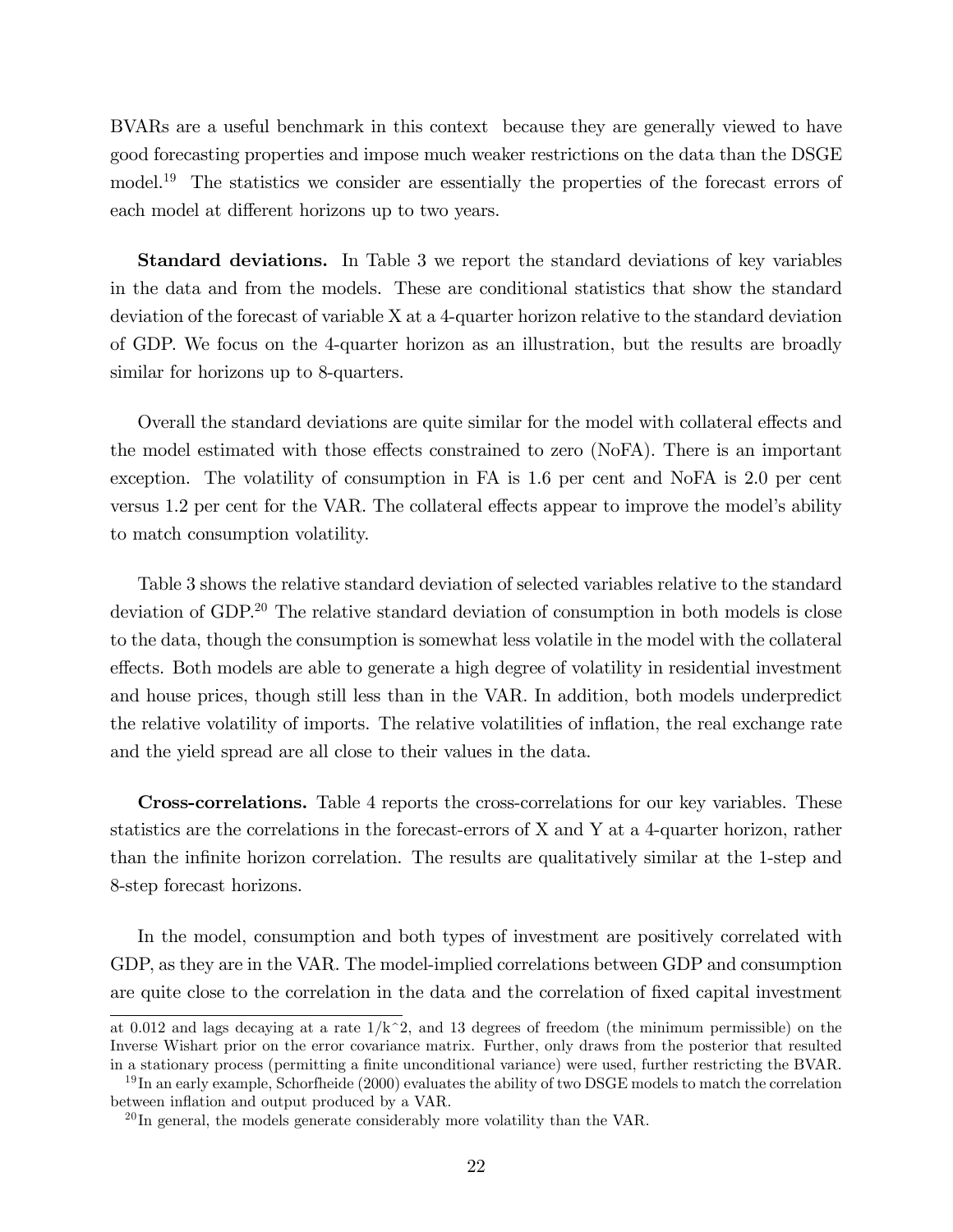implied by the models is slightly stronger. Though the model with collateral effects generates a higher correlation between residential investment and GDP it is still well below the correlation in the data.

Turning to cross correlations with real house prices, we see that the model with collateral effects generates a correlation between consumption and real house prices that is very close to the VAR. The collateral effects appear to be important for this finding, since the model without those effects generates only a very weak correlation. Both models produce a correlation between house prices and residential investment that is close to that seen in the VAR.

Overall, the model with collateral effects matches some key facts about consumption, particularly its correlation with GDP and house prices. In addition, it produces a plausible correlation between housing investment and house prices, despite a highly stylized housing production sector. Though the model is capturing the procyclical nature of residential investment, the correlation is weak relative to the data.

Variance decomposition. Figures C4 - C9 show the decomposition of the forecast error variance of output, ináation, consumption, housing investment, house prices at the 1,4,8 and infinite horizons.

House prices and residential investment are dominated by the housing market shocks. At all horizons the variance of house prices is due primarily to the housing demand shock, though the housing investment-specific shock plays a role at longer horizons (Figure C5). Residential investment fluctuations are largely due to the housing investment-specific shock (about 60 per cent of the variance up to 8 quarter ahead), but housing demand shocks also account for an important share, especially at longer horizons.

The housing demand shock also plays a role in the variance of consumption at horizons up to 8 quarters (Figure C7), another sign of spillovers from the housing market. Not surprisingly, the discount factor shock accounts for large fraction of the variance of consumption at very short horizons. At longer horizons consumption áuctuations are driven primarily by aggregate productivity shocks and export demand. The importance of the export demand shock is due, in part, to a long-lived rise in net foreign assets (wealth) that results from an increased demand for domestic goods.

Finally, we consider what drives GDP and ináation in our model. Figure C8 shows that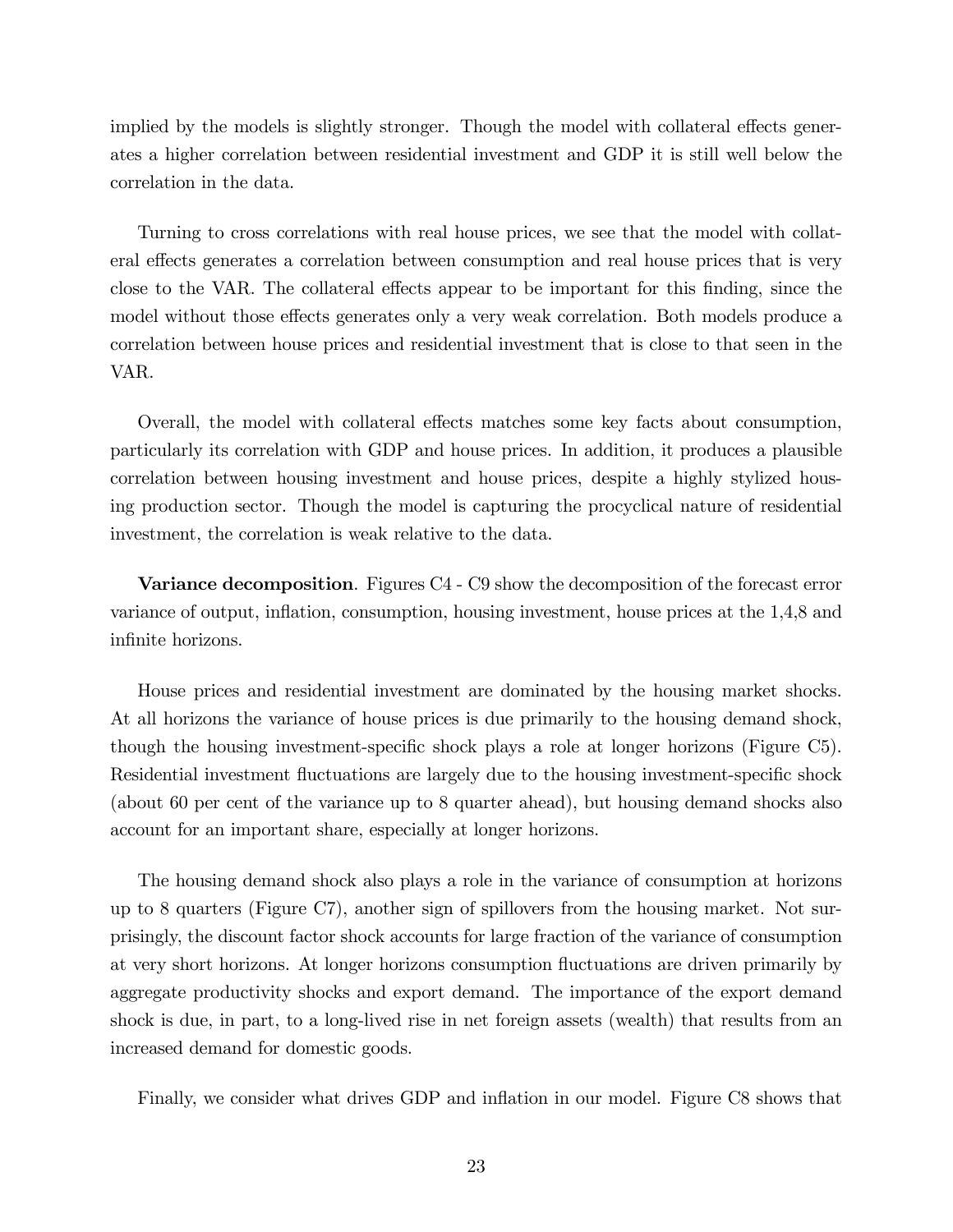housing market shocks account for roughly 5 per cent of the variance of GDP, making them about as important as shocks to the country risk premium in this model. The housing demand shocks alone account for about 2.5 per cent of the GDP variation at 8 quarters, mirroring the post-1983 VAR evidence for Canada presented in IMF (2008). Studies of the U.S. have also found relatively small impacts of housing demand shocks on aggregate output (see Jarocinski and Smets (2008) and Iacoviello and Neri (2009)). Demand shocks in general play a more important role at short horizons particularly the import demand and discount factor shocks. At long horizons the neutral productivity shock accounts for the bulk of the fluctuations in GDP. Figure C6 shows the variance decomposition for deviations of inflation around the target. Mark-up and productivity shocks and shocks to the country risk premium (exchange rate) play an important role in the variance of ináation deviations at all horizons.

It is worth comparing the importance of the shocks most affected by financial frictions in the FA and NoFA models. In the FA model, housing demand shocks explain about 3.6 percent of the variation of GDP (given that output includes housing investment), and about 6 percent of consumption variation. In the NoFA model, by contrast, housing demand shocks explain only 0.5 percent of GDP and 0.6 percent of consumption. The drivers of house prices and residential investment in NoFA are almost identical to the results reported for FA: housing demand accounts for about 83 per cent of short horizon variance of house prices and housing demand and investment-efficiency shocks account for over 90 per cent of the variance of residential investment.

Much of the variance of consumption attributed to the housing demand shock under FA is attributed to the discount factor shock in the model where collateral effects are constrained to be zero. The discount factor shocks explain 50 percent of consumption variance at the 4-quarter horizon under NOFA, but only 30 percent under FA. The greater importance of the housing demand shock in the FA model and lesser importance of the consumption preference shock, suggests that the borrowing constraints are helping the model to capture some of the comovement between consumption and house prices.

Historical decompositions. The statistics reported above help us to evaluate the ability of each model to capture the full sample moments in the data. However, we are also interested in how well the model can explain particular episodes in the Canadian business cycle where financial frictions are likely to have been important.

To quantify the role played by collateral effects in our model we can compare consumption over history from the model (actual consumption) against a counterfactual consumption path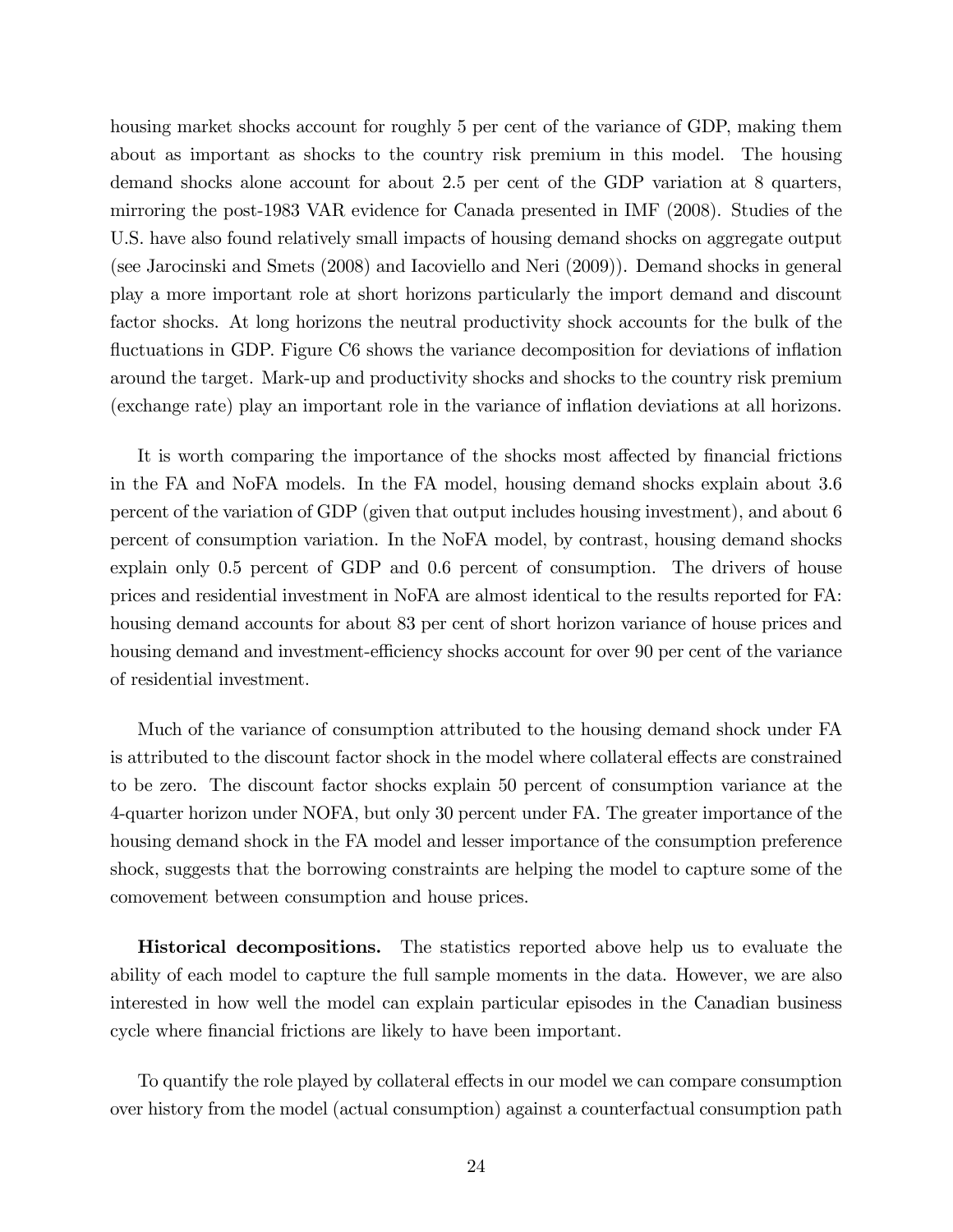produced by turning off the collateral mechanism in the model (setting  $\alpha = 1$ ) and using the same historical shocks to generate a new Kalman smoothed estimate for consumption. We interpret the difference in these two consumption paths as the impact of collateral effects implied by our model. In figure C10 we plot the contribution of these collateral effects to the year-over-year growth rate of consumption. The figure reveals a number of interesting insights.

First, much of the growth in consumption in the early part of the housing boom of the late 1980s is attributed to collateral effects. More specifically, rising house prices played an important role in consumption growth through the increase in value of housing collateral. This positive effect peaked in late 1986 but continued to have a positive effect on consumption growth until 1989.

Second, after 1989 the collateral effects begin to negatively affect consumption growth, and have a pronounced impact on consumption in 1991. The sharp collateral effect on consumption also occurs in 1982, suggesting that it an important role in accounting for consumption dynamics in recessions. These collateral effects broadly reflect developments in the Canadian housing market at this time.

Finally, we consider the post-2000 period during which many OECD countries, including Canada, have seen sharp increases in house prices and consumption. Our model suggests that collateral effects contributed as much as 1.0 per cent to yearly consumption growth in 2000 and had a positive effect for most of the remainder of the sample. This contribution is less than in the period from 1986 to 1990, but one simple reason is that the house price increases since 2000 have been more gradual than in the late eighties when they rose to the same level in 3 years rather than 6.

The collateral effects shown in Figure C10 are driven predominantly by the differential response of the model to housing demand shocks. As discussed above, reducing the share of borrowers in the model leads to a consumption decline rather than an increase. Explaining the differences between the 1980s housing boom and recent one is thus partly due the fact that the housing demand shocks were more important in the earlier period. However, since consumption and house prices have reached the same peaks attained in 1989, why are housing demand shocks less important? We find that this is related to differences in the residential construction and external factors.

Unlike the real house price, the level of residential construction does not continue to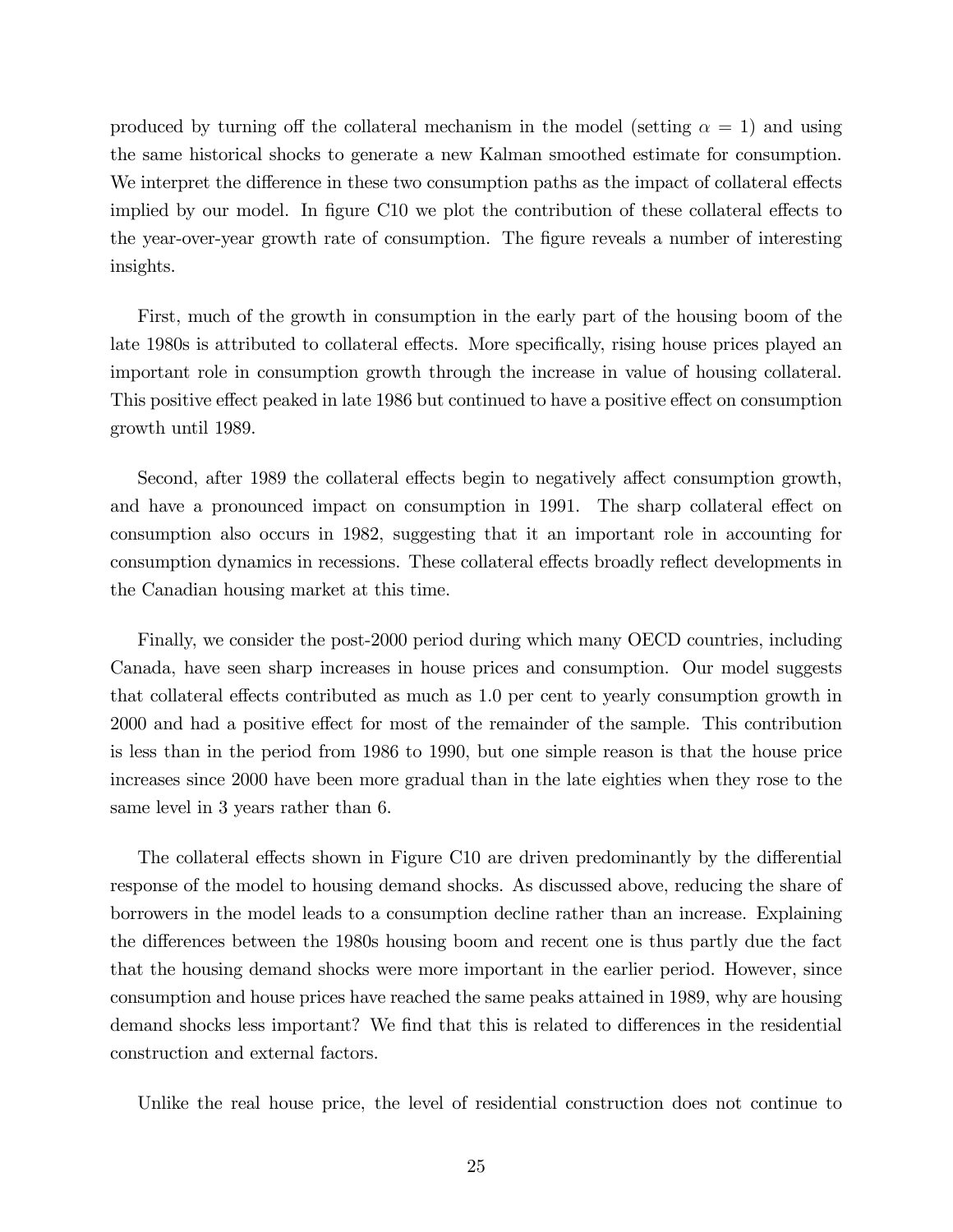rise after 2005 (though well above trend). To explain this fact the model uses a decline in the housing-investment efficiency shock. One interpretation is that residential investment becomes more costly and the housing stock more difficult to adjust. In the housing sector this might be the result of bottlenecks in production, including the difficulty in finding and keeping skilled trades and reduced availability of serviced land. As a result, prices continue to rise but housing construction does not.

Our model also highlights external developments as a major difference between the late 1980s and the period after 2000. A decomposition of consumption over this period shows a rising contribution from the country-risk premium. This shock is very important for capturing the pronounced rise in the real exchange rate vis-a-vis the United States. A key factor driving the exchange rate movement in the data is a large improvement in Canada's terms of trade. The result in the model is a sharply increasing net foreign asset position. The long-lived effects on wealth lead households to consume more and work less. One key distinction between a positive housing demand and a negative risk premium shock is that the latter implies a reduction in hours worked. Together these two shocks are able to generate rising consumption and house prices and relatively little movement in hours worked consistent with the data from 2005 onward.

### 5. Conclusion

We estimate an open-economy DSGE model with residential investment and household borrowing constraints for Canada. In this model housing plays a key role as collateral and house prices add a new channel of transmission to consumption from aggregate shocks. Our goal is to better understand the links between the housing market and aggregate consumption in Canada. In particular we assess the empirical support for housing collateral effects on consumption.

We compare two estimated versions of the model, one with the financial accelerator effects and one where these effects are removed. We find that the FA model has a better fit to the data as measured by Bayes Factor comparisons. In addition, we obtain a parameter estimate associated with the share of constrained households that is empirically plausible. The FA model's main empirical advantage is in explaining the dynamics of consumption and its correlation with house prices. Overall the main impact of collateral constraints on the dynamics of our model come from the model response to a housing demand shock-a shock that has been emphasized in Jarocinski and Smets (2008) and in IMF (2008).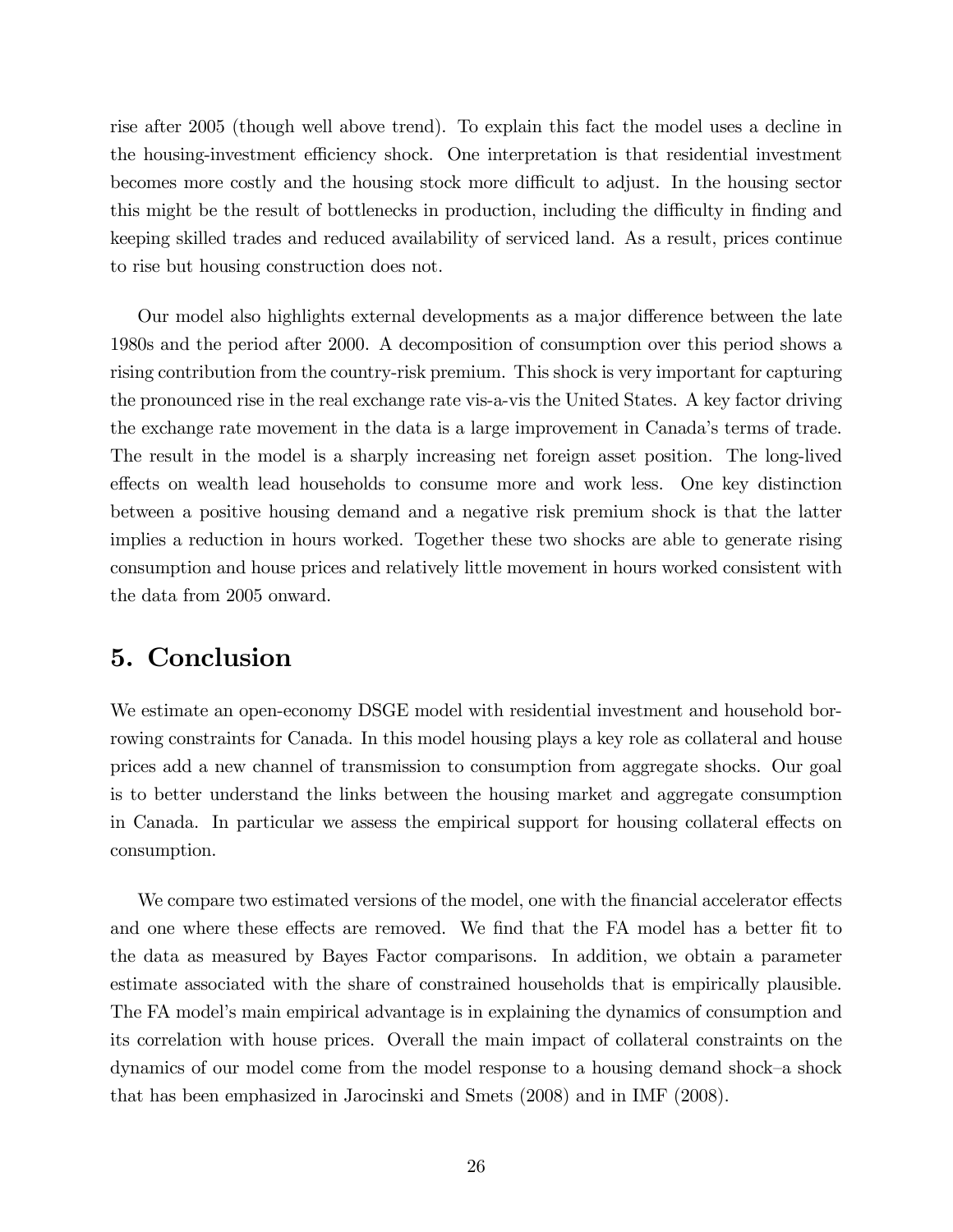The model with credit frictions is able to generate rising consumption in response to a shock to housing demand. A positive housing demand shock increases the price of housing and the value of collateral, improving the borrowing capacity of credit constrained agents. As a result, our estimated model generates an increase in aggregate consumption after a rise in housing prices. The model attributes an important role to housing demand shocks for the consumption boom in the late 1980s and the drop in consumption that occurred in the recessions of the 1980s and 1990s. We find that this shock has been important in the recent housing boom, but, relative to the 1980s, external factors have played a larger role in housing market and consumption developments.

One result that merits further investigation is that the estimated collateral effects on consumption growth were smaller in the post-2000 period than in the late 1980s. This appears to be at odds with the fact that home-equity secured borrowing was much higher in the latter period. Home equity borrowing was less than 10 per cent of consumer credit in the late 1980s and is currently over 50 per cent. Extending the dataset to use information on credit flows could help to more directly identify these collateral effects. However, using financial flows information brings other challenges, in particular reconciling the differences between the Önancial instruments and the people who use them in the data with the environment in our model.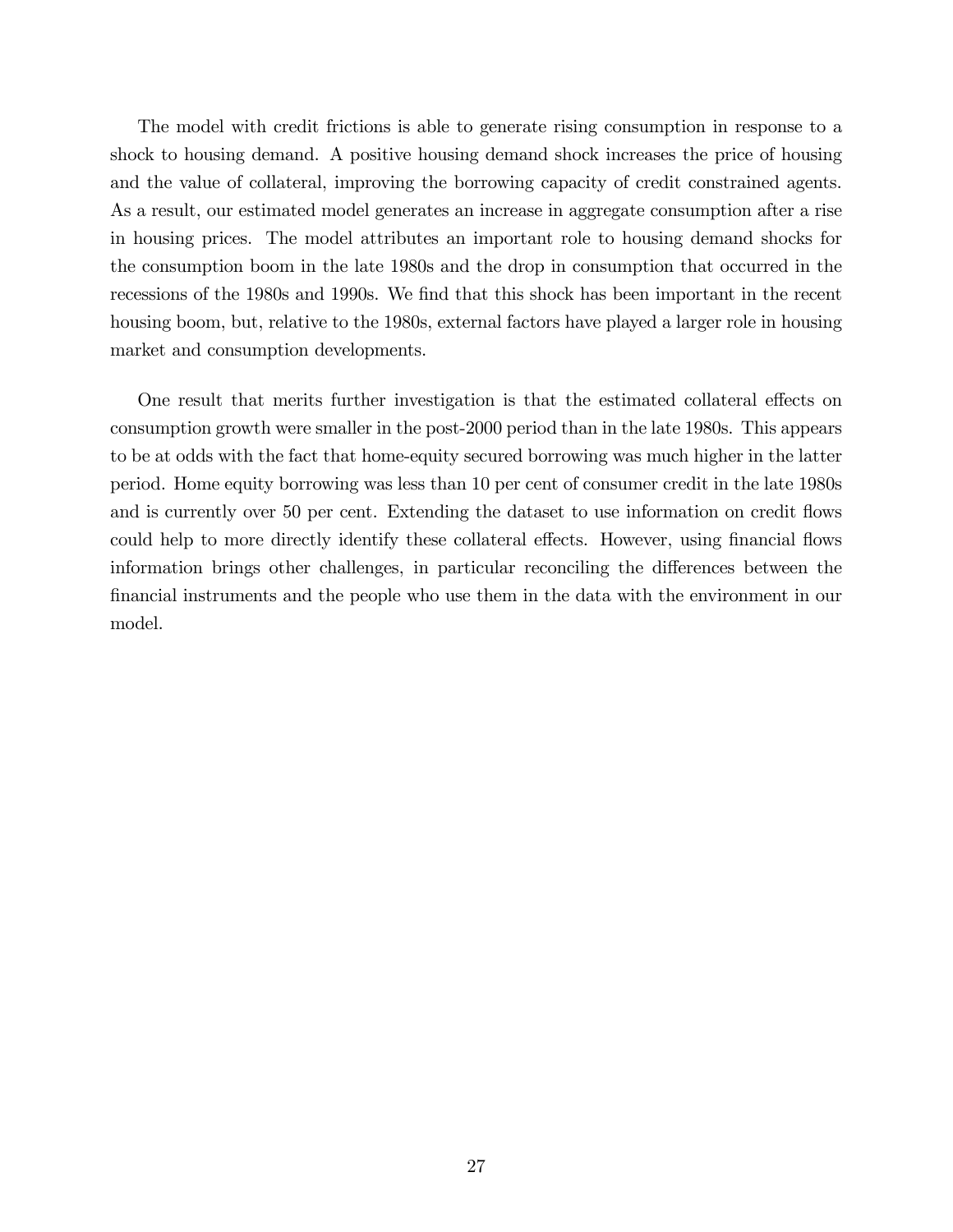### References

- Adolfson, M., S. Laseen, J. Linde, and M. Villani. 2007. "Bayesian Estimation of an open economy DSGE model with incomplete pass-through." Journal of International Economics  $72:481-511.$
- Aizenman, J. and Y. Jinjarak. 2008. "Current Account Patterns and National Real Estate Markets." National Bureau of Economic Researh, Working Paper 13921.
- Amirault, D., C. Kwan, and G. Wilkinson. 2006. "Survey of Price-Setting Behaviour of Canadian Companies.î Working paper 2006-35 Bank of Canada.
- Aoki, K., J. Proudman, and G. Vlieghe. 2004. "House Prices, Consumption, and Monetary Policy: A Financial Accelerator Approach." Journal of Financial Intermediation (13): 414-435.
- Armour, J., W. Engert, and B. Fung. 1996. "Overnight Rate Innovations as a Measure of Monetary Policy Shocks in Vector Autoregressions.î Bank of Canada Working Paper 1996-4.
- Attanasio, O., L. Blow, R. Hamilton, and A. Leicester. 2005. "Booms and Busts: Consumption, house prices and expectations." Institute for Fiscal Studies, Working Paper WP05/24.
- Benito, A. and H. Mumtaz. 2006. "Consumption excess Sensitivity, Liquidity Constraints and the Collateral Role of Housing." Bank of England, Working Paper no. 306.
- Campbell, J. and J. Cocco. 2007. "How do house prices affect consumption? Evidence from micro data." Journal of Monetary Economics 54: 591–621.
- Campbell, J. and G. Mankiw. 1991. "The Response of Consumption to Income: A Cross-Country Investigation." European Economic Review 34(4): 723–56.
- Carroll, C. and A. Samwick. 1997. "The Nature of Precautionary Wealth." Journal of Monetary Economics  $40(1)$ :  $41-72$ .
- Case, K., J. Quigley, and R. Shiller. 2005. "Comparing Wealth Effects: The Stock Market versus the Housing Market." Advances in Macroeconomics 5:  $1-32$ .
- Christiano, L., M. Eichenbaum, and C. Evans. 2005. "Nominal rigidities and the Dynamic Effects of a Shock to Monetary Policy." Journal of Political Economy 113: 1–45.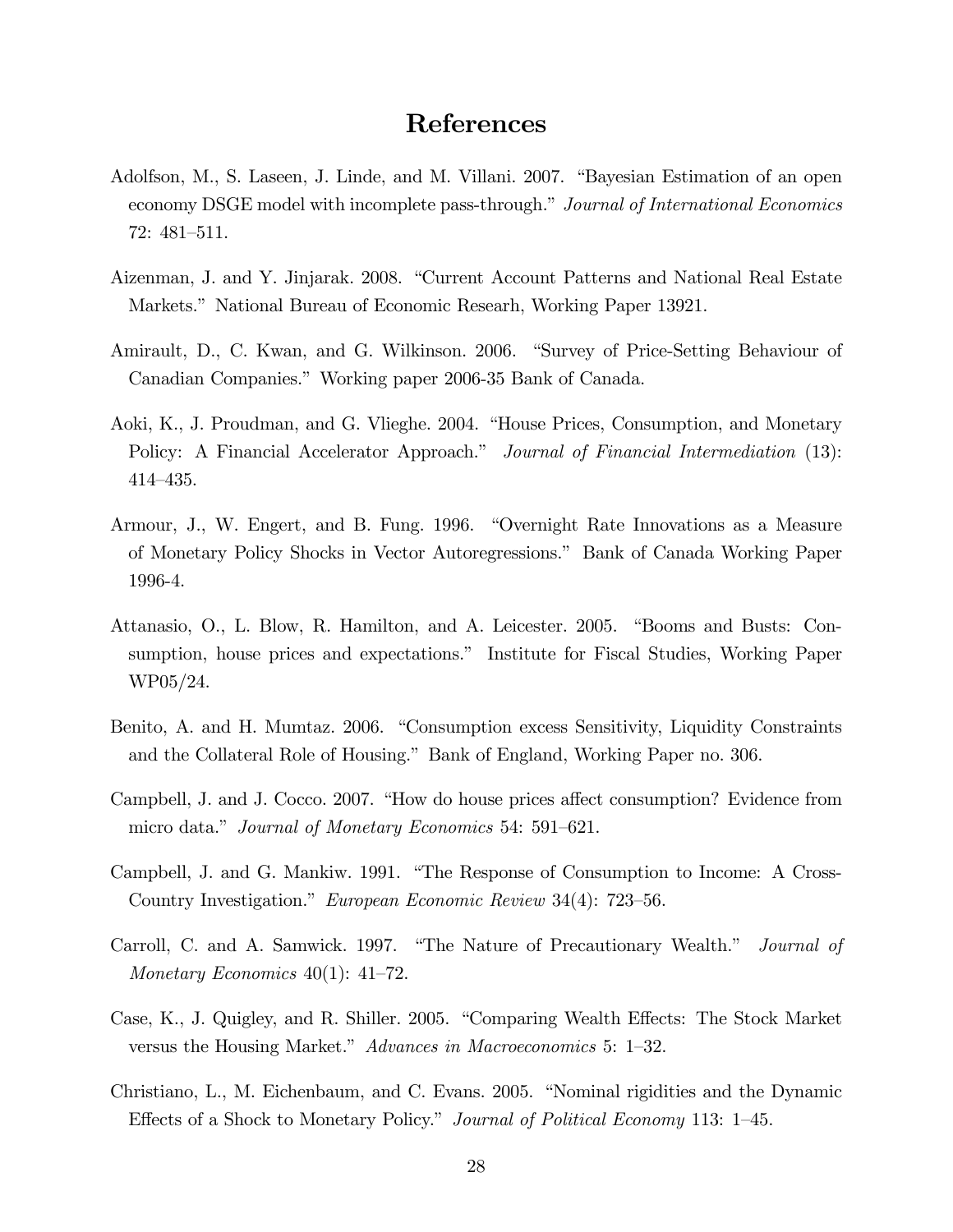- Christoffel, K., G. Coenen, and A. Warne. 2007. "Conditional Versus Unconditional Forecasting With the New Area Wide Model of the Euro Area.î Preliminary Draft European Central Bank.
- Cote, D., J. Kuszczak, J.P. Lam, Y. Liu, and P. St-Amant. 2004. "The performance of robustness of simple monetary rules in models of the Canadian economy.<sup>n</sup> Canadian Journal of Economics 37: 978–998.
- Davis, M. and J. Heathcote. 2005. "Housing and the Business Cycle." International Economic Review 46(3):  $751-784$ .
- DeGraeve, F., M. Emiris, and R. Wouters. 2007. "A Structural Decomposition of the US Yield Curve." Manuscript, Central Bank of Belgium.
- Dib, A. 2003. "Monetary Policy in Estimated Models of Small Open and Closed Economies." Bank of Canada, Discussion Paper 2003-27.
- 2008. "Welfare Effects of Commodity Price and Exchange Rate Volatilities in a Multi-Sector Small Open Economy Model." Bank of Canada, Discussion Paper 2008-8.
- Dib, A., C. Mendicino, and Y. Zhang. 2008. "Price Level Targeting in a Small Open Economy with Financial Frictions: Welfare Analysis." Working paper 2008-40 Bank of Canada.
- Erceg, C., D. Henderson, and A. Levin. 2000. "Optimal monetary policy with staggered wage and price contracts." Journal of Monetary Economics  $46(2)$ : 281–313.
- Fisher, J.D.M. 2006. "The Dynamic Effects of Neutral and Investment-Specific Technology." Journal of Political Economy  $114(3)$ :  $413-451$ .
- Fung, B. and M. Yuan. 1999. "Measuring the Stance of Monetary Policy." Money, Monetary Policy and Transmission Mechanisms: Bank of Canada Conference Volume.
- Greenwood, J., Z. Hercowitz, and P. Krusell. 1998. "The Role of Investment-Specific Technological Change in the Business Cycle." European Economic Review 44: 91–115.
- Iacoviello, M. 2005. "House prices, borrowing constraints and monetary policy in the business cycle." American Economic Review 95(3):  $739-764$ .
- Iacoviello, M. and S. Neri. 2008. "The Role of Housing Collateral in an Estimated Two-Sector Model of the US Economy." Photocopy, Boston College.
- 2009. "Housing Market Spillovers: Evidence from an Estimated DSGE Model." American Economic Journal: Macroeconomics Forthcoming.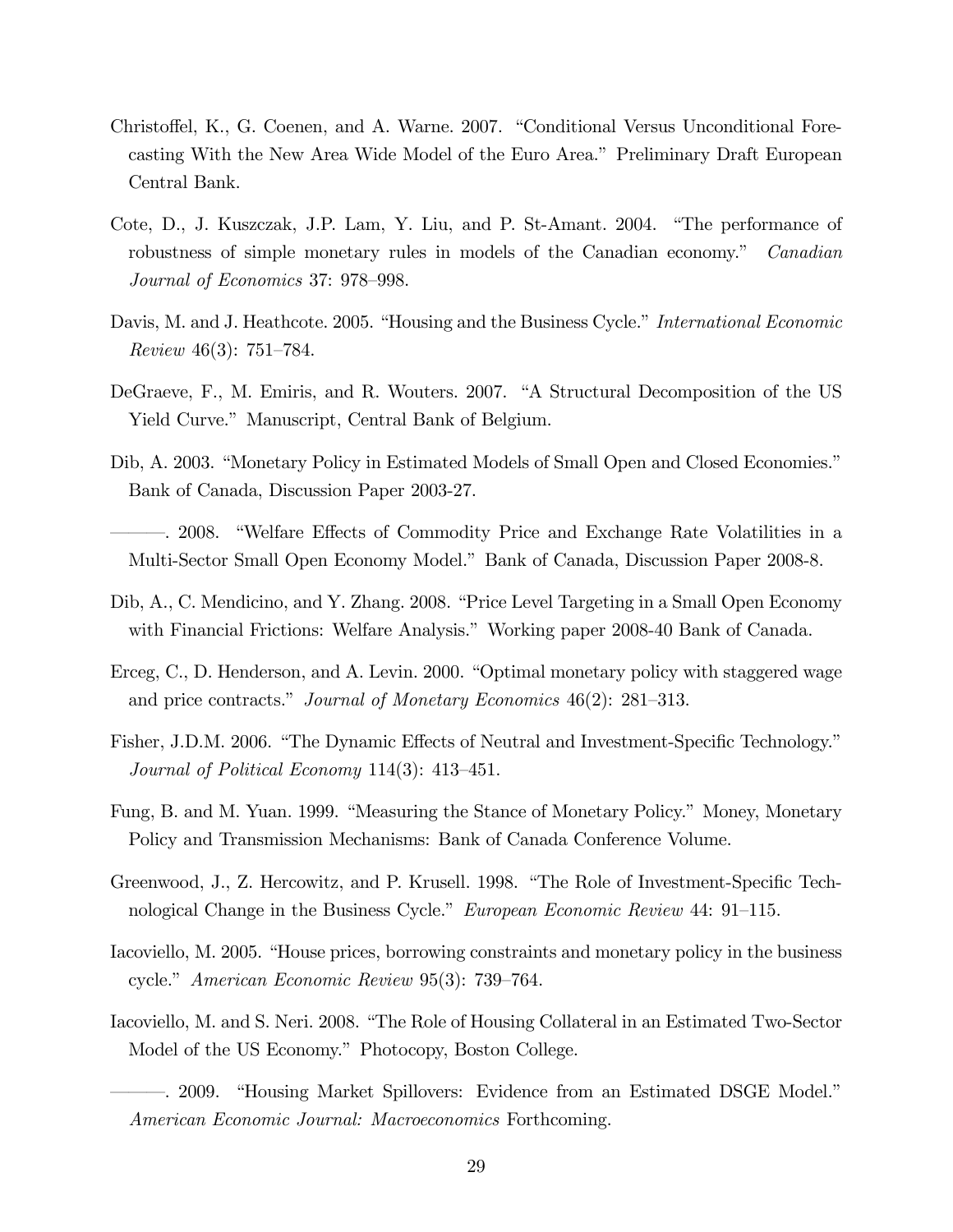- IMF. 2008. "The changing housing cycle and the implications for monetary policy." Chapter 3 of World Economic Outlook. International Monetary Fund.
- Jappelli, T. 1990. "Who is Credit Constrained in the US Economy?" *Quarterly Journal of* Economics 94: 219–234.
- Jarocinski, M. and F. Smets. 2008. "House Prices and the Stance of Monetary Policy." European Central Bank Working Paper Number 891.
- Kadiyala, K. and S. Karlsson. 1997. "Numerical methods for estimation and inference in Bayesian VAR-models." Journal of Applied Econometrics 12: 99–132.
- Kiyotaki, N. and J. Moore. 1997. "Credit Cycles." The Journal of Political Economy 105:  $211 - 248.$
- Kostenbauer, K. 2001. "Housing Depreciation in the Canadian CPI." Statistics Canada Publication 62F0014MIE(15).
- Lam, J.P. and G. Tkacz. 2004. "Estimating Policy-Neutral Interest Rates for Canada Using a Dynamic Stochastic General Equilibrium Framework." Journal of Economics and Statistics  $140(1): 89-126.$
- Lawrence, E. 1991. "Poverty and the rate of Time Preference: Evidence from Panel Data." Journal of Political Economy  $99(1)$ : 54–77.
- Monacelli, T. 2009. "New Keynesian models, durable goods, and collateral constraints." Journal of Monetary Economics 56: 242–254.
- Ortega, E. and N. Rebei. 2006. "the welfare implications of inflatian versus price level targeting in a small two-sector, small open economy." Working paper 2003-12 Bank of Canada.
- Pichette, L. and D. Tremblay. 2003. "Are Wealth Effects Important For Canada." Bank of Canada working Paper No. 2003-9.
- Samwick, A. 1998. "Discount Rate Heterogeneity and Social Security Reform." Journal of Development Economics  $57(1)$ : 117-146.
- Schmitt-Grohe, S. and M. Uribe. 2003. "Closing Small Open Economy Models." *Journal of* International Economics 61: 163–85.
- Schorfheide, F. 2000. "Loss-function-based evaluation of DSGE models." Journal of Applied  $Econometrics$  15: 647–670.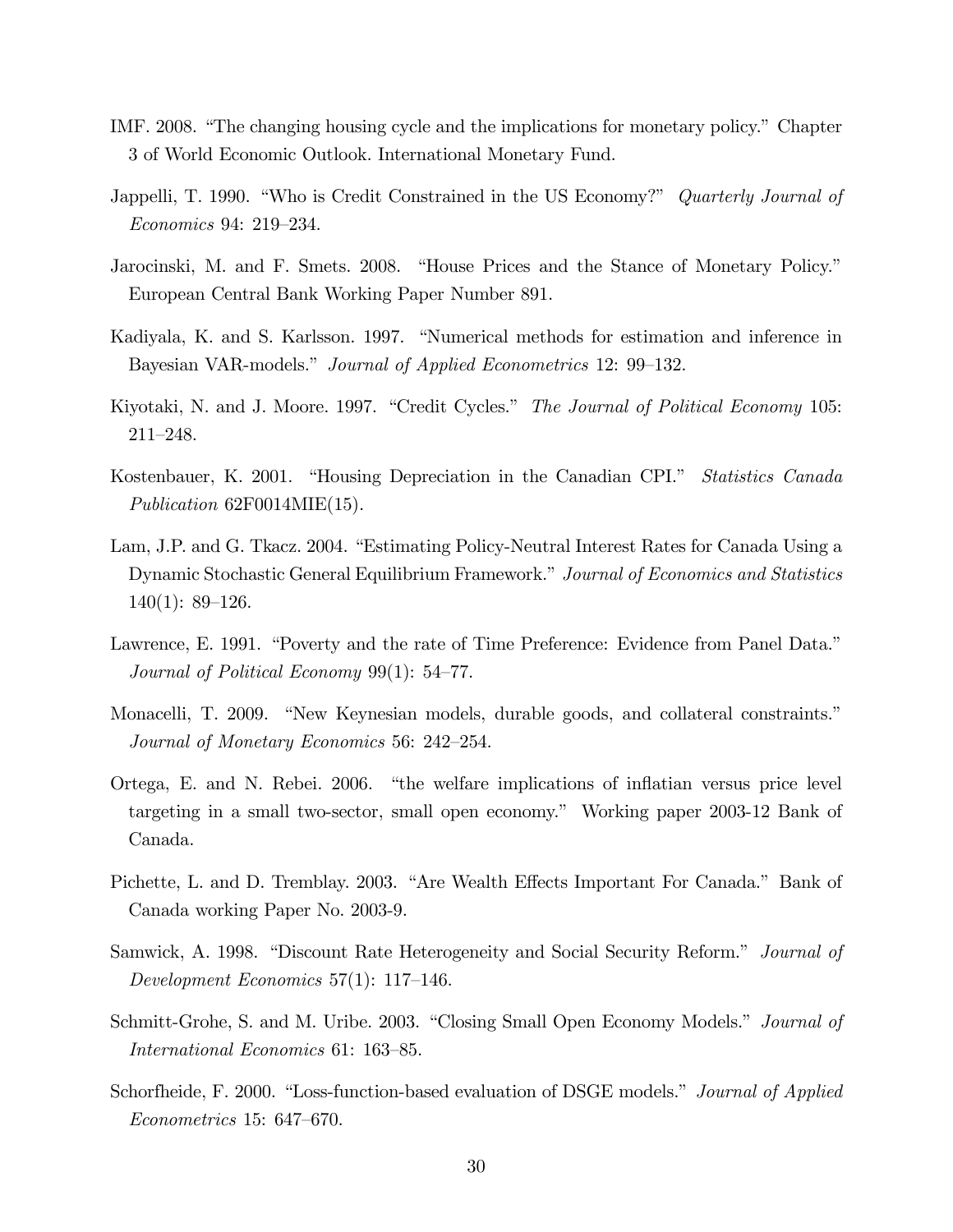- Smets, F. and R. Wouters. 2003. "An Estimated Dynamic Stochastic General Equilibrium Model of the Euro Area." European Economic Review 1: 1123-1175.
- (2007. "Shocks and Frictions in US Business Cycles: A Bayesian DSGE Approach." American Economic Review 97: 586–606.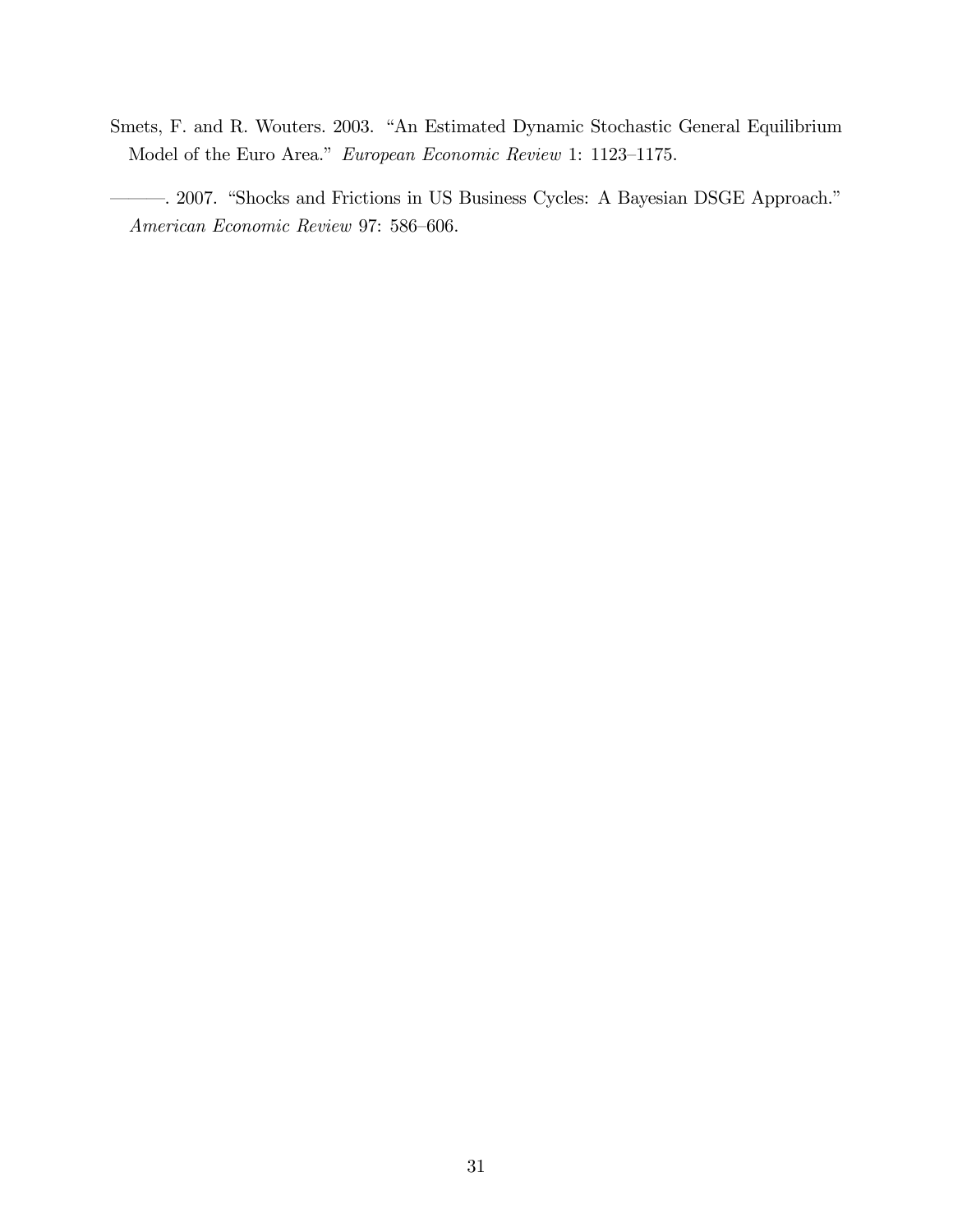### Appendix A: Data sources

GDP Statistics Canada, National Income and Expenditure Accounts, Series v1992067 Real Gross Domestic Product, Expenditure-based - Canada; Millions Chained 1997 dollars; Seasonally adjusted at annual rates; Gross Domestic Product at market prices

Consumption Statistics Canada, National Income and Expenditure Accounts, Series v1992044 Real Gross Domestic Product, Expenditure-based - Canada; Millions Chained 1997 dollars; Seasonally adjusted at annual rates; Personal expenditure on consumer goods and services

Residential structures investment Statistics Canada, National Income and Expenditure Accounts, Series v1992053 Real Gross Domestic Product, Expenditure-based - Canada; Millions Chained 1997 dollars; Seasonally adjusted at annual rates; Residential structures

Business Fixed Investment Statistics Canada, National Income and Expenditure Accounts, Series v1992054 Real Gross Domestic Product, Expenditure-based - Canada; Millions Chained 1997 dollars; Seasonally adjusted at annual rates; Non-residential structures and equipment

Exports Statistics Canada, National Income and Expenditure Accounts, Series v1992060 Real Gross Domestic Product, Expenditure-based - Canada; Millions Chained 1997 dollars; Seasonally adjusted at annual rates; Exports of goods and services

Imports Statistics Canada, National Income and Expenditure Accounts, Series v1992063 Real Gross Domestic Product, Expenditure-based - Canada; Millions Chained 1997 dollars; Seasonally adjusted at annual rates; Imports of goods and services

Housing Stock Annual; Millions; Nominal; Book value:V33464 National balance sheet accounts by sectors - Canada; Persons and unincorporated business; Residential structures. V33469 National balance sheet accounts by sectors - Canada; Persons and unincorporated business; Land

House prices MLS102003 National Quarterly res. average price actual; seasonally adjusted (Monthly) and deflated data by core inflation.

**Inflation** Quarter to quarter change of PCPIX. CPIX Consumer price index (CPI) seasonally adjusted 2001 basket content - Canada; Core consumer price index (CPI); monthly

Interest rates BR.CDN Bank Rate (as at Wednesday);v122501 Government of Canada Bond yield averages - 10 yrs & over (average of the Wednesday values) ; monthly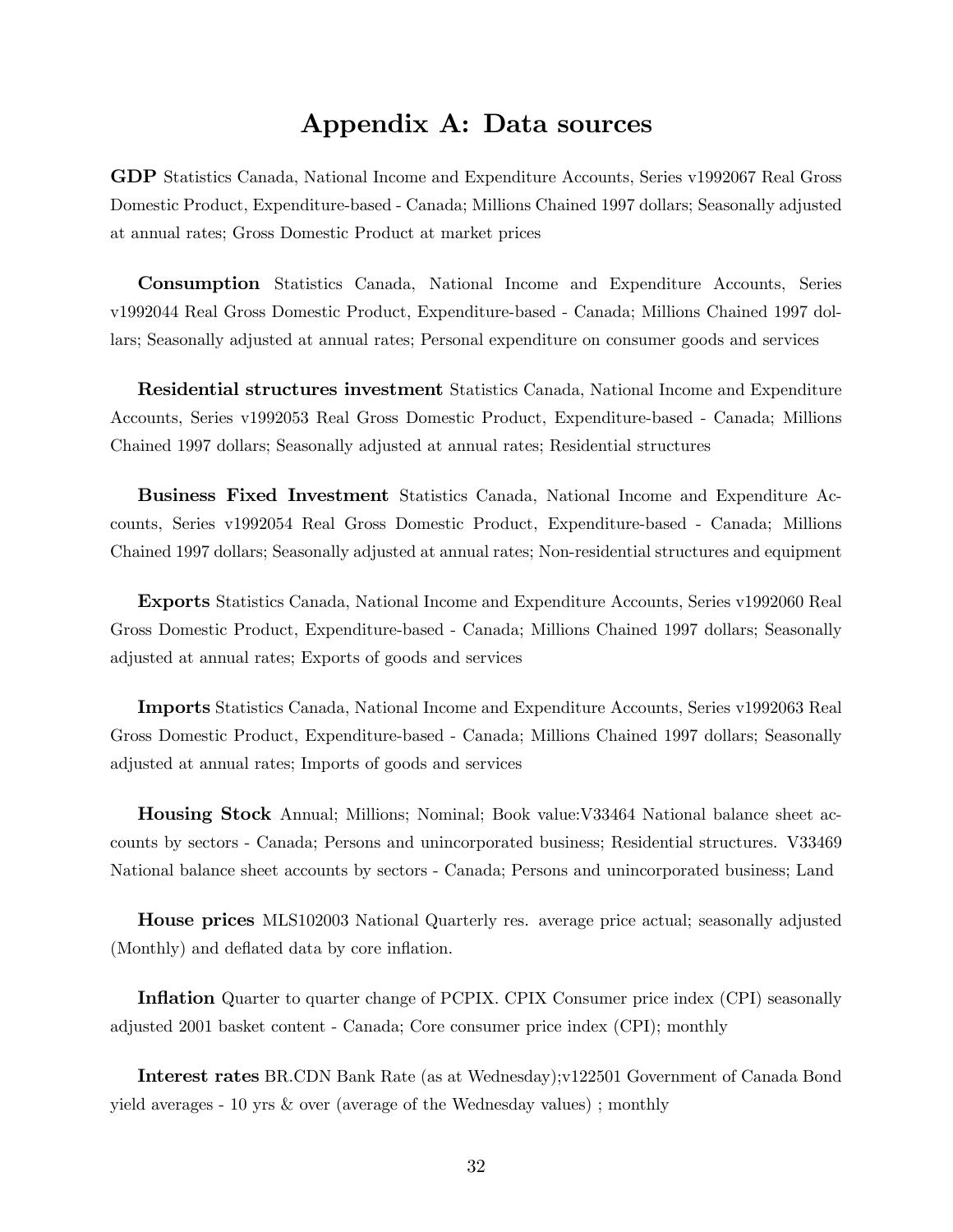Real Exchange Rate Nominal bilateral exchange rate multiplied by US CPI divided by Cdn CPIX with 2002 as base year

V37426 nominal bilateral exchange rate; Level of Canadian Dollar per US Dollar recorded at noon; Based on information obtained from the Foreign Interbank Market; Average of daily data

m.cusa0l1e US CPI; All items less food and energy - index base 1982-84 = 1.0; Seasonally adjusted - all urban consumers

Hours Worked v4391505 Labour force survey estimates (LFS) actual hours worked by North American Industry Classification System (NAICS) seasonally adjusted - Canada; Total actual hours worked all industries; monthly

Labour Compensation v498166 Sector accounts persons and unincorporated businesses -Canada; Wages salaries and supplementary labour income; Seasonally adjusted at annual rates;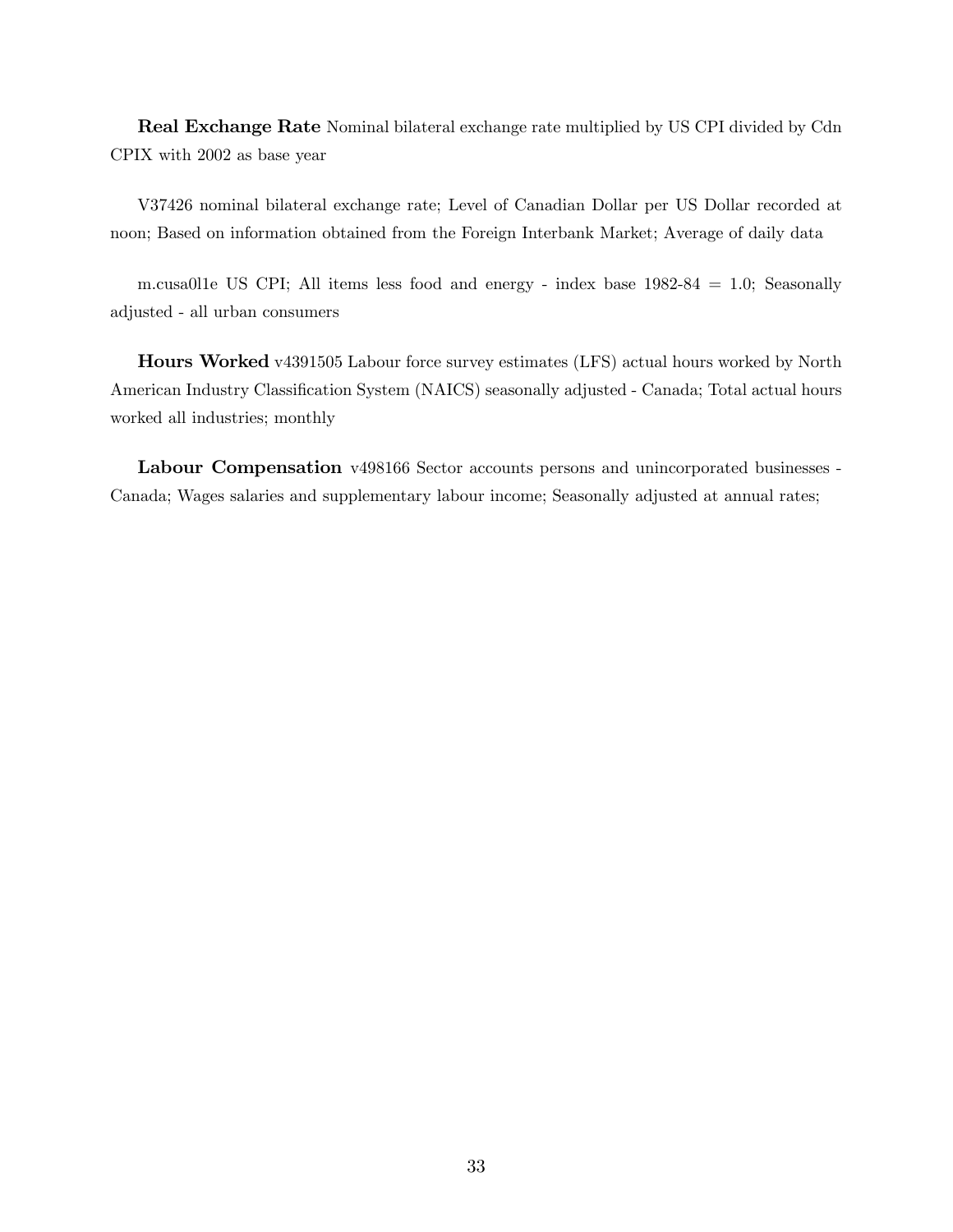## Appendix B: Tables

|  |  | Table 1: FA Parameters |
|--|--|------------------------|
|--|--|------------------------|

| Parameter                    |                   | Prior Distribution |                | Posterior Distribution |        |        |        |
|------------------------------|-------------------|--------------------|----------------|------------------------|--------|--------|--------|
|                              |                   | <b>Type</b>        | Mean           | St. Dev.               | Mean   | $5\%$  | 95%    |
| Habit formation              | $\gamma$          | beta               | 0.5            | 0.25                   | 0.7832 | 0.7267 | 0.8413 |
| Slope of Labour Supply       | $\eta$            | gamma              | $\overline{2}$ | 1                      | 0.5487 | 0.2823 | 0.7928 |
| Adj. Cost for Housing        | $\psi_h$          | gamma              | $\mathbf{1}$   | 0.5                    | 1.1723 | 0.8659 | 1.4425 |
| Adj. Cost for capital        | $\psi_k$          | gamma              | $\mathbf{1}$   | 0.5                    | 1.6102 | 0.9607 | 2.2711 |
| Price Stickiness Domestic    | $\theta_d$        | beta               | 0.5            | 0.1                    | 0.8396 | 0.7970 | 0.8808 |
| Price Stickiness Imports     | $\theta_m$        | <b>beta</b>        | 0.5            | 0.1                    | 0.8085 | 0.7580 | 0.8634 |
| Price Stickiness Exports     | $\theta_x$        | beta               | $0.5\,$        | 0.1                    | 0.2067 | 0.1123 | 0.2934 |
| Price Stickiness Wages       | $\theta_w$        | beta               | 0.5            | 0.25                   | 0.3334 | 0.2817 | 0.3898 |
| Elast. of Country Risk Prem. | $\Phi$            | inv. gamma         | 0.001          | Inf                    | 0.0006 | 0.0003 | 0.0009 |
| UIP Lag                      | $\Phi_s$          | beta               | 0.25           | 0.15                   | 0.1016 | 0.0190 | 0.1752 |
| Share of Patient Households  | $\alpha$          | beta               | 0.65           | 0.075                  | 0.6234 | 0.5606 | 0.6831 |
| Import Demand                | $\sigma$          | gamma              | $\mathbf{1}$   | 0.5                    | 0.3455 | 0.1900 | 0.5041 |
| Export Demand                | $\sigma_f$        | gamma              | $\mathbf{1}$   | 0.5                    | 1.6418 | 1.1193 | 2.1309 |
| Monetary Policy Rule         |                   |                    |                |                        |        |        |        |
| Int. Rate Smoothing          | $\rho_r$          | beta               | 0.5            | 0.25                   | 0.5279 | 0.4005 | 0.6600 |
| Response to Inflation        | $\rho_{\pi}^{-1}$ | beta               | 0.5            | 0.25                   | 0.5939 | 0.4787 | 0.7132 |
| Response to Output           | $\rho_y$          | gamma              | 0.125          | 0.0625                 | 0.0327 | 0.0103 | 0.0546 |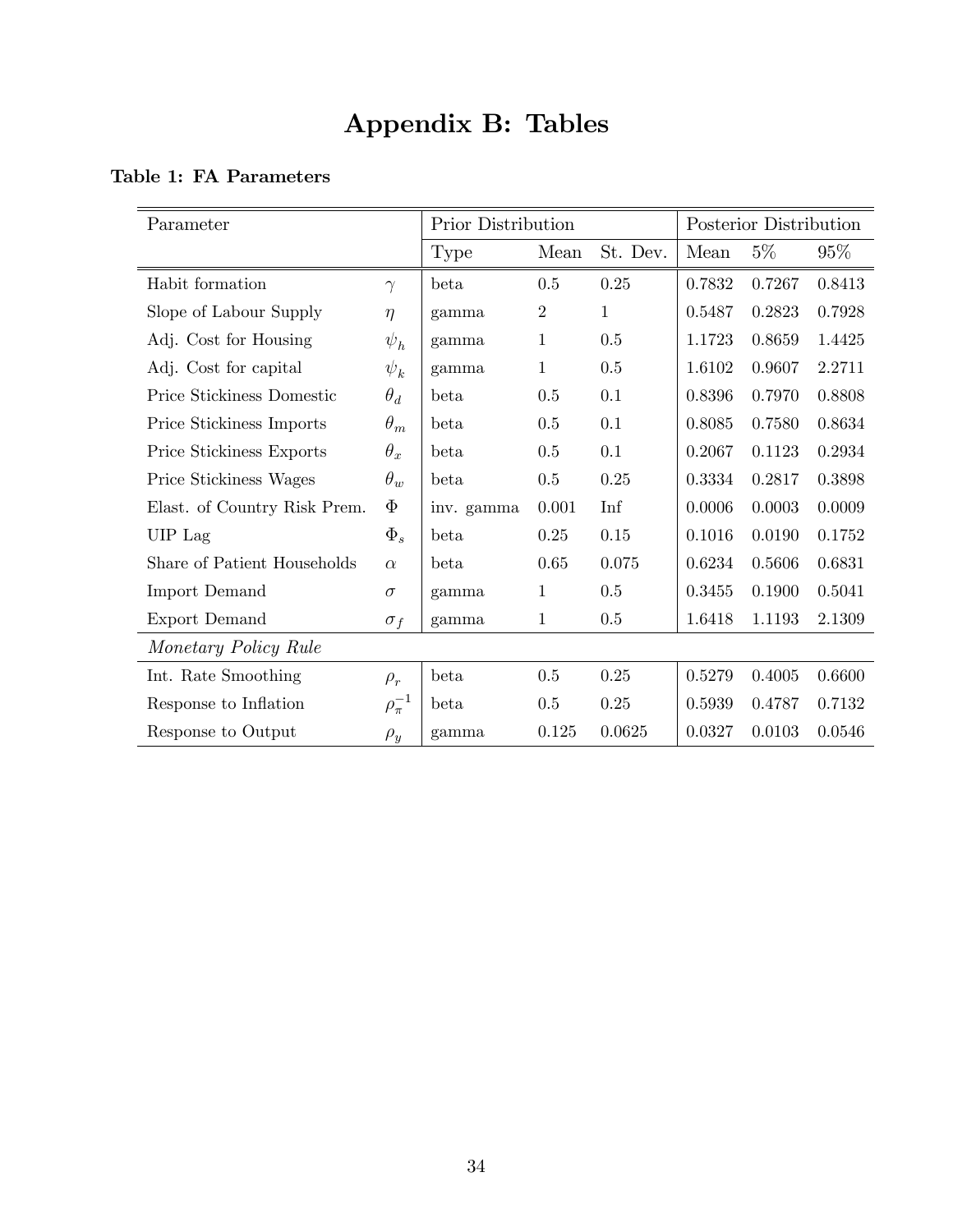| Auto-Regressive Coefficients of Shocks |               |            |       |                    |        |        |            |
|----------------------------------------|---------------|------------|-------|--------------------|--------|--------|------------|
| Housing Demand                         | $\rho_j$      | beta       | 0.5   | 0.25               | 0.9758 | 0.9590 | 0.9943     |
| <b>Housing Supply</b>                  | $\rho_{Ah}$   | beta       | 0.5   | 0.25               | 0.9348 | 0.8989 | 0.9709     |
| Capital Supply                         | $\rho_{Ak}$   | beta       | 0.5   | 0.25               | 0.5021 | 0.3400 | 0.6692     |
| Price Mark-Up                          | $\rho_p$      | beta       | 0.5   | $0.25\,$           | 0.7573 | 0.6292 | 0.8870     |
| Labour Supply                          | $\rho_L$      | beta       | 0.5   | 0.25               | 0.2418 | 0.0941 | 0.3791     |
| Technology                             | $\rho_z$      | beta       | 0.5   | 0.25               | 0.9850 | 0.9724 | 0.9967     |
| <b>Import Demand</b>                   | $\rho_m$      | beta       | 0.5   | 0.25               | 0.9039 | 0.8653 | 0.9433     |
| Export Demand                          | $\rho_x$      | beta       | 0.5   | $0.25\,$           | 0.9850 | 0.9696 | 0.9968     |
| Exchange Rate                          | $\rho_s$      | beta       | 0.5   | 0.25               | 0.9420 | 0.9120 | 0.9780     |
| Discount Factor                        | $\rho_b$      | beta       | 0.5   | $0.25\,$           | 0.2247 | 0.0304 | 0.4044     |
| Inflation Objective                    | $\rho_{IO}$   | beta       | 0.5   | 0.25               | 0.9939 | 0.9890 | 0.9995     |
| <b>Standard Deviations of Shocks</b>   |               |            |       |                    |        |        |            |
| <b>Housing Demand</b>                  | $\sigma_j$    | inv. gamma | 0.300 | Inf                | 0.2986 | 0.2523 | 0.3404     |
| <b>Housing Supply</b>                  | $\sigma_{Ah}$ | inv. gamma | 0.030 | Inf                | 0.0334 | 0.0295 | 0.0372     |
| Capital Supply                         | $\sigma_{Ak}$ | inv. gamma | 0.020 | Inf                | 0.0180 | 0.0146 | 0.0212     |
| Price Mark-Up                          | $\sigma_w$    | inv. gamma | 0.020 | $\mathop{\rm Inf}$ | 0.0228 | 0.0129 | 0.0323     |
| Labour Supply                          | $\sigma_L$    | inv. gamma | 0.070 | Inf                | 0.0817 | 0.0522 | 0.1105     |
| Technology                             | $\sigma_z$    | inv. gamma | 0.010 | $\mathop{\rm Inf}$ | 0.0119 | 0.0105 | 0.0132     |
| Monetary Policy                        | $\sigma_{MP}$ | inv. gamma | 0.003 | Inf                | 0.0010 | 0.0007 | 0.0013     |
| <b>Import Demand</b>                   | $\sigma_M$    | inv. gamma | 0.020 | $\mathop{\rm Inf}$ | 0.0219 | 0.0194 | 0.0243     |
| Export Demand                          | $\sigma_X$    | inv. gamma | 0.025 | Inf                | 0.0357 | 0.0265 | 0.0446     |
| Exchange Rate                          | $\sigma_s$    | inv. gamma | 0.025 | Inf                | 0.0197 | 0.0119 | 0.0268     |
| Discount Factor                        | $\sigma_b$    | inv. gamma | 0.030 | Inf                | 0.0291 | 0.0218 | 0.0365     |
| Inflation Objective                    | $\sigma_{IO}$ | inv. gamma | 0.001 | Inf                | 0.0020 | 0.0015 | $0.0024\,$ |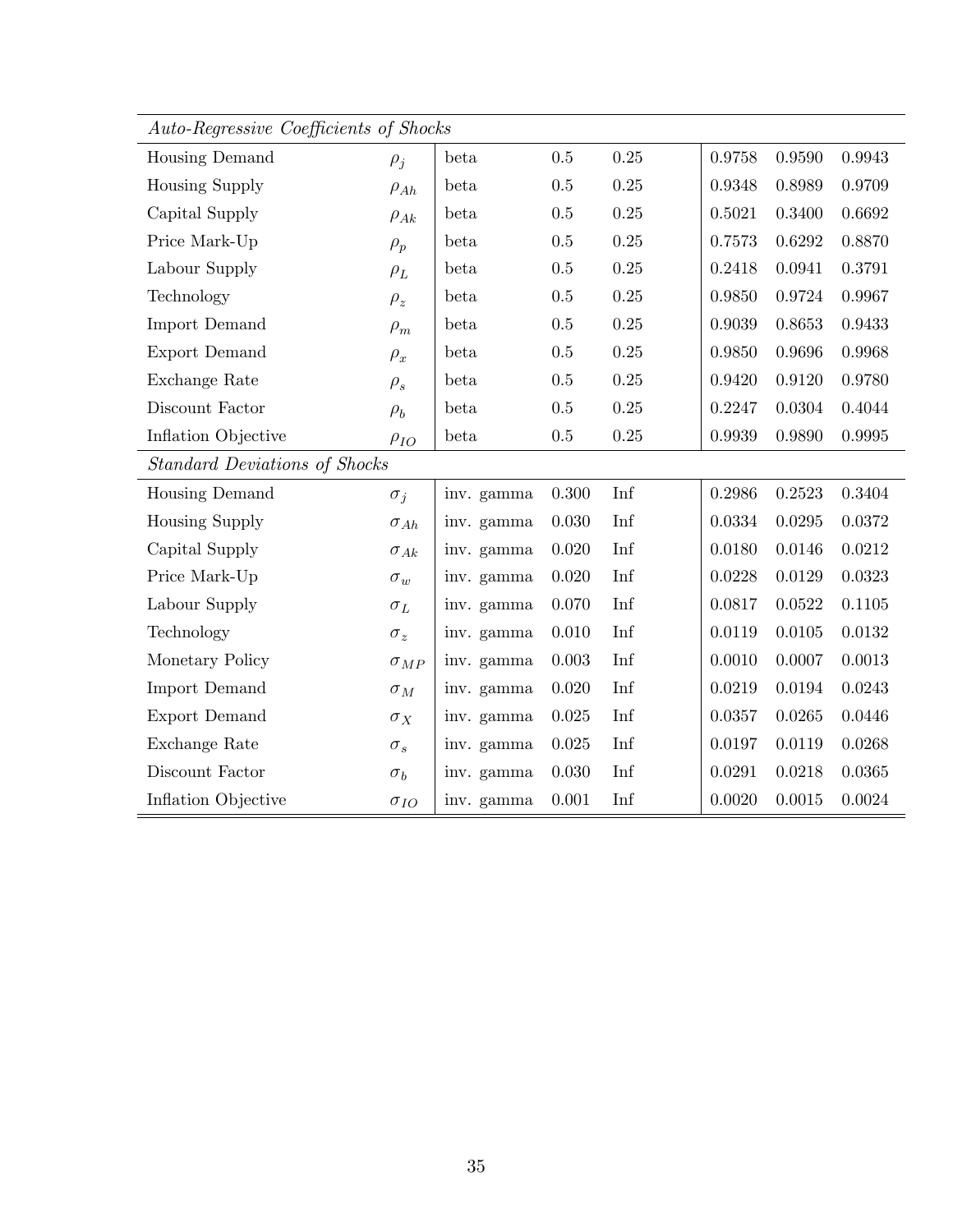| Parameter                    |              | Prior Distribution |                |          | Posterior Distribution |        |        |
|------------------------------|--------------|--------------------|----------------|----------|------------------------|--------|--------|
|                              |              | Type               | Mean           | St. Dev. | Mean                   | $5\%$  | $95\%$ |
| Habit formation              | $\gamma$     | beta               | 0.5            | 0.25     | 0.6466                 | 0.5442 | 0.7426 |
| Slope of Labour Supply       | $\eta$       | gamma              | $\overline{2}$ | 1        | 0.6172                 | 0.2996 | 0.9294 |
| Adj. Cost for Housing        | $\psi_h$     | gamma              | $\mathbf 1$    | 0.5      | 1.1403                 | 0.8489 | 1.4283 |
| Adj. Cost for capital        | $\psi_k$     | gamma              | $\mathbf 1$    | 0.5      | 1.8293                 | 1.1347 | 2.5245 |
| Price Stickiness Domestic    | $\theta_d$   | beta               | 0.5            | 0.1      | 0.8485                 | 0.8079 | 0.8843 |
| Price Stickiness Imports     | $\theta_m$   | beta               | 0.5            | 0.1      | 0.8178                 | 0.7628 | 0.8702 |
| Price Stickiness Exports     | $\theta_x$   | beta               | 0.5            | 0.1      | 0.2389                 | 0.1147 | 0.3504 |
| Price Stickiness Wages       | $\theta_w$   | beta               | $0.5\,$        | 0.25     | 0.3047                 | 0.2503 | 0.3554 |
| Elast. of Country Risk Prem. | $\Phi$       | inv. gamma         | 0.001          | Inf      | 0.0005                 | 0.0002 | 0.0007 |
| UIP Lag                      | $\Phi_s$     | beta               | 0.25           | 0.15     | 0.0973                 | 0.0155 | 0.1696 |
| <b>Import Demand</b>         | $\sigma$     | gamma              | 1              | 0.5      | 0.3669                 | 0.1941 | 0.5343 |
| Export Demand                | $\sigma_f$   | gamma              | $\mathbf{1}$   | 0.5      | 1.3968                 | 0.8871 | 1.8531 |
| Monetary Policy Rule         |              |                    |                |          |                        |        |        |
| Int. Rate Smoothing          | $\rho_r$     | beta               | 0.5            | 0.25     | 0.4589                 | 0.3321 | 0.5941 |
| Response to Inflation        | $\rho_{\pi}$ | gamma              | 1.65           | 0.25     | 0.6144                 | 0.5039 | 0.7271 |
| Response to Output           | $\rho_y$     | gamma              | 0.125          | 0.0625   | 0.0277                 | 0.0071 | 0.0465 |

### Table 2: NOFA Parameters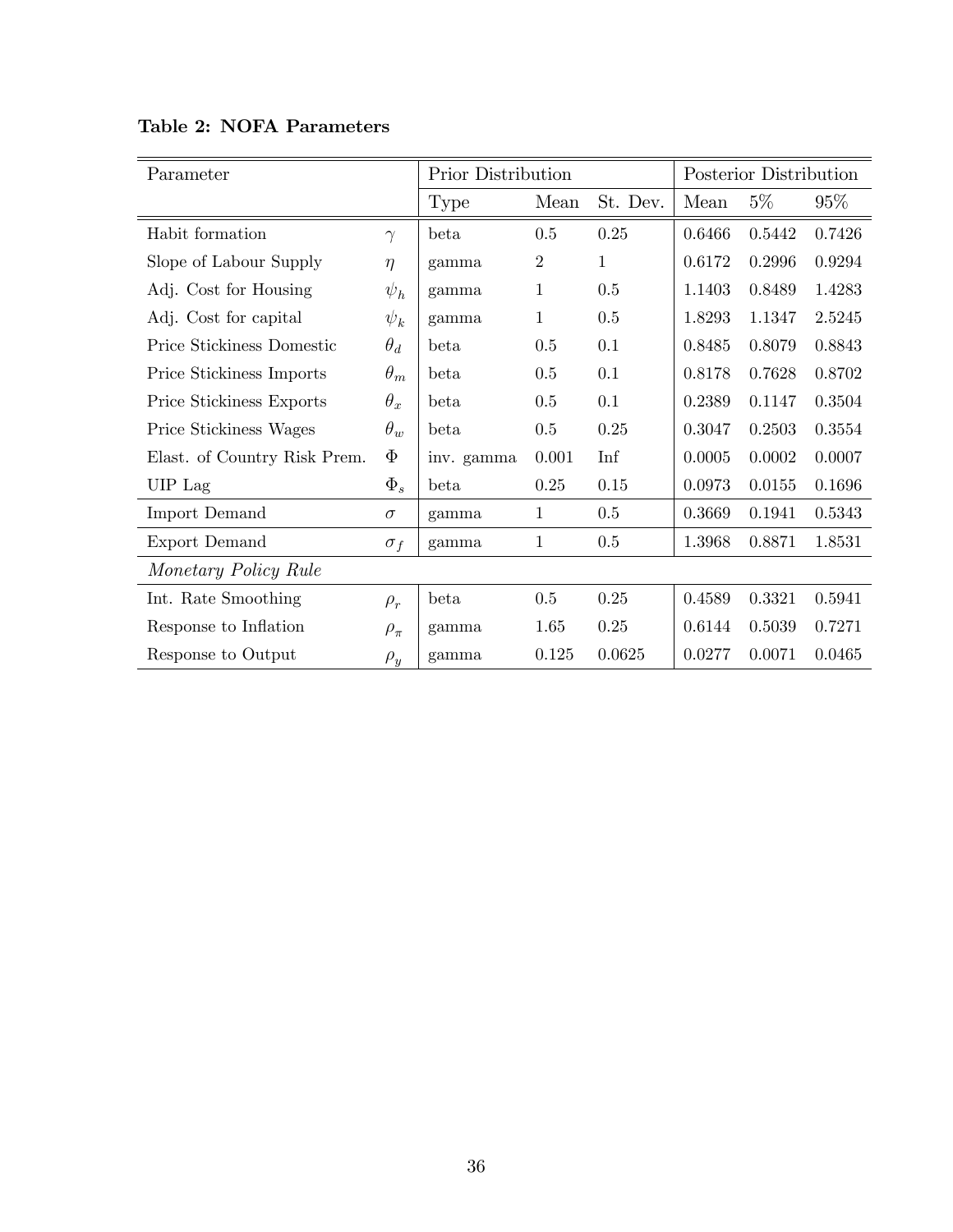| Auto-Regressive Coefficients of Shocks |               |            |         |                    |        |              |        |
|----------------------------------------|---------------|------------|---------|--------------------|--------|--------------|--------|
| Housing Demand                         | $\rho_j$      | beta       | 0.5     | 0.25               | 0.9622 | 0.9389       | 0.9886 |
| <b>Housing Supply</b>                  | $\rho_{Ah}$   | beta       | $0.5\,$ | $0.25\,$           | 0.9391 | 0.9004       | 0.9786 |
| Capital Supply                         | $\rho_{Ak}$   | beta       | 0.5     | 0.25               | 0.4497 | 0.2669       | 0.6373 |
| Price Mark-Up                          | $\rho_w$      | beta       | 0.5     | 0.25               | 0.7665 | 0.6377       | 0.8859 |
| Labour Supply                          | $\rho_L$      | beta       | $0.5\,$ | $0.25\,$           | 0.3212 | 0.1750       | 0.4662 |
| Technology                             | $\rho_z$      | beta       | $0.5\,$ | $0.25\,$           | 0.9778 | 0.9628       | 0.9933 |
| <b>Import Demand</b>                   | $\rho_m$      | beta       | 0.5     | 0.25               | 0.9259 | 0.8923       | 0.9599 |
| Export Demand                          | $\rho_x$      | beta       | $0.5\,$ | $0.25\,$           | 0.9763 | 0.9628       | 0.9945 |
| Exchange Rate                          | $\rho_s$      | beta       | 0.5     | 0.25               | 0.9700 | 0.9495       | 0.9902 |
| Discount Factor                        | $\rho_b$      | beta       | 0.5     | 0.25               | 0.6595 | 0.5470       | 0.7772 |
| Inflation Objective                    | $\rho_{IO}$   | beta       | 0.5     | $0.25\,$           | 0.9910 | 0.9844       | 0.9987 |
| <b>Standard Deviations of Shocks</b>   |               |            |         |                    |        |              |        |
| Housing Demand                         | $\sigma_j$    | inv. gamma | 0.300   | $\mathop{\rm Inf}$ | 0.3266 | 0.2801       | 0.3703 |
| <b>Housing Supply</b>                  | $\sigma_{Ah}$ | inv. gamma | 0.030   | Inf                | 0.0335 | 0.0298       | 0.0373 |
| Capital Supply                         | $\sigma_{Ak}$ | inv. gamma | 0.020   | $\mathop{\rm Inf}$ | 0.0175 | 0.0136       | 0.0211 |
| Price Mark-Up                          | $\sigma_w$    | inv. gamma | 0.020   | $\mathop{\rm Inf}$ | 0.0208 | 0.0121       | 0.0298 |
| Labour Supply                          | $\sigma_L$    | inv. gamma | 0.070   | $\mathop{\rm Inf}$ | 0.0690 | 0.0447       | 0.0927 |
| Technology                             | $\sigma_z$    | inv. gamma | 0.010   | $\mathop{\rm Inf}$ | 0.0120 | 0.0107       | 0.0134 |
| Monetary Policy                        | $\sigma_{MP}$ | inv. gamma | 0.003   | $\mathop{\rm Inf}$ | 0.0009 | 0.0007       | 0.0012 |
| <b>Import Demand</b>                   | $\sigma_m$    | inv. gamma | 0.020   | Inf                | 0.0220 | 0.0196       | 0.0244 |
| <b>Export Demand</b>                   | $\sigma_x$    | inv. gamma | 0.025   | Inf                | 0.0318 | 0.0236       | 0.0396 |
| Exchange Rate                          | $\sigma_s$    | inv. gamma | 0.025   | Inf                | 0.0283 | 0.0163       | 0.0404 |
| Discount Factor                        | $\sigma_b$    | inv. gamma | 0.030   | Inf                | 0.0223 | $\,0.0164\,$ | 0.0278 |
| Inflation Objective                    | $\sigma_{IO}$ | inv. gamma | 0.001   | Inf                | 0.0022 | 0.0017       | 0.0027 |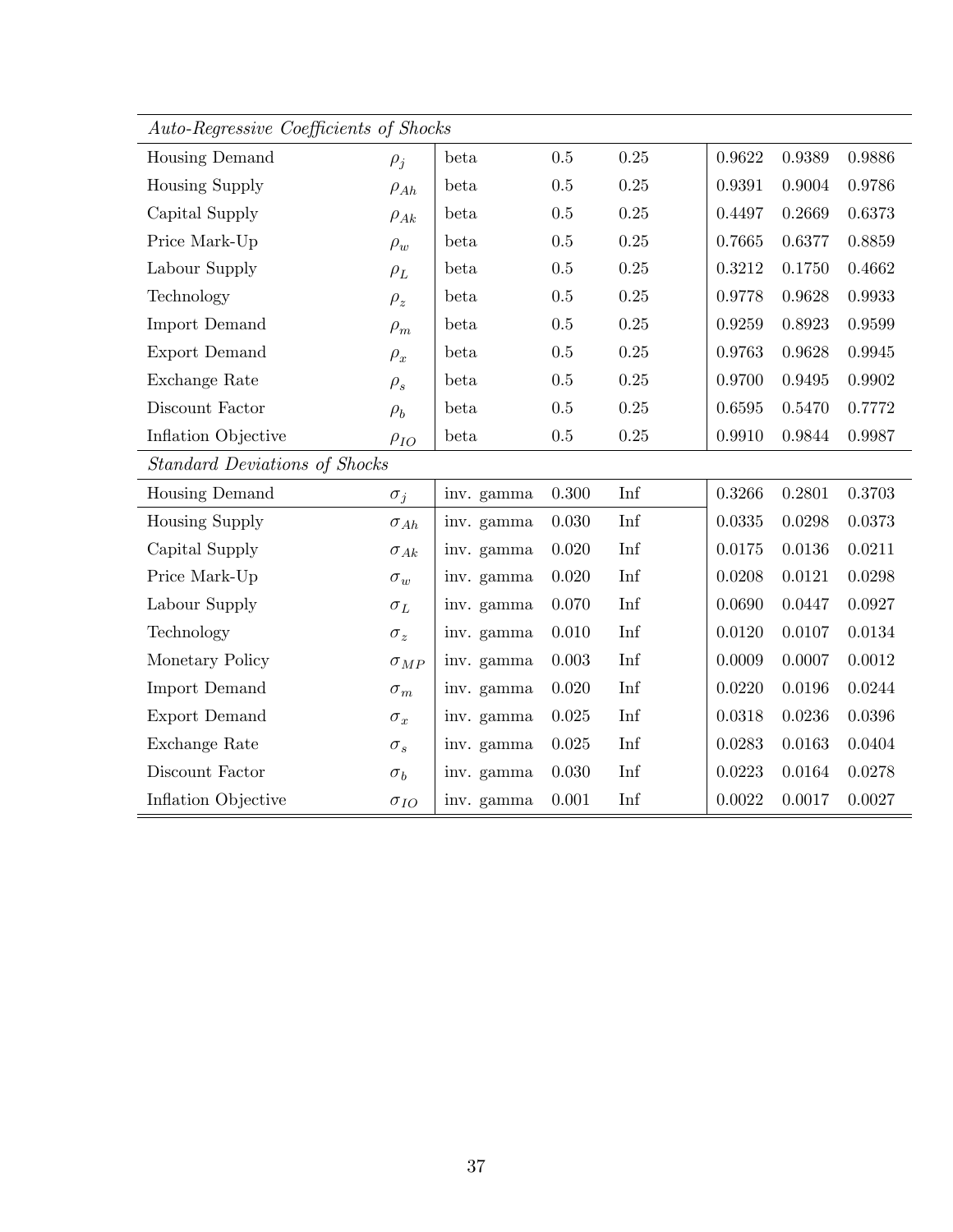|                   | <b>Standard Deviations</b>    |          |            |  |  |  |  |  |  |  |
|-------------------|-------------------------------|----------|------------|--|--|--|--|--|--|--|
|                   | (Relative to the S.D. of GDP) |          |            |  |  |  |  |  |  |  |
|                   | VAR Model                     | FA Model | NOFA Model |  |  |  |  |  |  |  |
| $\mathcal C$      | 0.8227                        | 0.7664   | 0.9346     |  |  |  |  |  |  |  |
| L                 | 0.8085                        | 0.8645   | 0.8691     |  |  |  |  |  |  |  |
| $\overline{w}$    | 0.8936                        | 0.7991   | 0.7804     |  |  |  |  |  |  |  |
| $I^k$             | 3.2270                        | 3.4813   | 3.4533     |  |  |  |  |  |  |  |
| $I^h$             | 4.6170                        | 3.2290   | 3.2850     |  |  |  |  |  |  |  |
| q h               | 2.8936                        | 2.3224   | 2.3458     |  |  |  |  |  |  |  |
| $\pi$             | 0.2128                        | 0.2477   | 0.2523     |  |  |  |  |  |  |  |
| $Y^x$             | 2.4752                        | 2.3785   | 2.3551     |  |  |  |  |  |  |  |
| $\bar{Y}^m$       | 2.6241                        | 2.0234   | 1.8738     |  |  |  |  |  |  |  |
| $\mathcal{S}_{0}$ | 2.8298                        | 2.5093   | 2.4252     |  |  |  |  |  |  |  |
| vield spr.        | 0.1348                        | 0.1589   | 0.1542     |  |  |  |  |  |  |  |

Table 3: Four-Step Ahead Standard Deviations

### Table 4: Four-Step-Ahead Correlations

|       | Correlations                        |           |           |  |  |  |  |  |
|-------|-------------------------------------|-----------|-----------|--|--|--|--|--|
|       | NOFA Model<br>VAR Model<br>FA Model |           |           |  |  |  |  |  |
|       | Correlation with GDP                |           |           |  |  |  |  |  |
| C     | 0.6718                              | 0.6433    | 0.5980    |  |  |  |  |  |
| L     | 0.4522                              | 0.3188    | 0.3648    |  |  |  |  |  |
| $I^k$ | 0.4077                              | 0.5438    | 0.5078    |  |  |  |  |  |
| $I^h$ | 0.7148                              | 0.2835    | 0.2071    |  |  |  |  |  |
| π     | $-0.1128$                           | $-0.1359$ | $-0.1395$ |  |  |  |  |  |
|       | Correlation with House Prices       |           |           |  |  |  |  |  |
| $\,C$ | 0.4748                              | 0.4617    | 0.1157    |  |  |  |  |  |
| $I^k$ | 0.2307                              | 0.1098    | 0.2157    |  |  |  |  |  |
| $I^h$ | 0.5666                              | 0.4757    | 0.4883    |  |  |  |  |  |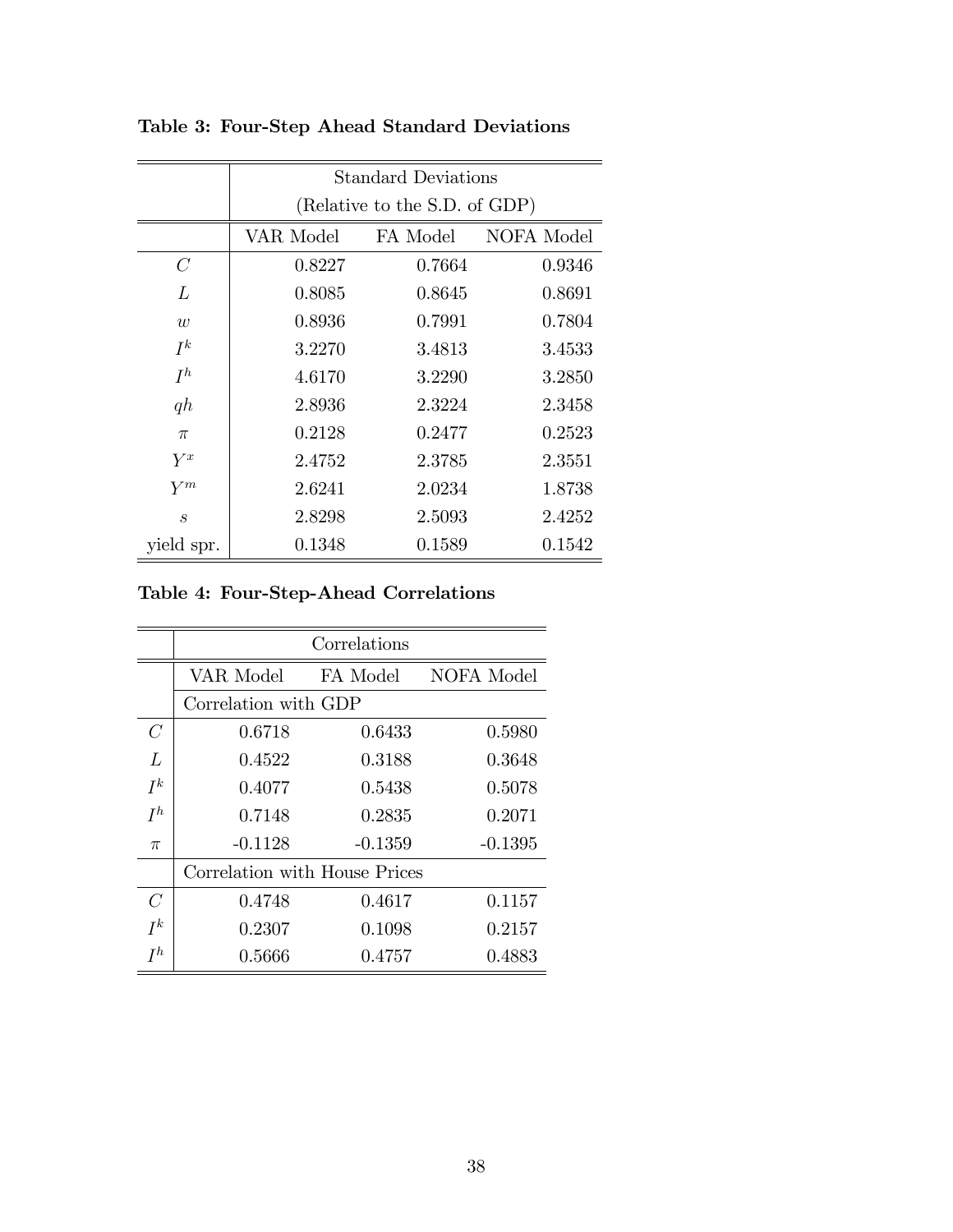## Appendix C: Figures



Figure C1: Detrended Data Series Used in Estimation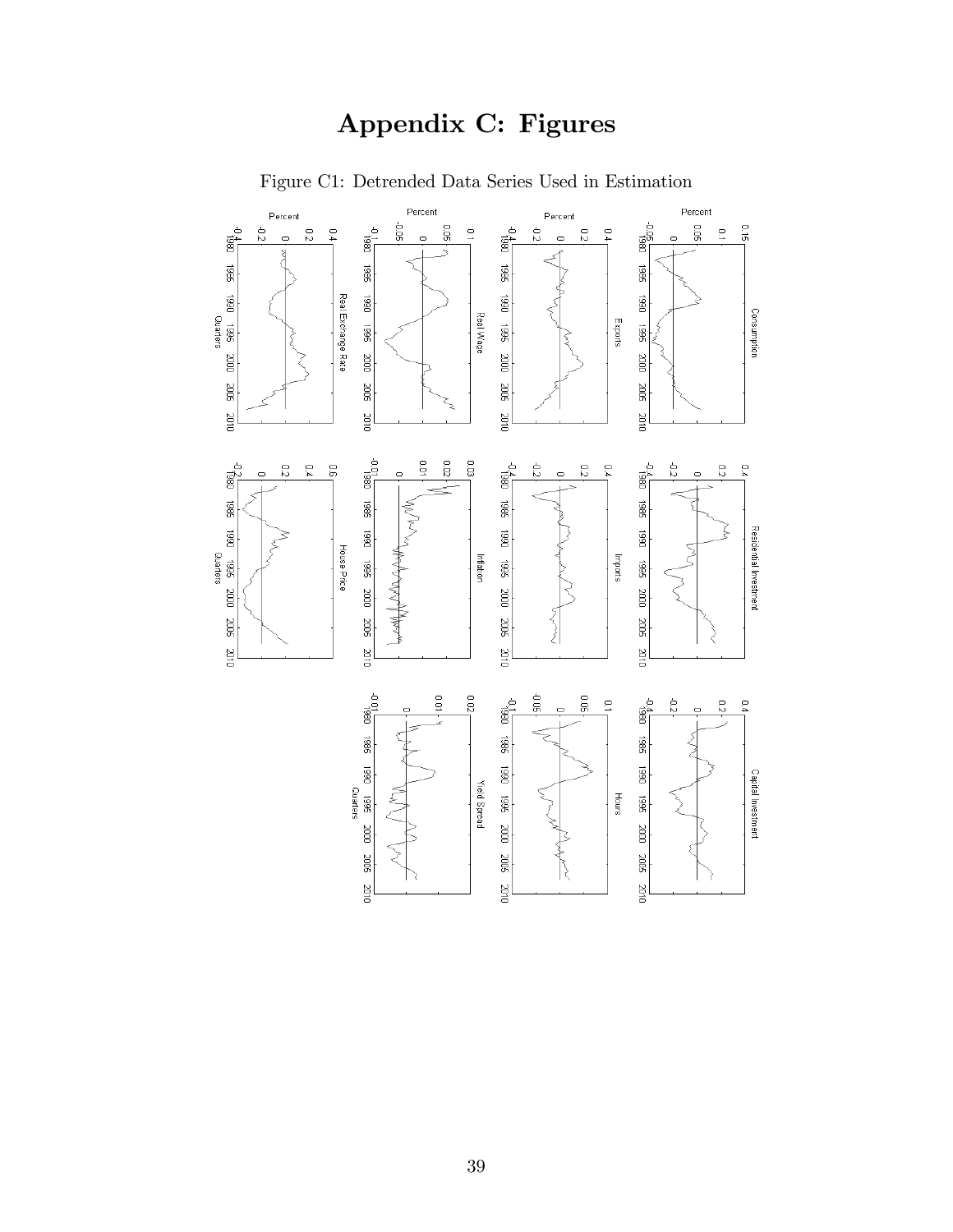Figure C2: Mean responses of consumption to various shocks under the FA model (solid), vs. the  $95\%$  confidence bands under the NoFA model (dashed)

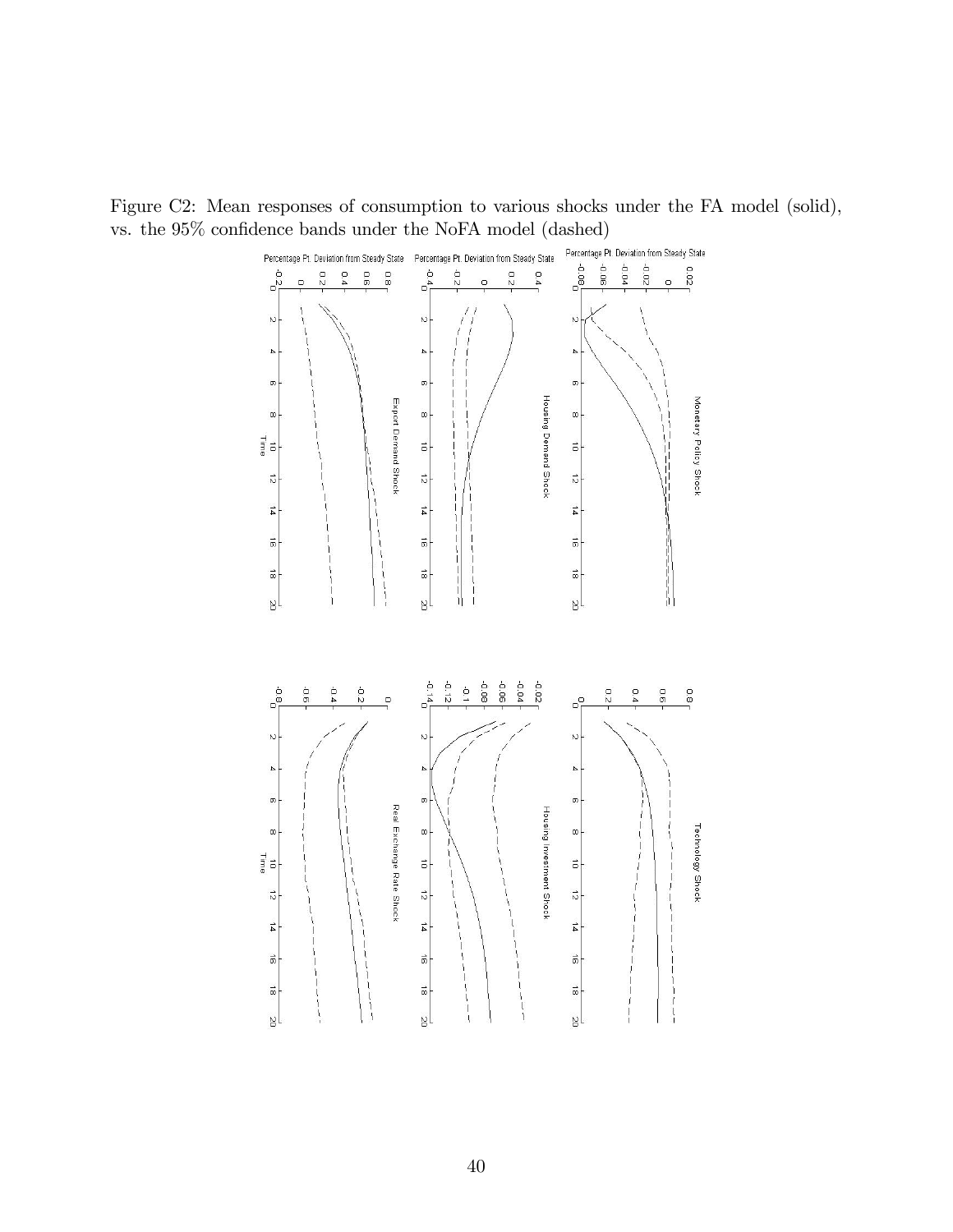

Figure C3: Impulse Responses to a Housing Demand Shock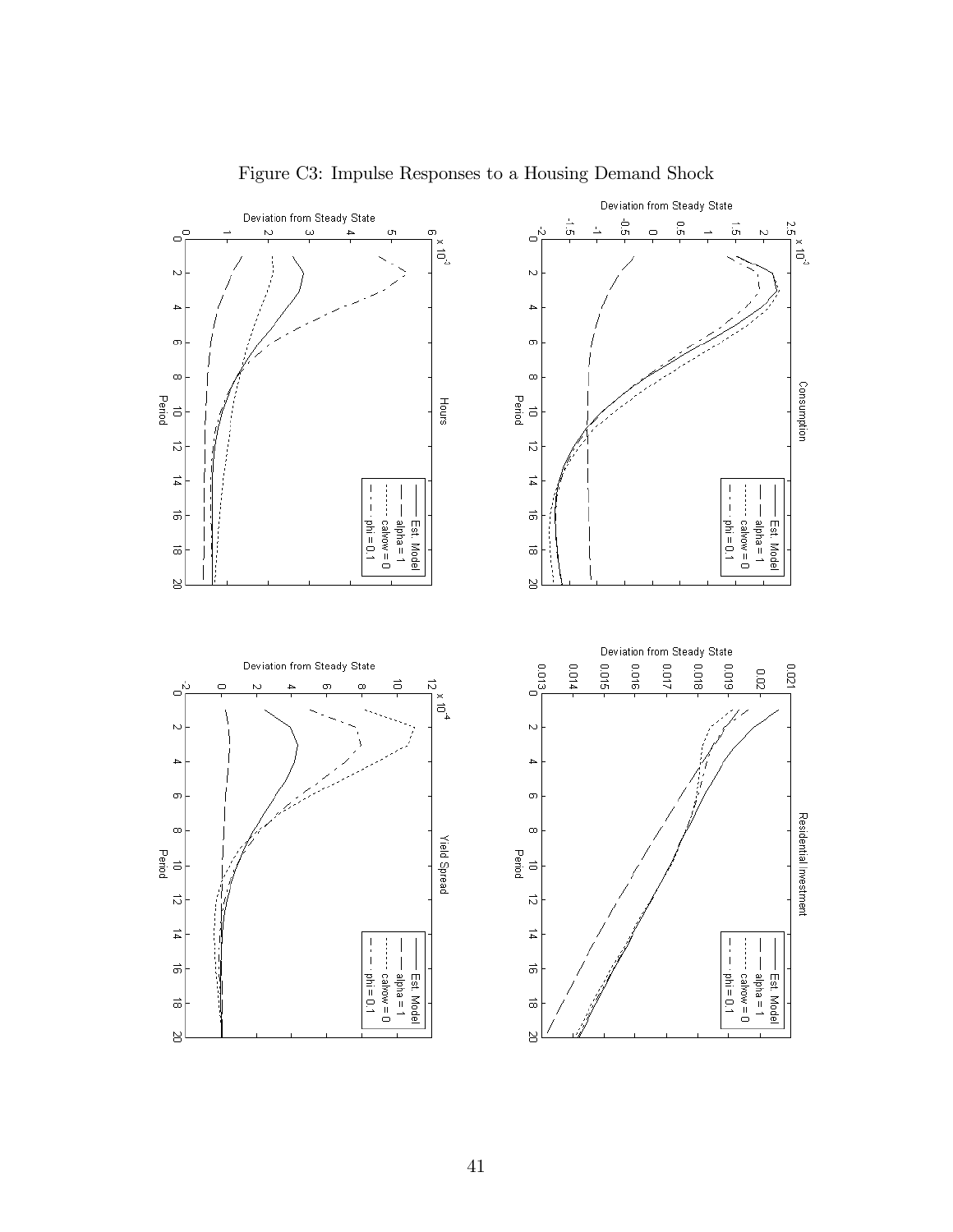

Figure C4: Decomposition of Housing Investment Variance (FA Model)

Figure C5: Decomposition of House Price Variance (FA Model)

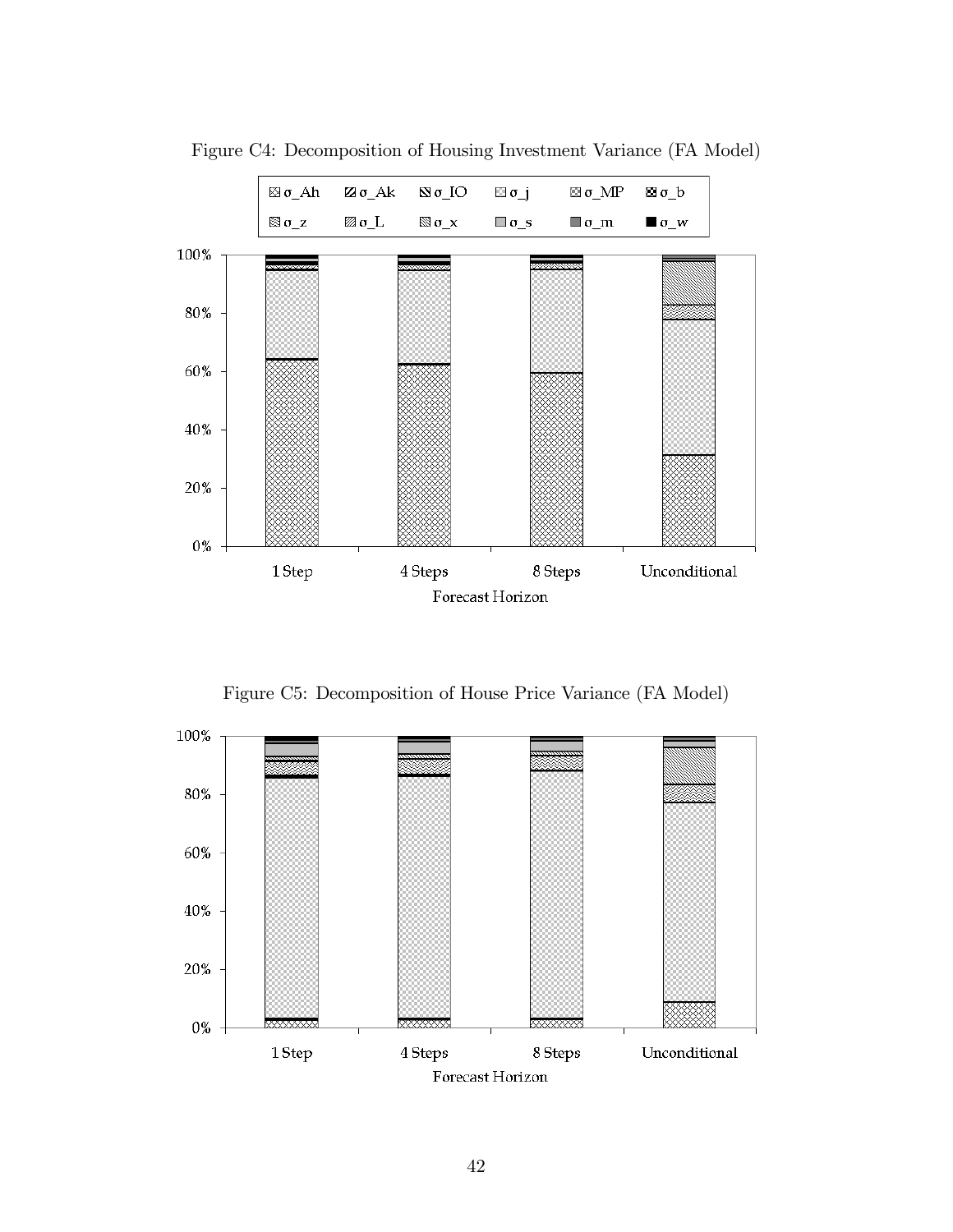

Figure C6: Decomposition of Variance of Inflation Deviation from Target (FA Model)

Figure C7: Decomposition of Consumption Variance (FA Model)

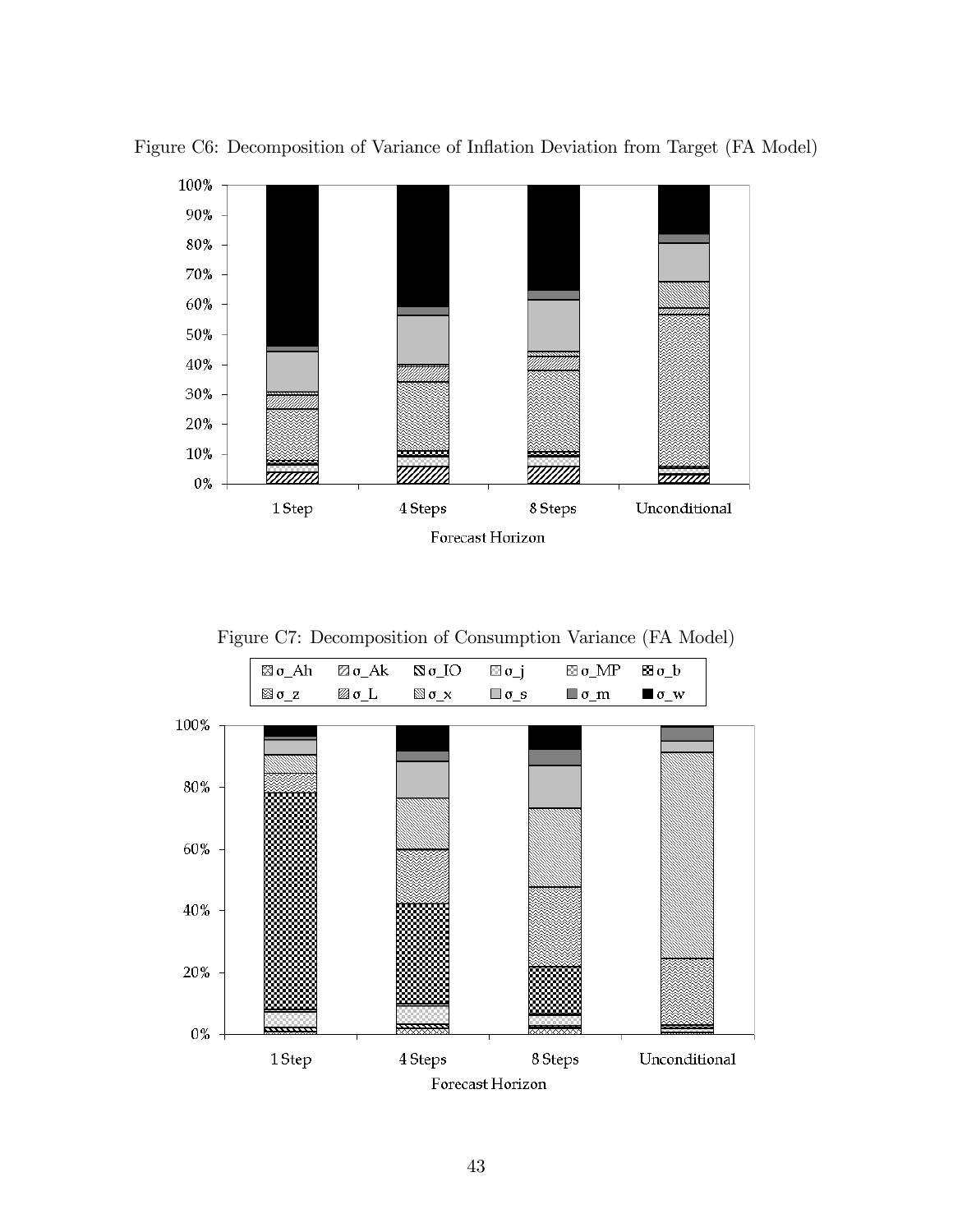

Figure C8: Decomposition of GDP Variance (FA Model)

Figure C9: Decomposition of Yield Spread Variance (FA Model)